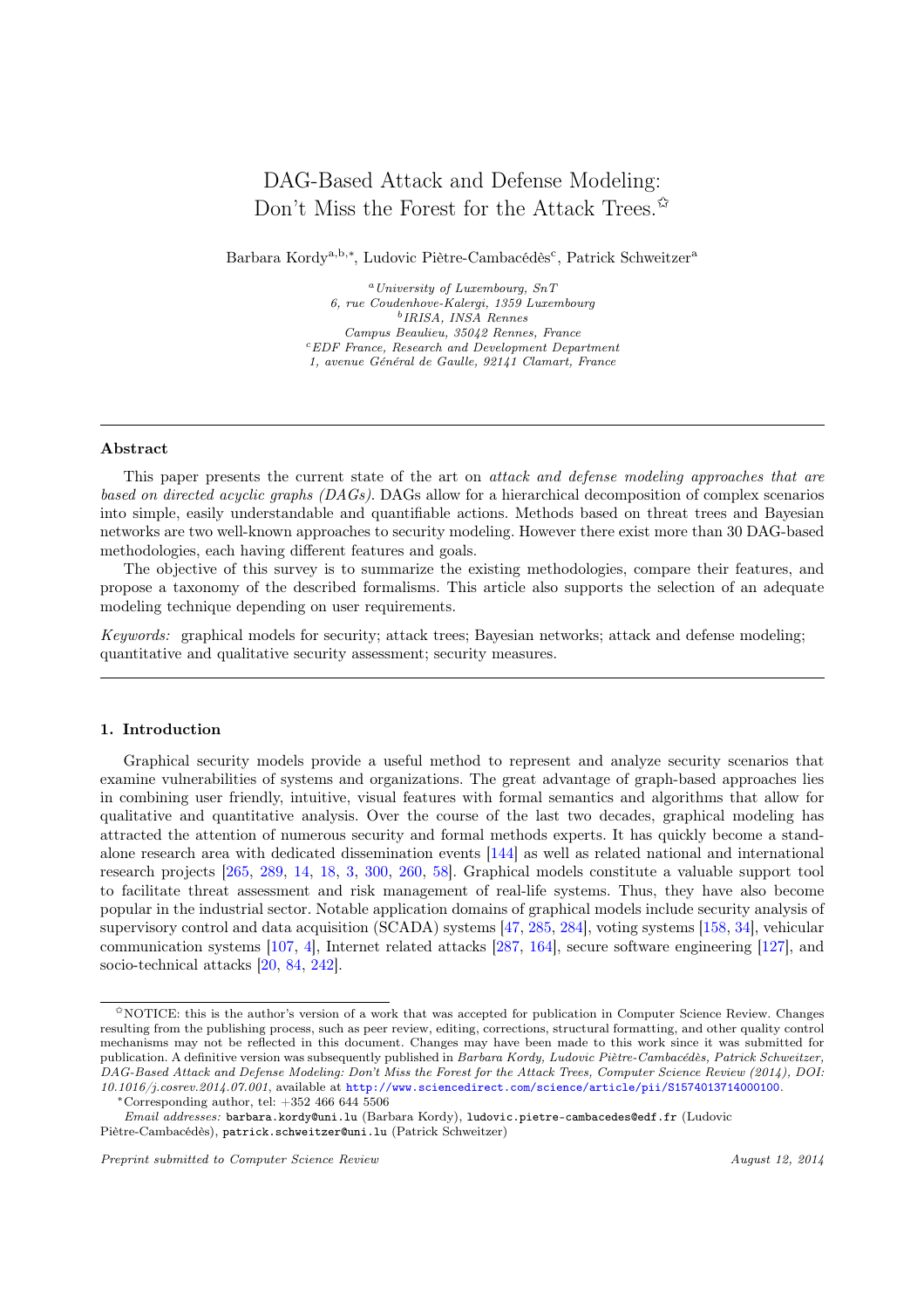In this paper we focus on graphical methods for analysis of attack and defense scenarios. We understand attack and defense scenarios in a general sense: they encompass any malicious action of an attacker who wants to harm or damage another party or its assets as well as any defense or countermeasure that could be used to prevent or mitigate such malicious actions. In 1991, Weiss [\[313](#page-48-1)] introduced threat logic trees as the first graphical attack modeling technique. The obvious similarity of threat logic trees to fault trees [\[296\]](#page-48-2) suggests that graph-based security modeling has its roots in safety modeling. Weiss' approach can be seen as the origin of numerous subsequent models, including attack trees [\[252](#page-46-3), [257](#page-46-4)] which are nowadays one of the most popular graphical security models.

Today, more than 30 different approaches for analysis of attack and defense scenarios exist. Most of them extend the original model of threat logic trees in one or several dimensions which include defensive components, timed and ordered actions, dynamic aspects, and different types of quantification. Moreover, methods for computation of various security related parameters, such as the cost, the impact or likelihood of an attack, the efficiency of necessary protection measures, or the environmental damage of an attack, have been developed or adapted.

<span id="page-1-0"></span>

Figure 1: A threat logic tree taken from [\[313\]](#page-48-1): Obtaining administrator privileges on a UNIX system.

This survey concentrates on formalisms based on directed acyclic graphs (DAGs), rather than on arbitrary graphs. Described approaches can be divided into two main classes: formalisms derived from or extending threat trees, and formalisms based on Bayesian networks. The model creation in all threat treebased methodologies starts with the identification of a feared event represented as the root node. Then, the event's causes or consequences, depending on the specific approach, are deduced and depicted as refining nodes. The refinement process is illustrated in Figure [1,](#page-1-0) which recreates the first threat tree model proposed by Weiss [\[313](#page-48-1)]. The DAG structure allows to use refinements with a customizable level of detail. The root of a DAG is refined as long as the refining children provide useful and adequate information about the modeled scenario. Refinements paired with the acyclic structure allow for modularization which in turn allows different experts to work in parallel on the same model. This is highly appreciated in case of large-scale, complex models, where analysis of different parts requires different types of expertise. A big advantage of the DAG-based approaches is that they are fairly scalable. They do not suffer from the state space explosion problem, which is common for models based on general graphs with cycles. In the case of trees, most of the analysis algorithms are linear with respect to the number of nodes of the model. Due to multiple incoming edges, this property is no longer true for DAGs and the complexity of analysis methods might, in theory, be exponential. However in practice, this is still acceptable, since the exponents can be kept small due to the underlying cycle-free structure. This is, for instance, the case for Bayesian inference algorithms used for the analysis of security models based on Bayesian networks. Figure [2](#page-2-0) depicts a simple Bayesian attack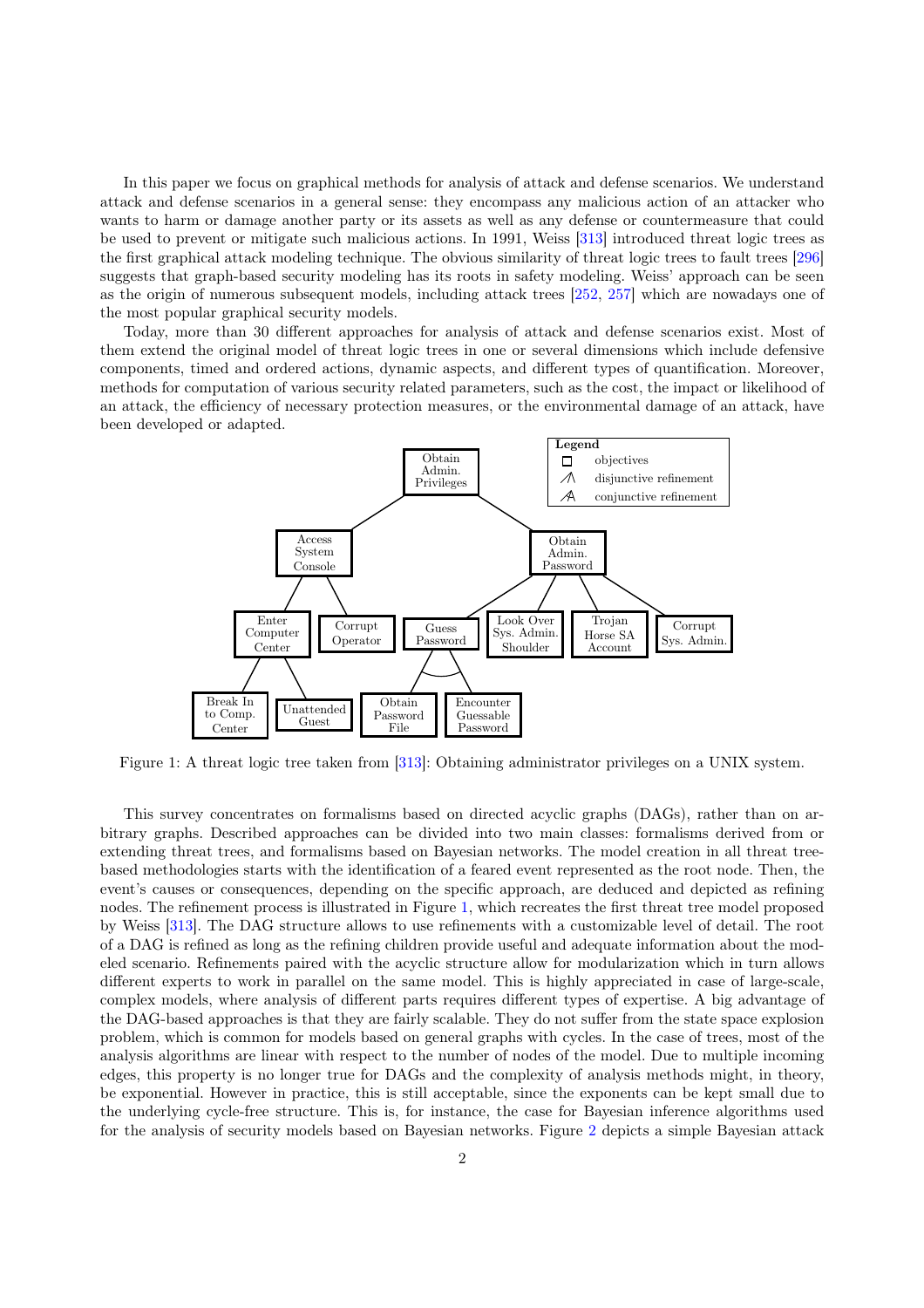<span id="page-2-0"></span>graph borrowed from [\[234](#page-45-0)] and illustrates how to compute the unconditional probability of a vulnerability exploitation.



Figure 2: Bayesian attack graph taken from [\[234](#page-45-0)]: A test network with local conditional probability distributions (tables) and updated unconditional probabilities (below each table).

This paper surveys DAG-based graphical formalisms for attack and defense modeling. These formalisms provide a systematic, intuitive, and practical representation of a large amount of possible attacks, vulnerabilities and countermeasures, while at the same time allowing for an efficient formal and quantitative analysis of security scenarios. The contribution of this work is to provide a complete overview of the field and systematize existing knowledge. More specifically, the survey

- presents the state of the art in the field of DAG-based graphical attack and defense modeling;
- identifies relevant key aspects allowing to compare different formalisms;
- proposes a taxonomy of the presented approaches, which helps in selecting an appropriate formalism;
- lays a foundation for future research in the field, with the goal to prevent reinvention of already existing features.

In Section [2,](#page-2-1) we introduce terminology used in the field of graph-based security modeling and provide a template for the description of the formalisms. Section [3](#page-8-0) is the main part of the survey and presents existing DAG-based attack and/or defense modeling approaches. In Section [4,](#page-27-0) we provide a concise tabular overview of the presented formalisms. We illustrate how to use the tables in order to select the most relevant modeling technique, depending on the application requirements. Section [5](#page-32-0) briefly mentions alternative graphical security models. We close the survey with concluding section, which summarizes our findings and proposes future research directions in the field.

# <span id="page-2-1"></span>2. Preliminaries

In this section we introduce our terminology and make a link to existing definitions and concepts. We then present and define the aspects on the basis of which we have analyzed the different formalisms. We conclude with a detailed description of how formalisms from Section [3](#page-8-0) are described.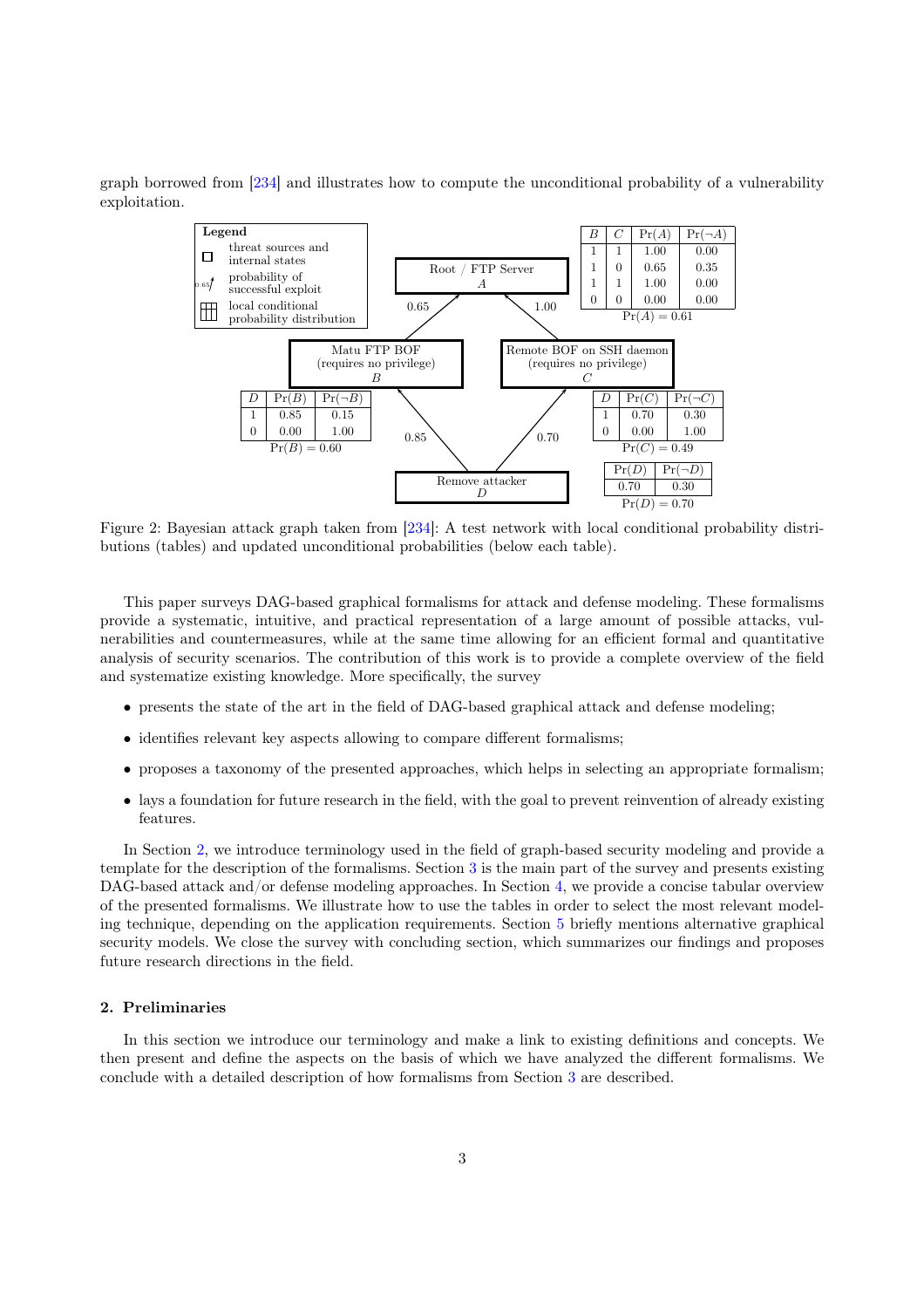# *2.1. Keywords and Terminology*

When examining different models in the same context, it is imperative to have a common language. Over the last 20 years, numerous concepts and definitions have emerged in the field of graphical security modeling. This section is intended to introduce the language used in this paper, and to serve as quick reference guide over the most commonly occurring concepts. Our goal here is not to point out the differences in definitions or other intricate details.

*Attack and defense modeling.* By techniques for attack and defense modeling we understand formalisms that serve for representation and analysis of malicious behavior of an *attacker* and allow to reason about possible defending strategies of the attacker's opponent, called the *defender*. In our survey we use attacks in a very broad sense. Attacks can also be thought of as *threats*, *obstacles*, and *vulnerabilities*. Contrary, defenses can appear in form of *protections*, *mitigations*, *responses*, and *countermeasures*. They oppose, mitigate or prevent attacks.

*Nodes. Nodes*, also called *vertices*, are one of the main components of graph-based security models. They are used to depict the concept that is being modeled. Nodes may represent *events*, *goals*, *objectives*, and *actions*. Depending on whether the models are constructed in an inductive or deductive way, nodes may also express *causes* or *consequences*.

*Root node.* In a rooted DAG (and therefore in any tree) the *root* is the single designated node that does not have any predecessor. From it all other nodes can be reached via a directed path. This distinguished node usually depicts the entire concept which is being modeled. In the context of security models, various existing names for this special node include *top event*, *main goal*, *main consequence*, *main objective* or *main action*.

*Leaf nodes.* In a DAG, nodes that do not have any children are called *leaves*. They usually display an atomic component of a scenario that is no longer refined. They are also called *primary events*, *basic components*, *elementary attacks*, *elementary components* or *basic actions*.

*Edges.* Edges are the second main component of graph-based security models. They link nodes with each other and, in this way, determine relations between the modeled concepts. Edges are also called *arcs*, *arrows*, or *lines*. In some models, edges may have special semantics and may detail a cause-consequence relation, a specialization or some other information.

*Connectors.* Connectors usually specify more precisely how a parent node is connected with its children. A connector might be a set of edges or a node of a special type. Connectors are also called *refinements* or *gates*. Some examples include: AND, OR, XOR, k-out-of-n, priority AND, triggers, etc.

*Priority AND.* A *priority AND* (PAND) is a special kind of AND connector which prescribes an order in which the nodes are to be treated. The origin of the prescribed order is usually time or some priority criterion. The PAND is also called an *ordered-AND*, an *O-AND* or a *sequential AND*. Sometimes the underlying reason behind the priority is specified as in the case of the *time-based AND*.

*Attributes. Attributes* represent aspects or properties that are relevant for quantitative analysis of security models. Examples of attributes, sometimes also called *metrics*, include: impact of an attack, costs of necessary defenses, risk associated with an attack etc. Proposed computation methods range from versatile approaches that can be applied for evaluation of a wide class of attributes, to specific algorithms developed for particular measures. An example of the former is the formalization of an attribute domain proposed in [\[178\]](#page-43-1), which is well suited for calculation of any attribute whose underlying algebraic structure is a semi-ring. An example of the latter are the specific methods for probability computation proposed in [\[324\]](#page-49-0).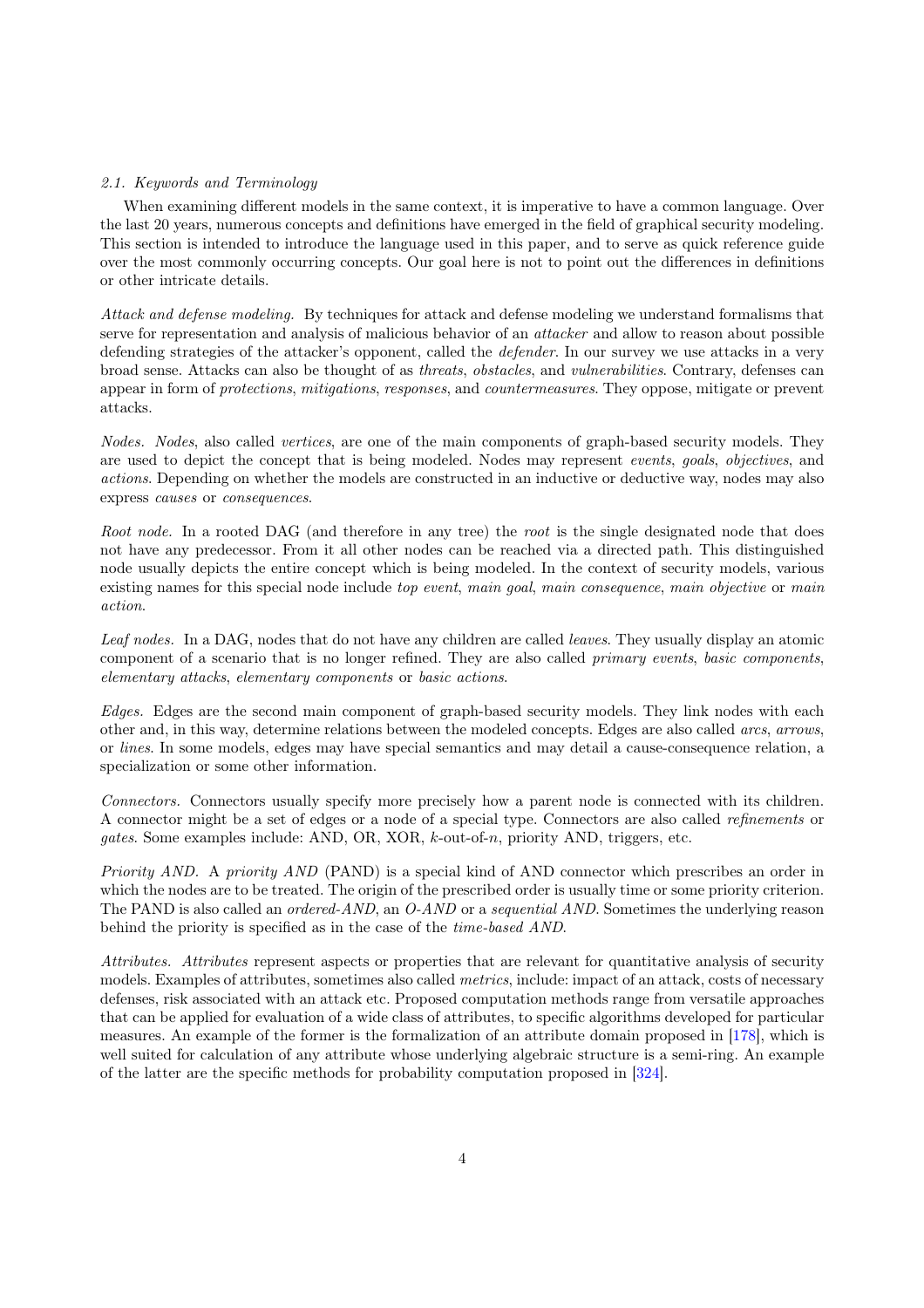# *2.2. Examined Aspects*

One of the goals of this paper is to provide a classification of existing formalisms for attack and defense modeling. Thus, all approaches described in Section [3](#page-8-0) were analyzed based on the same 13 criteria, which we refer to as *aspects* and define in this section.

The formalisms are grouped according to the following two main aspects:

- 1. Attack and/or defense modeling: *Attack* modeling techniques are focused on an attacker's actions and vulnerabilities of systems; *defense* modeling techniques concentrate on defensive aspects, such as detection, reaction, responses, and prevention.
- 2. Static or sequential approaches: *Sequential* formalisms take temporal aspects, such as dynamics time variations, and dependencies between considered actions, such as order or priority, into account; *static* approaches cannot model any of such relations.

The above two aspects provide a partition of all considered approaches. Furthermore, they correspond to questions that a user selecting a suitable formalism is most likely to ask, namely *'What do we want to model?'* and *'How do we want to model?'*. The proposed classification allows a reader to easily make a primary selection and identify which formalisms best fit his needs.

Besides the two main aspects, each formalism is analyzed according to additional criteria, listed in Table [1.](#page-4-0) All aspects taken into account in our work, can be grouped into three categories:

- Aspects relating to the formalism's *modeling capabilities*, i.e., what we can model: attack or defense modeling, sequential or static modeling, quantification, main purpose, extensions.
- Aspects relating to the formalism's *characteristics*, i.e., how we can model: structure, connectors, formalization.
- Aspects related to the formalism's *maturity and usability*: tool availability, case study, external use, paper count, year.

In Table [1,](#page-4-0) we define all 13 aspects in form of questions and provide possible values that answer the questions.

<span id="page-4-0"></span>

| Aspect                  | <b>Aspect Description</b>                                                  | Possible<br>Values | Value Explanation                                         |
|-------------------------|----------------------------------------------------------------------------|--------------------|-----------------------------------------------------------|
|                         | Is the formalism                                                           | Attack             | Only attack modeling                                      |
|                         | offensively or defensively                                                 | Defense            | Only defense modeling                                     |
|                         | oriented?                                                                  | <b>Both</b>        | Integrates attack and defense modeling                    |
| Static or<br>sequential | Can the formalism deal<br>with dependencies and<br>time varying scenarios? | <b>Static</b>      | Does not support any dependencies                         |
|                         |                                                                            | Sequential         | Supports time and order dependencies                      |
| Quantification          | Can numerical values be                                                    | Versatile          | Supports numerous generic and diverse<br>metrics          |
|                         | computed using the<br>formalism?                                           | Specific           | Dedicated, tailored for (a couple of) specific<br>metrics |
|                         |                                                                            | N <sub>o</sub>     | Does not support quantification                           |
|                         |                                                                            | Sec. mod.          | General security modeling                                 |

Table 1: Table summarizing aspects taken into account in formalism description.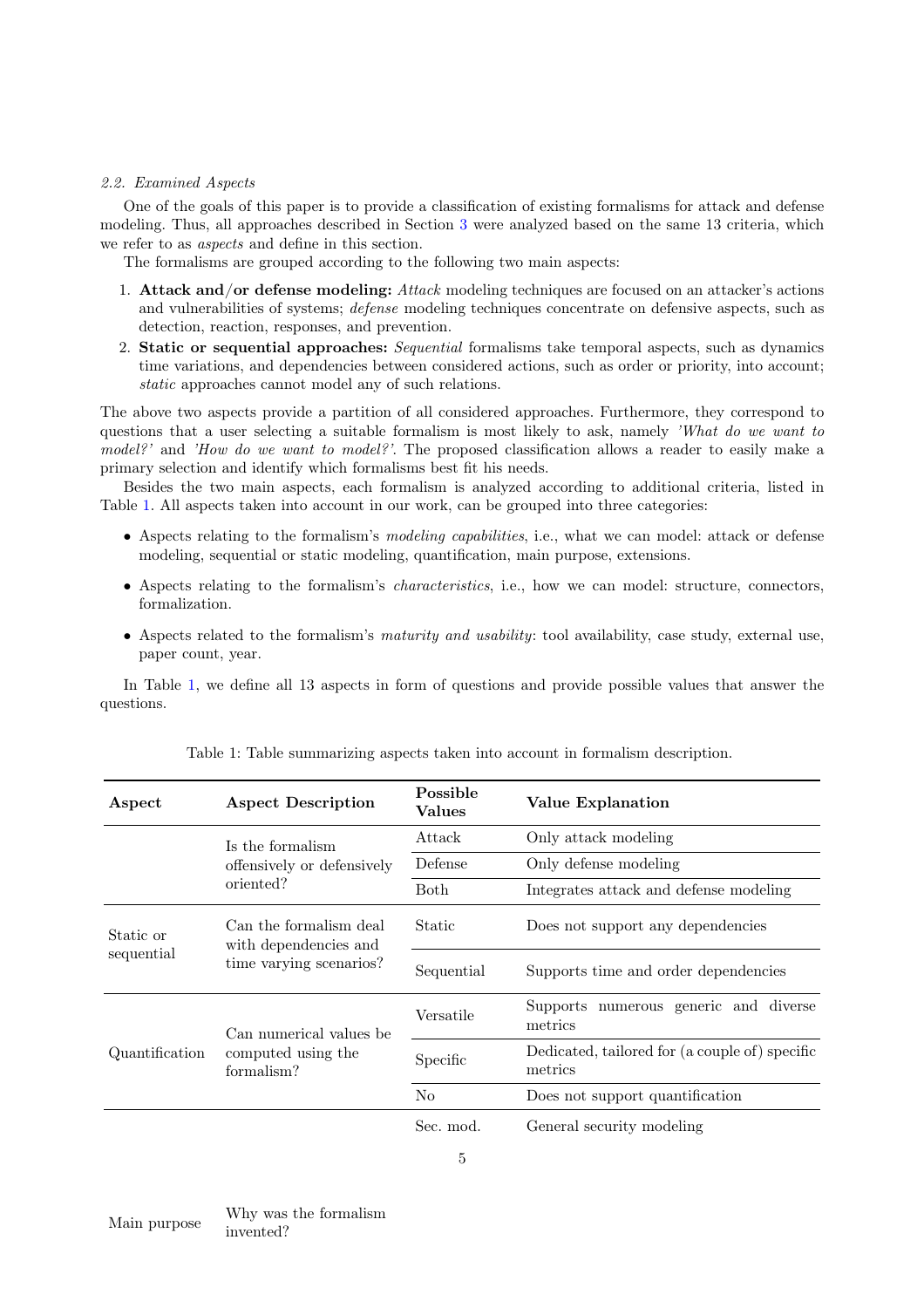| Aspect | <b>Aspect Description</b> | Possible<br>Values | Value Explanation                                   |
|--------|---------------------------|--------------------|-----------------------------------------------------|
|        |                           | Unification        | Unification of existing formalisms                  |
|        |                           | Quantitative       | Provide better methods for quantitative<br>analysis |
|        |                           | Risk               | Support risk assessment                             |
|        |                           | Soft. dev.         | Support secure software development                 |

Table 1: Table summarizing aspects taken into account in formalism description.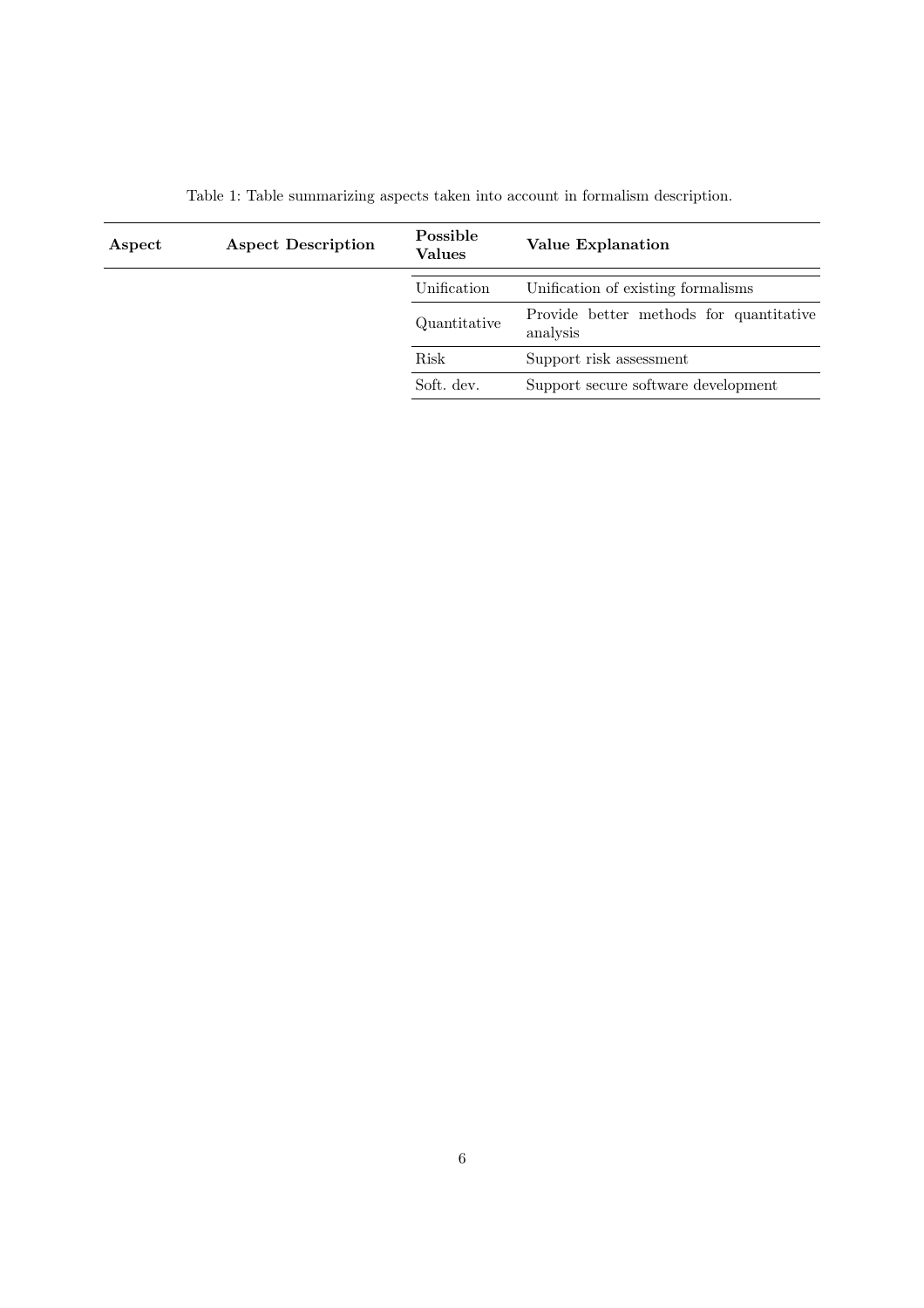| Aspect        | <b>Aspect Description</b>                               | Possible<br><b>Values</b> | Value Explanation                                                                                                                                                   |
|---------------|---------------------------------------------------------|---------------------------|---------------------------------------------------------------------------------------------------------------------------------------------------------------------|
|               |                                                         | Int. det.                 | Automated intrusion detection and re-<br>sponse analysis                                                                                                            |
|               |                                                         | Req. eng.                 | Support security requirements engineering                                                                                                                           |
|               |                                                         | Structural                | New connectors, extended graph structure                                                                                                                            |
|               |                                                         | Computational             | How the formalism handles computations<br>(e.g., top down)                                                                                                          |
| Extensions    | What are added features<br>of the formalism with        | Quantitative              | Which computations can be performed<br>(e.g., specific attributes)                                                                                                  |
|               | respect to the state of the<br>art?                     | Time                      | The formalism can handle time dependen-<br>cies                                                                                                                     |
|               |                                                         | Order                     | The formalism can handle order dependen-<br>cies                                                                                                                    |
|               |                                                         |                           | New formalism Entirely new formalism                                                                                                                                |
|               | Which graphical structure<br>is the formalism based on? | Tree                      | Tree (possibly with repeated nodes)                                                                                                                                 |
| Structure     |                                                         | DAG                       | Directed acyclic graph                                                                                                                                              |
|               |                                                         | Unspecified               | It is not specified whether the models are<br>DAGs or trees                                                                                                         |
| Connectors    | What type of connectors<br>does the formalism use?      | List of<br>connectors     | AND, OR, trigger,<br>sequential<br>AND,<br>ordered-AND, priority AND, $k$ -out-of-n,<br>OWA nodes, split gate, countermeasures,<br>counter leaves, dependence edges |
|               |                                                         | Formal                    | Defined using a mathematical framework;<br>with clear syntax and semantics                                                                                          |
| Formalization | Is the formalism formally<br>defined?                   | Semi-formal               | Parts of the definitions are given<br>verbally, parts are precise                                                                                                   |
|               | Does a software tool                                    | Informal<br>Commercial    | Models only verbally described<br>A commercial software tool exists                                                                                                 |
|               | Tool availability supporting the formalism              | Prototype                 | A prototype tool exists                                                                                                                                             |
|               | exist?                                                  | No                        | No implementation exists                                                                                                                                            |
|               | Do papers or reports                                    | Real(istic)               | Real or realistic case study has been docu-<br>mented                                                                                                               |
| Case study    | describing case studies<br>exist?                       |                           | Toy case study Toy case study has been described                                                                                                                    |
|               |                                                         | N <sub>o</sub>            | No documented case study exist                                                                                                                                      |

Table 1: Table summarizing aspects taken into account in formalism description.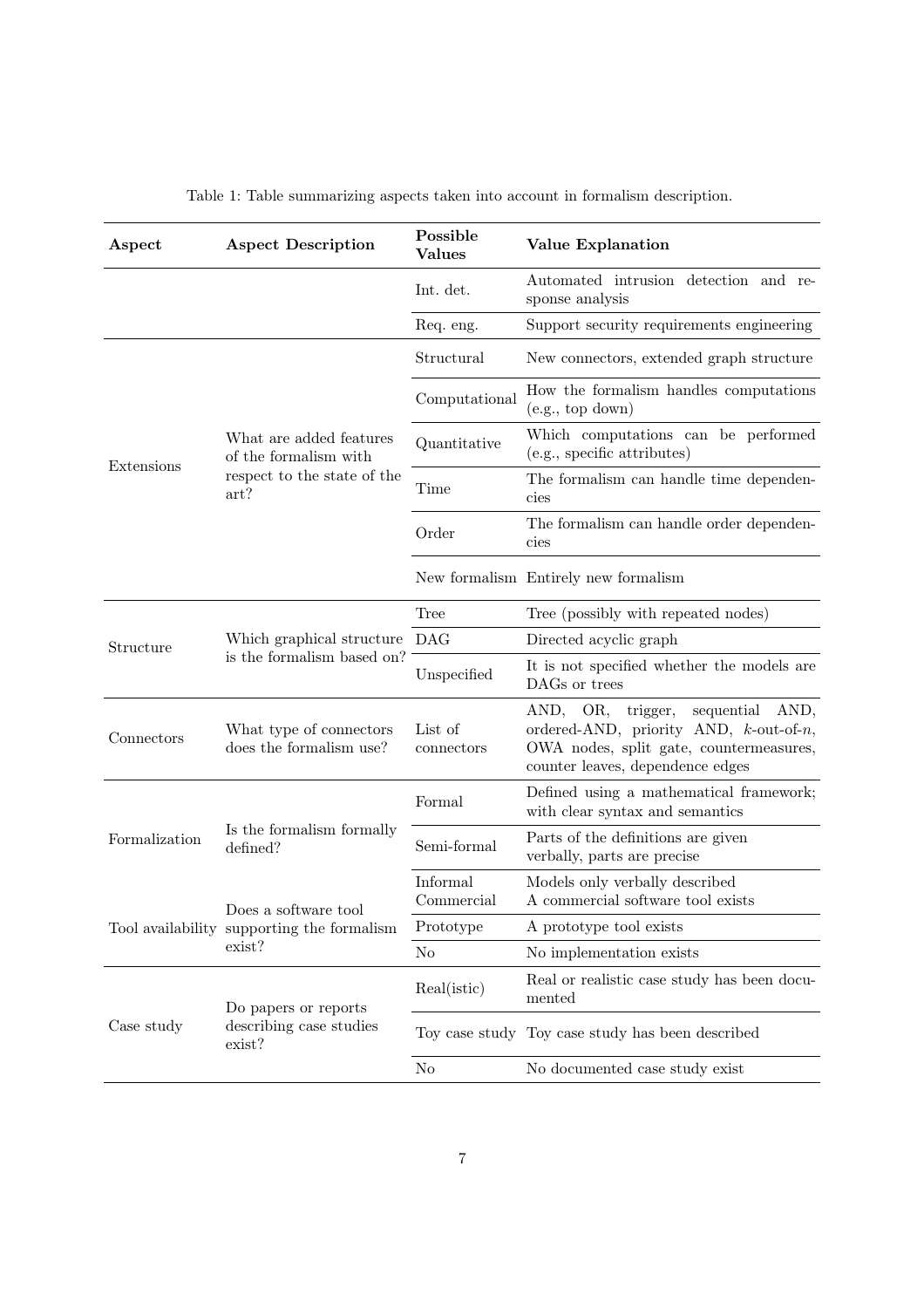| Aspect       | <b>Aspect Description</b>                                                                          | Possible<br>Values | Value Explanation                                                                                                |
|--------------|----------------------------------------------------------------------------------------------------|--------------------|------------------------------------------------------------------------------------------------------------------|
| External use |                                                                                                    | Independent        | People and institutions who did not invent<br>the formalism have used it                                         |
|              | Do papers or reports<br>having a disjoint set of<br>authors from the<br>formalism inventors exist? | Collaboration      | The formalism has been used by external<br>researchers and institutions in collabora-<br>tion with its inventors |
|              |                                                                                                    | No                 | The formalism has only been used by its<br>inventors or within the institution where it<br>was invented          |
| Paper count  | How many papers on the<br>formalism exist?                                                         | Number             | Number of papers that have been identi-<br>$\text{fied}^1$                                                       |
| Year         | What year was the<br>formalism first published?                                                    | Year               | Before 2013                                                                                                      |

# Table 1: Table summarizing aspects taken into account in formalism description.

# <span id="page-7-1"></span>*2.3. Template of the Formalism Descriptions*

The description of each formalism presented in Section [3](#page-8-0) complies with the following template.

*General presentation.* The first paragraph mentions the name of the formalism, its authors, as well as it lists main related papers. The year when the approach was proposed is given. Here we also present the main purpose for which the technique was introduced. If nothing is indicated about the formalism structure, it means that it is a generic DAG. If the structure is more specifically a tree, then it is indicated either in the formalism's name or in the first paragraph of the description.

*Main features.* In the second paragraph, we briefly explain the main features of the formalism, in particular what its added features are with respect to the state of the art at the time of its invention. Moreover, we state whether the modeling technique is formalized, i.e., whether it complies with proper mathematical definitions.

*Quantification.* Next, we focus on quantitative aspects of the considered methodology. We explain whether the formalism is tailored for a couple of specific parameters or metrics, or whether a general framework has been introduced to deal with computations. In the first case, we list relevant attributes, in the second case, we briefly explain the new algorithms or calculation procedures.

*Practical aspects.* When relevant, we mention industrialized or prototype software tools supporting the described approach. We also indicate when real or realistic scenarios have been modeled and analyzed with the help of the described approach. In this paragraph, we also refer to large research projects and Ph.D. theses applying the methodology. This paragraph is optional.

*Additional remarks.* We finish the formalism description by relating it to follow-up methodologies. We point out the formalism's limitations that have been identified by its authors or other researchers from the field. In this part we also point out various other peculiarities related to the formalism. This paragraph is optional.

<span id="page-7-0"></span><sup>&</sup>lt;sup>1</sup> Different versions of the same paper (e.g., an official publication and a corresponding technical report) have been counted as the same publication.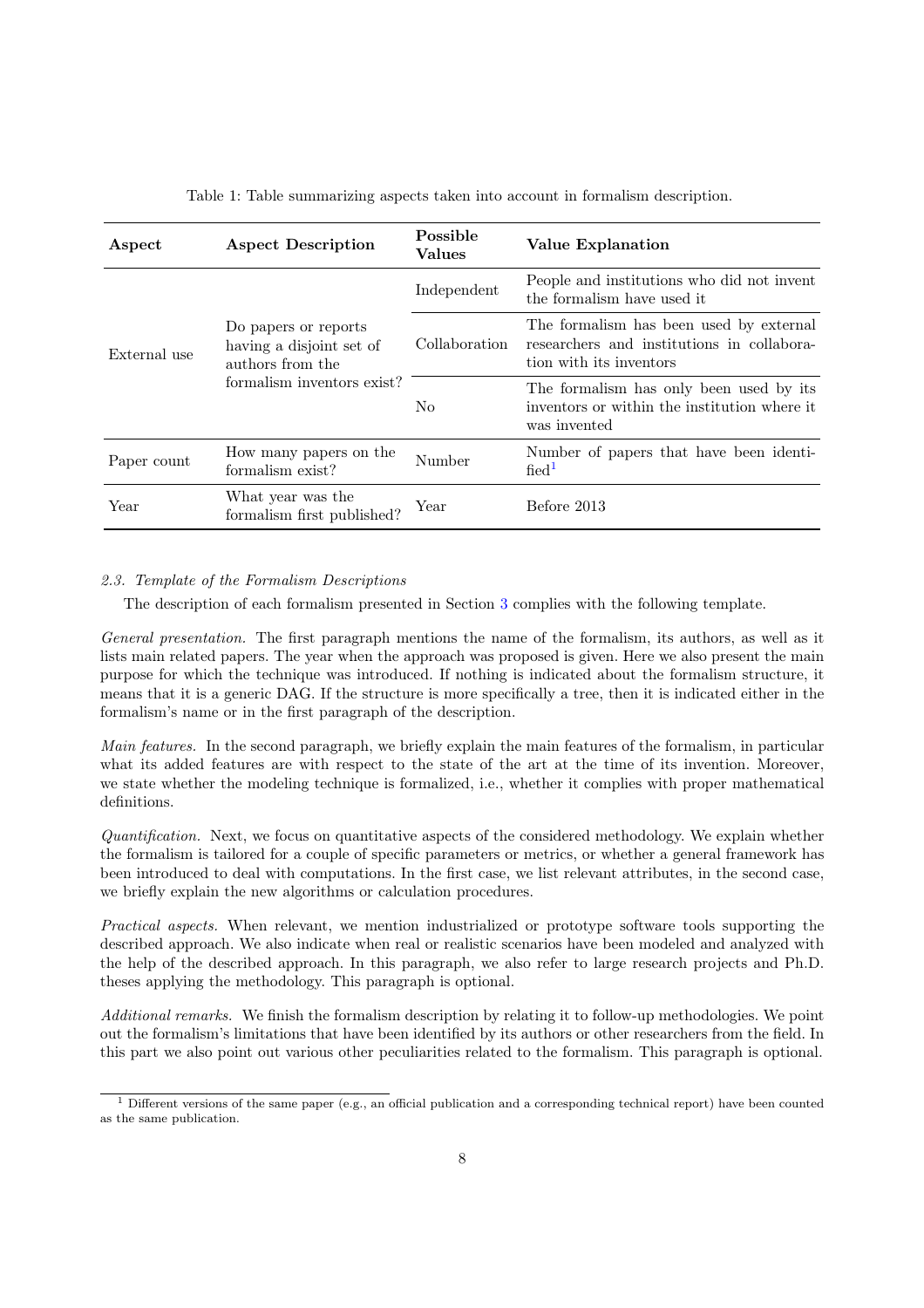# <span id="page-8-0"></span>3. Description of the Formalisms

This section constitutes the main part of this survey. It describes numerous DAG-based approaches for graphical attack and defense modeling according to the template outlined in Section [2.3.](#page-7-1) Models gathered within each subsection are ordered chronologically, with respect to the year of their introduction.

#### <span id="page-8-1"></span>*3.1. Static Modeling of Attacks*

# *3.1.1. Attack Trees*

Inspired by research in the reliability area, Weiss [\[313\]](#page-48-1) in 1991 and Amoroso [\[9](#page-37-3)] in 1994 proposed to adopt a tree-based concept of visual system reliability engineering to security. Today, *threat trees* [\[9](#page-37-3), [282,](#page-47-4) [114](#page-41-2), [174](#page-43-2), [291](#page-47-5)], *threat logic trees* [\[313\]](#page-48-1), *cyber threat trees* [\[212](#page-45-1)], *fault trees* for attack modeling [\[279\]](#page-47-6), and the *attack specification language* [\[287](#page-47-3)] can be subsumed under *attack trees*, which are AND-OR tree structures used in graphical security modeling. The name attack trees was first mentioned by Salter et al. in 1998 [\[252\]](#page-46-3) but is often only attributed to Schneier and cited as [\[257,](#page-46-4) [258\]](#page-46-5).

In the attack tree formalism, an attacker's main goal (or a main security threat) is specified and depicted as the root of a tree. The goal is then disjunctively or conjunctively refined into sub-goals. The refinement is repeated recursively, until the reached sub-goals represent basic actions. Basic actions correspond to atomic components, which can easily be understood and quantified. Disjunctive refinements represent different alternative ways of how a goal can be achieved, whereas conjunctive refinements depict different steps an attacker needs to take in order to achieve a goal [\[240](#page-45-2)]. In 2005, Mauw and Oostdijk formalize attack trees by defining their semantics and specifying tree transformations consistent with their framework [\[178\]](#page-43-1). Kienzle and Wulf present an extensive general procedure for tree construction [\[139](#page-42-2)] while other researchers are engaged in describing how to generate attack tree templates using *attack patterns* [\[196,](#page-44-0) [165\]](#page-43-3). Most recently, the problem of automated generation of attack trees has started to attract the attention of scientific as well as industrial communities [\[298](#page-48-3), [280](#page-47-7)].

Quantification of security with the help of attack trees is a very active topic of research [\[315\]](#page-48-4). A first simple procedure for quantification using attack trees was proposed by Weiss [\[313](#page-48-1)] and is based on a bottomup algorithm. In this algorithm, values are provided for all leaf nodes and the tree is traversed from the leaves towards the root in order to compute values of the refined nodes. Depending on the type of refinement, different functional operators are used to combine the values of the children. This procedure allows to analyze simple aspects, such as the costs of an attack, the time of an attack or the necessary skill level [\[313](#page-48-1), [9](#page-37-3), [252,](#page-46-3) [257](#page-46-4), [47,](#page-39-1) [108](#page-41-3), [101](#page-40-1), [178,](#page-43-1) [22](#page-38-3), [324](#page-49-0), [81,](#page-40-2) [251](#page-46-6), [107](#page-41-0), [163,](#page-43-4) [1](#page-37-4), [19,](#page-38-4) [284,](#page-47-2) [315](#page-48-4)]. Whenever more complicated attributes, such as probability of occurrence, probability of success, risk or similar measures are analyzed, additional assumptions, for example mutual independence of all leaf nodes, are necessary, or methods different from the bottom-up procedure have to be used [\[257](#page-46-4), [47](#page-39-1), [32,](#page-38-5) [81,](#page-40-2) [324](#page-49-0), [130](#page-41-4), [107](#page-41-0), [163,](#page-43-4) [36,](#page-38-6) [1,](#page-37-4) [39](#page-38-7), [212](#page-45-1), [40](#page-38-8), [173,](#page-43-5) [305,](#page-48-5) [243,](#page-46-7) [248](#page-46-8), [326\]](#page-49-1). Propagation of fuzzy numbers that model fuzzy preference relations has initially been proposed in [\[26](#page-38-9)] and extended in [\[38](#page-38-10)]. Using Choquet integrals it is possible to take interactions between nodes into account.

Commercial software for attack tree modeling, such as SecurITree [\[7\]](#page-37-5) from Amenaza or AttackTree+ [\[119\]](#page-41-5) from Isograph provides a large database of attack tree templates. Academic tools, including SeaMonster [\[188\]](#page-44-1) developed within the SHIELDS project [\[265\]](#page-46-0) offer visualization and library support. Attack trees may occur in the Security Quality Requirements Engineering (SQUARE) methodology [\[185](#page-43-6)]. The entire methodology and therefore visualization of attack trees are supported by the SQUARE tool [\[49](#page-39-2)]. AttackDog [\[157](#page-42-3)] was developed as a prototype software tool for managing and evaluating attack trees with voting systems in mind but is believed to be much more widely applicable to evaluating security risks in systems [\[2\]](#page-37-6). Numerous case studies [\[196,](#page-44-0) [287](#page-47-3), [47](#page-39-1), [56,](#page-39-3) [88](#page-40-3), [108](#page-41-3), [31,](#page-38-11) [101](#page-40-1), [185](#page-43-6), [4,](#page-37-2) [137,](#page-42-4) [285](#page-47-1), [54,](#page-39-4) [103,](#page-41-6) [175](#page-43-7), [205](#page-44-2), [218,](#page-45-3) [242](#page-46-2), [251](#page-46-6), [107,](#page-41-0) [164,](#page-43-0) [198](#page-44-3), [48,](#page-39-5) [92](#page-40-4), [181](#page-43-8), [182,](#page-43-9) [286](#page-47-8), [84](#page-40-0), [158,](#page-42-1) [197](#page-44-4), [255](#page-46-9), [311,](#page-48-6) [281](#page-47-9), [326](#page-49-1)] account for the applicability of the attack tree methodology. Attack trees are used in large international research projects [\[89](#page-40-5), [265,](#page-46-0) [289\]](#page-47-0). They have been focus of various Ph.D. and Master theses [\[138](#page-42-5), [239](#page-45-4), [195,](#page-44-5) [95](#page-40-6), [256](#page-46-10), [214,](#page-45-5) [134,](#page-42-6) [80](#page-40-7), [86,](#page-40-8) [109,](#page-41-7) [169](#page-43-10), [104](#page-41-8), [128,](#page-41-9) [226,](#page-45-6) [245](#page-46-11), [203](#page-44-6), [215](#page-45-7), [254,](#page-46-12) [327,](#page-49-2) [37](#page-38-12), [141](#page-42-7), [235,](#page-45-8) [220\]](#page-45-9). Attack tree modeling goes beyond the academic world and is finding its way in industrial practices, especially those related to critical sectors [\[292,](#page-47-10) [87\]](#page-40-9).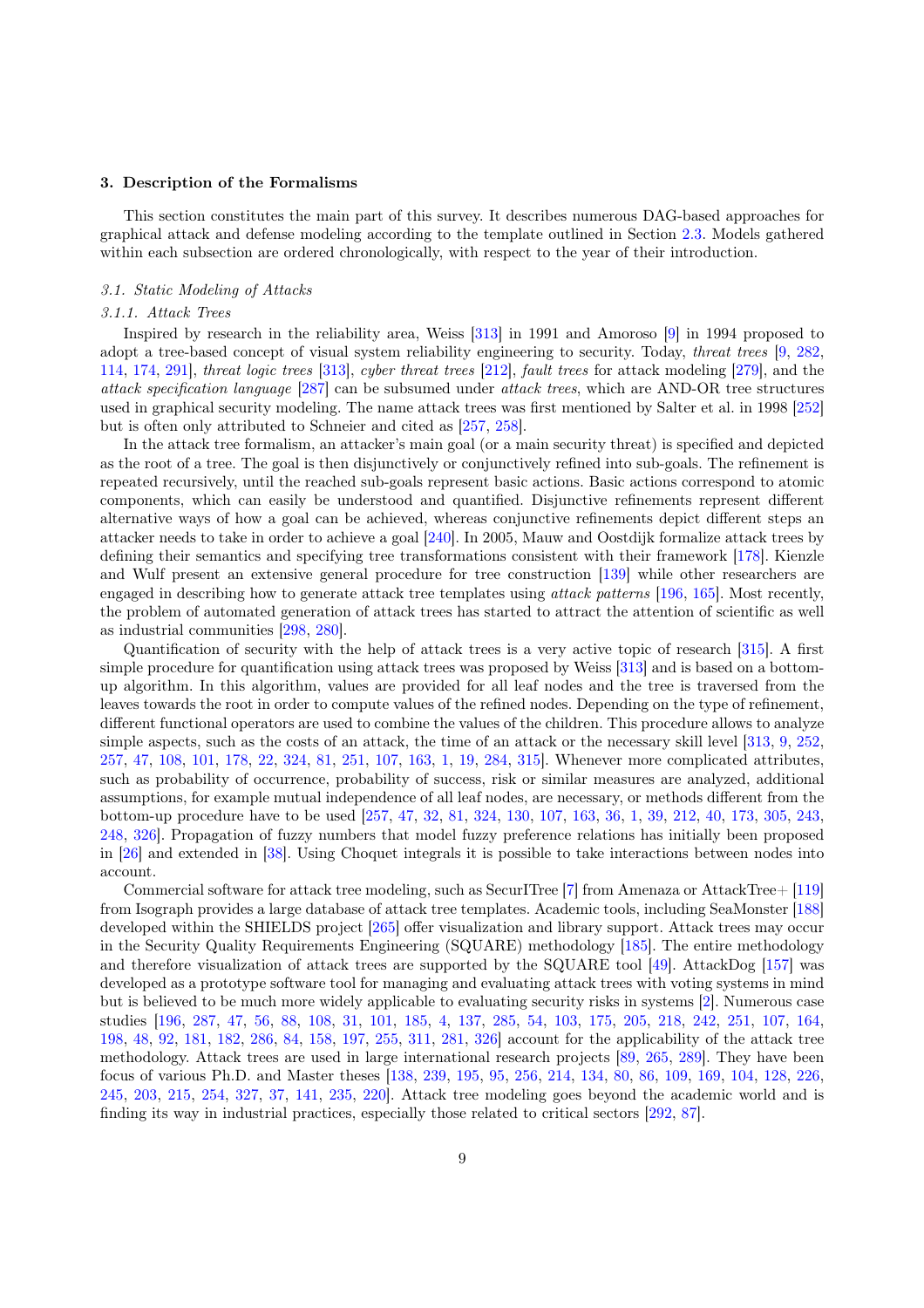Since attack trees only focus on static modeling and only take an attacker's behavior into account, numerous extensions that include dynamic modeling and a defender's behavior, exist. Except for formalisms involving Bayesian inference techniques, all other DAG-based formalisms refer back to the attack tree methodology. They point out a need for modeling defenses, dynamics, and ordered actions, as well as propose computation procedures for probability or highly specified key figures. Neither the name attack trees, nor the initial formalization of Mauw and Oostdijk is universally accepted. Some researchers consider attack trees, threat trees or fault trees to essentially be the same [\[293](#page-47-11), [199](#page-44-7), [277](#page-47-12), [11](#page-37-7), [115](#page-41-10), [279](#page-47-6)] while other researchers point out specific differences [\[163](#page-43-4), [192](#page-44-8)]. As common ground all mentioned methodologies use an AND-OR tree structure but are divided on what the tree can actually model (attacks, vulnerabilities, threats, failures, etc.)

# <span id="page-9-2"></span>*3.1.2. Augmented Vulnerability Trees*

*Vulnerability trees* [\[297](#page-48-7)] have been proposed by Vidalis and Jones in 2003 to support the decision making process in threat assessment. Vulnerability trees are meant to represent hierarchical interdependence between different vulnerabilities of a system. In 2008, Patel, Graham, and Ralston [\[219\]](#page-45-10) extended this model to *augmented vulnerability trees* which combine the concepts of vulnerability trees, fault tree analysis, attack trees, and cause-consequence diagrams. The aim of augmented vulnerability trees is to express the financial risk that computer-based information systems face, in terms of a numeric value, called "degree of security".

The root of a vulnerability tree is an event that represents a vulnerability; the branches correspond to different ways of exploiting it. The leaves of the tree symbolize steps that an attacker may perform in order to get to the parent event. The model, which is not formally defined, uses only AND and OR connectors depicted as logical gates. Vulnerability trees are very similar to attack trees, they differ in how the root event is defined (vulnerability event vs. an attacker's goal). A step-wise methodology consisting of a sequence of six steps is proposed in [\[219\]](#page-45-10) to create an augmented vulnerability tree and analyze security related indexes.

The authors of [\[297\]](#page-48-7) propose a number of attributes on vulnerability trees, including: complexity value (the smaller number of steps that an attacker has to employ in order to achieve his goal), educational complexity (qualifications that an attacker has to acquire in order to exploit a given vulnerability), and time necessary to exploit a vulnerability. However, the paper [\[297\]](#page-48-7) does not detail how to compute these attributes. In [\[219](#page-45-10)], the model is augmented with two indexes: the threat-impact index and the cybervulnerability index. The first index, represented by a value from [0, 100], expresses the financial impact of a probable cyber threat. The lower the index, the smaller is the impact from a successful cyber attack. The second index, also expressed by a value from [0, 100], represents system flaws or undesirable events that would help an intruder to launch attacks. The lower this index, the more secure the system is.

In [\[284\]](#page-47-2), the augmented vulnerability tree approach has been used to evaluate risks posed to a SCADA system exposed to the mobile and the Internet environment.

### <span id="page-9-1"></span>*3.1.3. Augmented Attack Trees*

In 2005, Ray and Poolsappasit[2](#page-9-0) first developed *augmented attack trees* to provide a probabilistic measure of how far an attacker has progressed towards compromising a system [\[241](#page-45-11)]. This tree-based approach was taken up by H. Wang et al. in 2006 and extended to allow more flexibility in the probabilistic values provided for the leaf nodes [\[301\]](#page-48-8). When again publishing in 2007, Poolsappasit and Ray used a different definition of augmented attack trees to be able to perform a forensic analysis of log files [\[233\]](#page-45-12). Using the second definition of augmented attack trees, J. Wang et al. performed an analysis of SQL injection attacks [\[303](#page-48-9)] and Distributed Denial of Service (DDoS) attacks [\[302](#page-48-10)]. They also extended augmented attack trees further to measure the quality of detectability of an attack [\[304\]](#page-48-11). The authors of [\[72](#page-39-6)] and [\[73](#page-39-7)] formalized attack trees as AND-OR structure where every node is interpreted to answer a specific binary question. This formalization is then again extended to augmented attack trees by adding to every node an indicator variable and an additional value with the help of which the residual damage is computed. On the enhanced structure they are able to optimize how to efficiently trade-off between spent money and residual damage.

<span id="page-9-0"></span><sup>&</sup>lt;sup>2</sup>In early papers spelled Poolsapassit [\[241,](#page-45-11) [233\]](#page-45-12)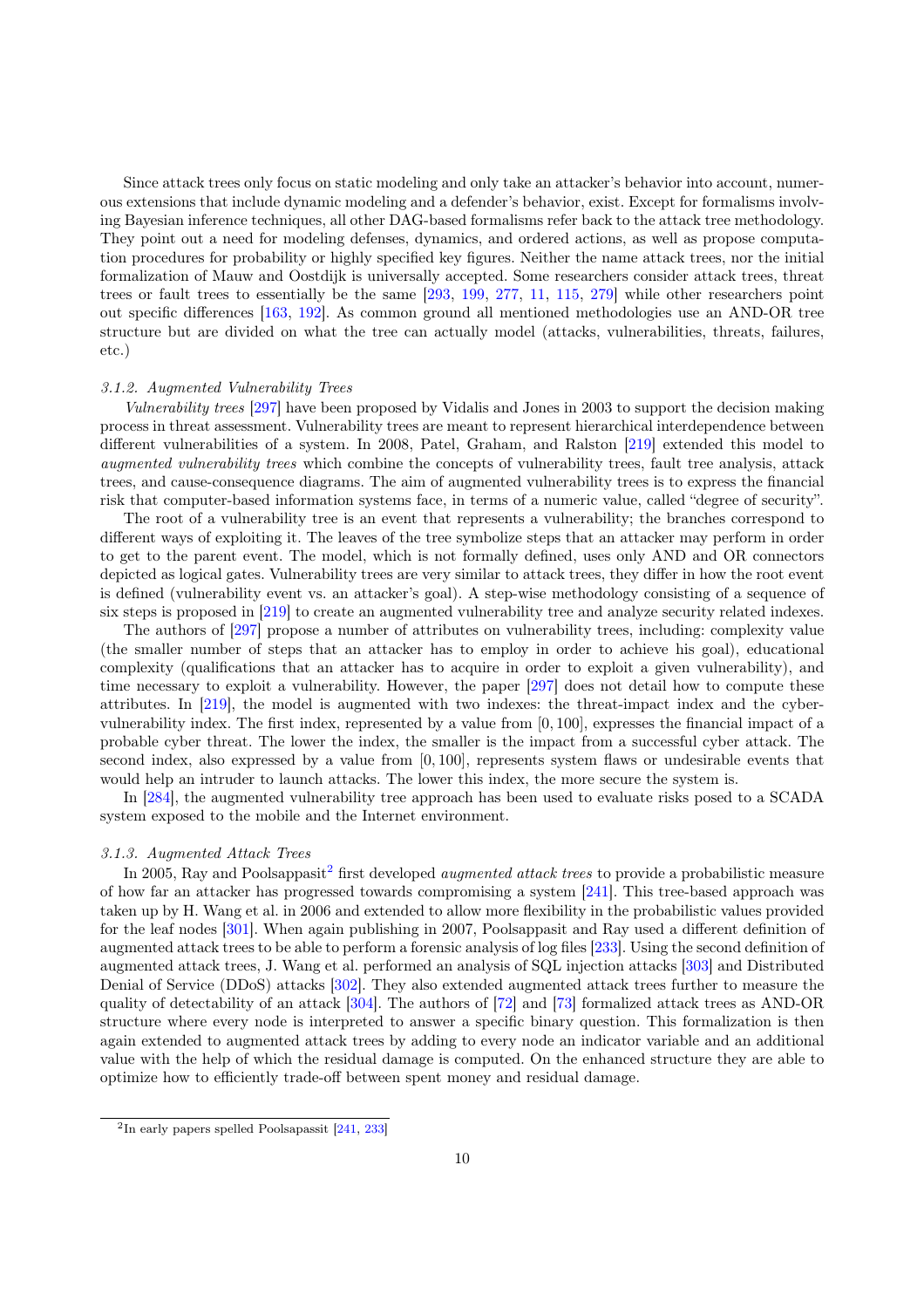The various ways of defining augmented attack trees are based on attack trees (Section [3.1.1\)](#page-8-1). In the first definition, attack trees are augmented by node labels that quantify the number of compromised subgoals on the most advanced attack path as well as the least-effort needed to compromise the subgoal on the most advanced path to be able to compute the probability of attack [\[241\]](#page-45-11). H. Wang et al. generalized this definition from integer values to general weights. Both approaches include tree pruning and tree trimming algorithms to eliminate irrelevant nodes with respect to intended operations (behavior) of a user [\[301](#page-48-8)]. In the second definition, attack trees are augmented by descriptive edge labels and attack signatures. Each edge defines an atomic attack which is described by the label and represents a state transition from a child node to the corresponding parent. An attack signature is a sequence of groups of incidents, from which a sequence of incidents can be formed, which constitutes an atomic attack. The sequences are then exploited to filter log files for relevant intrusion incidences [\[233\]](#page-45-12) and used to describe state transitions in SQL injection attacks using regular expressions [\[303](#page-48-9)]. Moreover they are exploited to model state transition in DDoS attacks [\[302\]](#page-48-10) and adapted to provide a measure for quality of service detection, called quality of detectability [\[304](#page-48-11)]. In an extension of the third definition [\[73\]](#page-39-7) the system administrator's dilemma is thoroughly examined. The purpose of this extension is to be able to compute a bounded minimization of the cost of the security measures while also keeping the residual damage at a minimum.

Augmented attack trees were designed with a specific quantitative purpose in mind. The first formalization of augmented attack trees was introduced to compute the probability of a system being successfully attacked. Additionally to increasing the descriptive capabilities of the methodology, the second definition is accompanied by several algorithms that help compute the quality of detectability in [\[304](#page-48-11)]. As mentioned before, the third definition targets solving the system administrator's dilemma. This is achieved by using a simplistic cost model and a multi-objective optimization algorithm which guides the optimization process of which security hardening measures best to employ.

The authors of the first formalism state that attempts by system administrators to protect the system will not change the outcome of their analysis. A similar shortcoming is suggested for the second formalization.

#### <span id="page-10-0"></span>*3.1.4. OWA Trees*

In 2005, Yager proposed to extend the AND and OR nodes used in attack trees by replacing them with ordered weighted averaging (OWA) nodes. The resulting formalism is called *OWA trees* [\[324](#page-49-0)] and it forms a general methodology for qualitative and quantitative modeling of attacks.

Regular attack trees make use of two (extreme) operators only: AND (to be used when *all* actions need to be fulfilled in order to achieve a given goal) and OR (to be used when the fulfillment of *at least one* action is sufficient to reach a desired result). OWA operators represent quantifiers such as *most*, *some*, *half of*, etc. Thus, OWA trees are well suited to model uncertainty and to reason about situations where the number of actions that need to be satisfied is unknown. OWA trees are static in the sense that they do not take interdependencies between nodes into account. They have been formally defined in [\[324\]](#page-49-0) using the notion of an *OWA weighting vector*. Since AND and OR nodes can be seen as special cases of OWA nodes, mathematically, attack trees form a subclass of OWA trees. Therefore, algorithms proposed for OWA trees are also suitable for the analysis of attack trees.

In [\[324](#page-49-0)], Yager provides sound techniques for the evaluation of success probability and cost attributes on OWA trees. For the probability attribute, he identifies two approaches that can be explained using two different types of attackers. The first approach assumes that the attacker is able to try all available actions until he finds one that succeeds. Since in most situations such an assumption is unrealistic, the author proposes a second model, where an attacker simply chooses the action with the highest probability of success. Furthermore, [\[324\]](#page-49-0) presents two algorithms for computing the success probability attribute: one assumes independent actions which leads to a simpler calculation procedure, the other can deal with dependent actions. Finally, the author discusses how to join the two attributes together, in order to correctly compute the cheapest and most probable attack.

In [\[26](#page-38-9)], Bortot, Fedrizzi, and Giove proposed the use of Choquet integrals in order to reason about OWA trees involving dependent actions.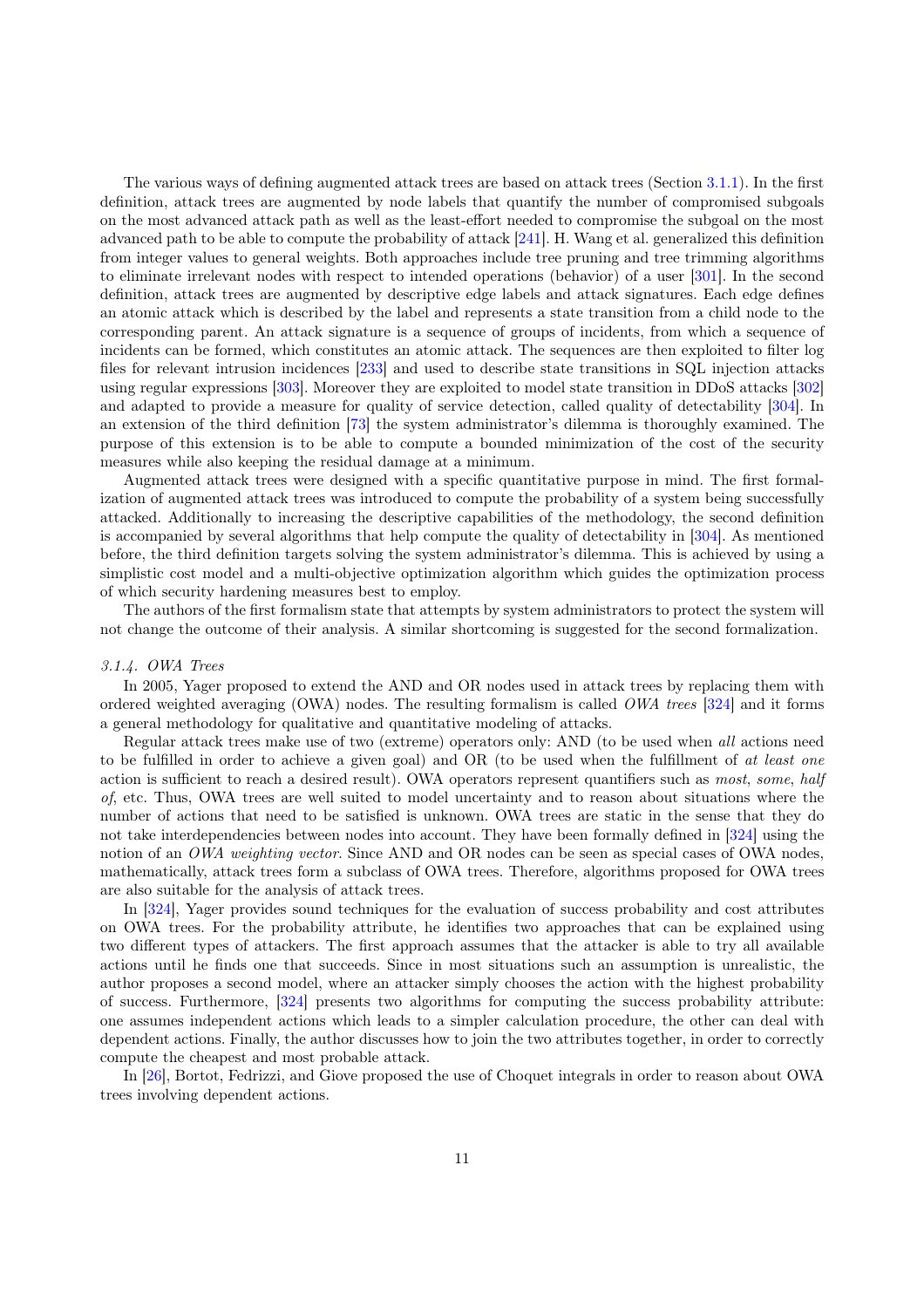# <span id="page-11-0"></span>*3.1.5. Parallel Model for Multi-Parameter Attack Trees*

In 2006, Buldas, Laud, Priisalu, Saarepera, and Willemson initiated a series of papers on rational choice of economically relevant security measures using attack trees. The proposed model is called *multi-parameter attack trees* and was first introduced in [\[32](#page-38-5)]. Between 2006 and 2013, researchers from different research institutes in Estonia published seven follow-up papers [\[34](#page-38-1), [129](#page-41-11), [130,](#page-41-4) [316](#page-48-12), [131,](#page-42-8) [204](#page-44-9), [33](#page-38-13)], extending and improving the original model proposed in [\[32](#page-38-5)].

Most approaches for quantitative analysis using attack trees, prior to [\[32](#page-38-5)], focus on one specific attribute, e.g., cost or feasibility of an attack. In reality, interactions between different parameters play an important role. The aim of the mentioned series of papers was to study how tree computations must be done when several interdependent parameters are considered. The model of multi-parameter attack trees assumes that the attacker behavior is rational. This means that attacks are considered unlikely if their costs are greater than the related benefits and that the attacker always chooses the most profitable way of attacking. The parallel model for multi-parameter attack trees has been studied in [\[32](#page-38-5), [34](#page-38-1), [129](#page-41-11), [130](#page-41-4), [131](#page-42-8), [128\]](#page-41-9). This model assumes that all elementary attacks take place simultaneously, thus the attacker does not base his decisions on success or failure of some of the elementary attacks.

Multi-parameter attack trees concentrate on the attribute called expected attacker's outcome. This outcome represents a monetary gain of the attacker and depends on the following parameters: gains of the attacker in case the attack succeeds, costs of the attack, success probability of the attack, probability of getting caught and expected penalties in case of being caught. First, a game theoretical model for estimation of the expected attacker's outcome was proposed by Buldas et al. [\[32](#page-38-5)], where values of all parameters are considered to be precise point estimates. In [\[129](#page-41-11)], Jürgenson and Willemson extend the computation methods proposed in [\[32\]](#page-38-5) to the case of interval estimations. Later it turned out that the computational model from [\[32\]](#page-38-5) was imprecise and inconsistent with the mathematical foundations of attack trees introduced in [\[178\]](#page-43-1). Hence, an improved approach for the parallel attack tree model was proposed by Jürgenson and Willemson [\[130\]](#page-41-4). Since this new approach requires exponential running time to determine possible expected outcome of the attacker, an optimization solution, based on a genetic algorithm for fast approximate computations, has been proposed by the same authors in [\[131](#page-42-8)].

In [\[34](#page-38-1)], Buldas, and Mägi applied the approach developed in [\[32](#page-38-5)] to evaluate the security of two real e-voting schemes: the Estonian E-voting System in use at the time (EstEVS) and the Secure Electronic Registration and Voting Experiment (SERVE) performed in the USA in 2004. A detailed description of this case study is given in the Master thesis of Mägi [\[169](#page-43-10)]. A prototype computer tool supporting the security analysis using the multi-parameter attack trees has been implemented [\[12](#page-37-8)] and described in [\[13](#page-37-9)].

In Section [3.2.9,](#page-16-0) we describe the serial model for multi-parameter attack trees, which extends the parallel model with an order on the set of elementary components.

#### <span id="page-11-1"></span>*3.1.6. Extended Fault Trees*

*Extended fault trees* (EFTs) were presented by Masera et al. at the ESREL conference in 2007 [\[176\]](#page-43-11) and published in an extended version as a journal paper [\[96\]](#page-40-10) issued in 2009. The formalism aims at combining malicious deliberate acts, which are generally captured by attack trees (Section [3.1.1\)](#page-8-1), and random failures, which are often associated with classical fault trees (Section [3.1.1\)](#page-8-1).

Extended fault trees and attack trees are structurally similar. The main difference between the two formalisms is in the type of basic events that can be modeled. In EFT basic events can represent both nonmalicious, accidental failures as well as attack steps or security events. Basic events of attack trees usually correspond to malicious attacker's actions only. Logical AND and OR gates are explicitly represented in the same way as in classical fault trees. A step-by-step model construction process is described in [\[96\]](#page-40-10), defining how existing fault-trees can be extended with attack-related components to form extended fault tree models. The modeling technique complies with proper mathematical foundations, directly issued from fault trees as defined in the safety and reliability area.

Quantification capabilities are focused on the computation of the probability of occurrence of the top-event (root node). Generic formulas from fault tree quantitative analysis are recalled in [\[96\]](#page-40-10), including treatment of independent or mutually exclusive events. However, no concrete examples of quantification are provided.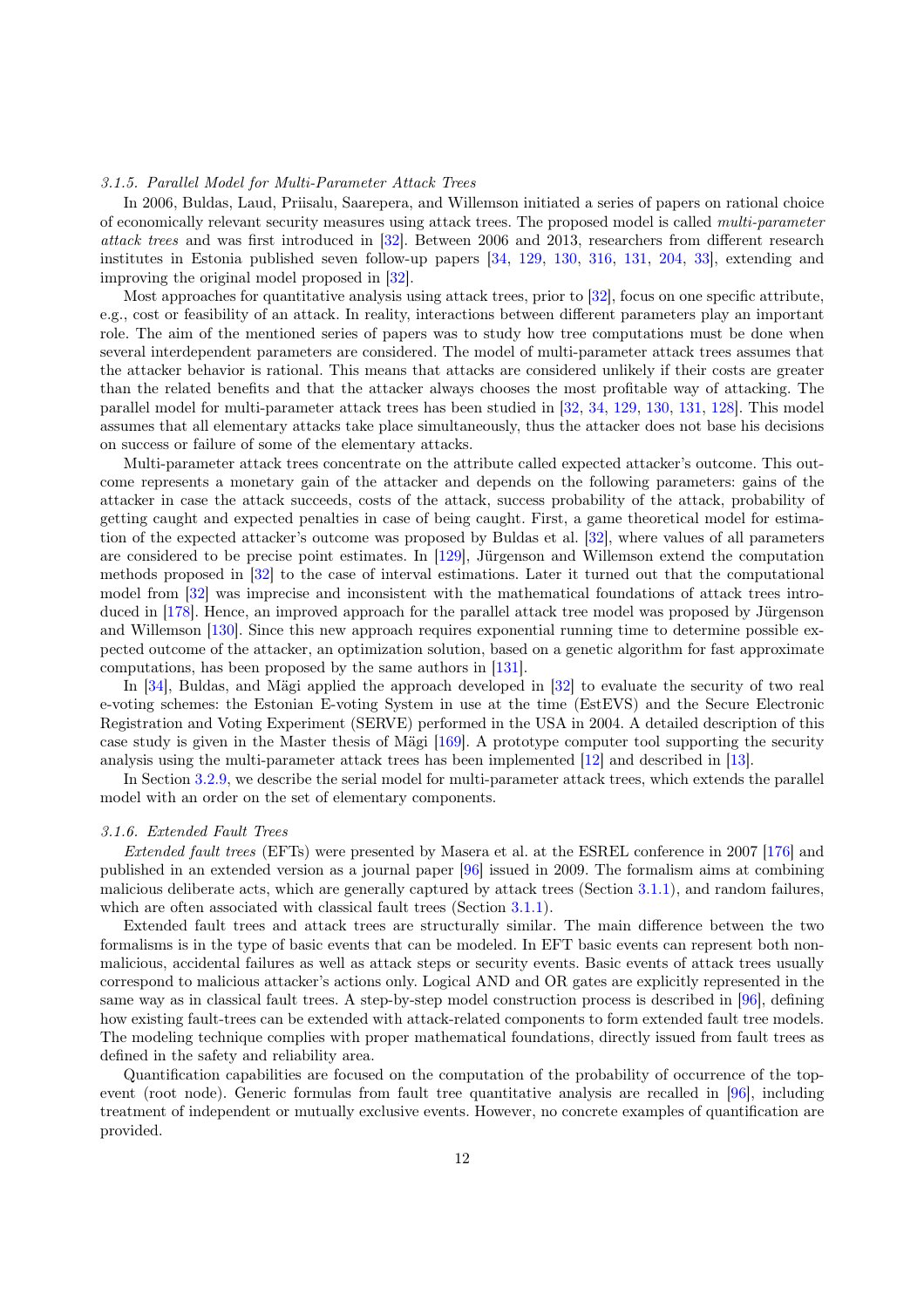A simple example, analyzing the different failure and attack scenarios leading to the release of a toxic substance by a chemical plant, is described in [\[96\]](#page-40-10). No particular tool has been developed to support extended fault trees, however, all classical fault tree tools may be used directly.

One of the limitations explicitly stressed by the inventors of extended fault trees is that they do not take into account time dynamics.

# <span id="page-12-1"></span>*3.2. Sequential Modeling of Attacks*

#### *3.2.1. Cryptographic DAGs*

Meadows described *cryptographic DAGs* in 1996 (proceedings published in 1998), in order to provide a simple representation of an attack process [\[186](#page-44-10)]. The purpose of the formalism is limited to visual description. The attack stages of the overall attack process correspond to the nodes of a DAG. The difficulty of each stage is shown by a color code. In 1996, the novelty of cryptographic DAGs was to provide a simple representation technique of sequences and dependencies of attack steps towards a given attacker's objective.

From a modeling point of view, each stage (represented as a colored box) contains a textual description of atomic actions needed for the realization of the stage. Arrows represent dependencies between the boxes. A simple arrow indicates that one stage is needed to realize another stage. Two arrows fanned out symbolize that one stage enables another one repeatedly. More generally speaking, cryptographic DAGs are an informal formalism targeted at high level system descriptions.

Cryptographic DAGs do not support any type of quantification.

Cryptographic DAGs have been used in [\[186\]](#page-44-10) to demonstrate attacks on cryptographic protocols (with SSL and Needham-Schroeder scheme as use cases), however this representation technique may be used to model other types of attacks as well.

This formalism allows the representation of sequences of attack steps, and dependencies between those steps, but cannot capture static relations like AND and OR. Moreover, the clarity and usability of the models depends heavily on the text inside the boxes, which is not standardized.

# <span id="page-12-2"></span>*3.2.2. Fault Trees for Security*

Fault tree analysis was born in 1961 and has initially been developed into a safety, reliability, and risk assessment methodology [\[312](#page-48-13), [296](#page-48-2), [278,](#page-47-13) [118\]](#page-41-12). A short history of non-security related fault trees was published by Ericson II [\[85\]](#page-40-11) in 1999. Fault trees have also been used for software analysis [\[162](#page-43-12), [161](#page-43-13), [105,](#page-41-13) [106\]](#page-41-14) and were even equated with attack trees by Steffen and Schumacher [\[279](#page-47-6)]. In 2003, however, Brooke, and Paige adopted *fault trees for security*, extending the classical AND-OR structure of attack trees (Section [3.1.1\)](#page-8-1), to include well-known concepts from safety analysis [\[30](#page-38-14)].

Based on an AND-OR structure, three additional connectors (priority AND, exclusive OR and inhibit), specific node types (basic, conditioning, undeveloped, external, and intermediate), as well as transfer symbols (transfer in, transfer out) to break up larger trees are adopted from fault tree analysis in its widest sense. Fault trees for security are an aid to the analysis of security-critical systems, where first an undesired (root) event is identified. Then, new events are constructed by inserting connectors that explicitly identify the relationship of the events to each other. Several rules, like the "no miracle" rule, the "complete the gate" rule, and the "no gate to gate" rule are adopted directly from fault trees. Construction stops when there are no more uncompleted intermediate events. In the end, a completed fault tree serves as an "attack handbook" by providing information about the interactions by which a security critical system fails.

In [\[30\]](#page-38-14), Brooke, and Paige state that in computer security "it is difficult to assign useful probabilities to the events". Consequently probabilistic quantitative analysis is debatable. Instead the authors recommend to perform risk analysis which answers how the system fails based on the primary events (leaf nodes).

While  $[30]$  only provides a toy example, the authors state that any tool used in fault tree analysis can be used. They refer to [\[71](#page-39-8)] as a good overview of available programs.

# <span id="page-12-0"></span>*3.2.3. Bayesian Networks for Security*

Starting in 2004, different researchers proposed, seemingly independently, to adopt *Bayesian networks*, whose origin lies in artificial intelligence, as a security modeling technique [\[221](#page-45-13), [222,](#page-45-14) [202,](#page-44-11) [122\]](#page-41-15). Bayesian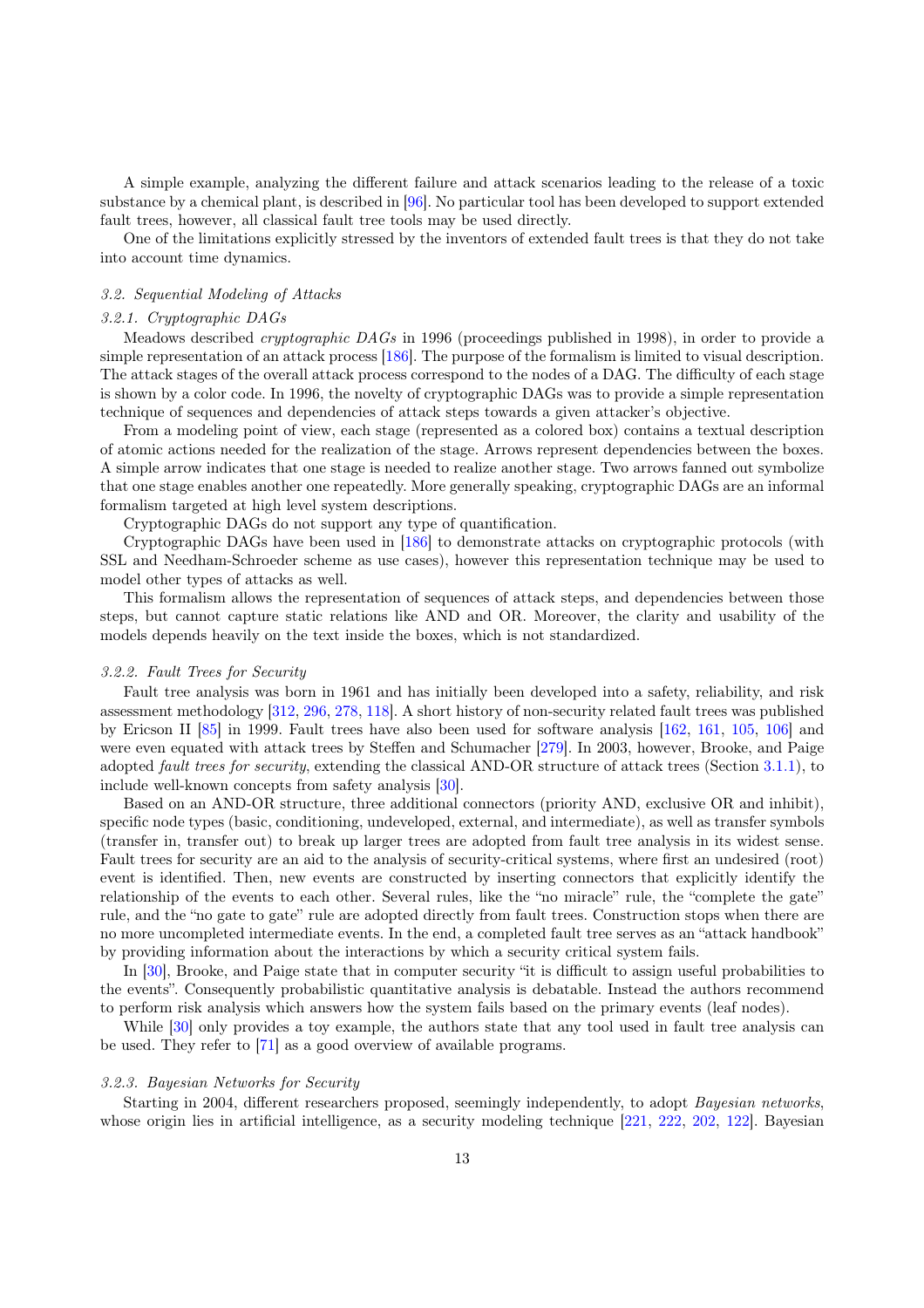networks are also known as *belief network* or *causal network*. In Bayesian networks, nodes represent events or objects and are associated with probabilistic variables. Directed edges represent causal dependencies between nodes. Mathematical algorithms developed for Bayesian networks are suited to solve probabilistic questions on DAG structures. They are aimed at keeping the exponent small when the computing algorithm is exponential and reduce to polynomial algorithms if the DAG is actually a tree.

According to Qin and Lee, the objective of Bayesian networks for security is to "use probabilistic inference techniques to evaluate the likelihood of attack goals and predict potential upcoming attacks" [\[240\]](#page-45-2). They proposed the following procedure that converts an attack tree into a Bayesian network. Every node in the attack tree is also present in the Bayesian network. An OR relationship from an attack tree is modeled in the Bayesian network with edges pointing from refining nodes that represent causes into the corresponding refined nodes that represent consequences. Deviating from regular attack trees, an AND relationship is assumed to have an explicit (or implicit) order in which the actions have to be executed. The AND relationship can thus be modeled by a directed path, which starts from the first (according to the order) child and ends with the parent node. Dantu et al. follow a different strategy when using Bayesian networks to model security risk management starting from behavior-based attack graphs<sup>[3](#page-13-0)</sup>  $[68, 65, 66, 67]$  $[68, 65, 66, 67]$  $[68, 65, 66, 67]$  $[68, 65, 66, 67]$  $[68, 65, 66, 67]$  $[68, 65, 66, 67]$  $[68, 65, 66, 67]$  $[68, 65, 66, 67]$ . When processing multi-parameter attack trees with estimated parameter values (Section [3.1.5\)](#page-11-0) Jürgenson and Willemson use Qin and Lee's conversion of an attack tree to a Bayesian network [\[129\]](#page-41-11). An et al. propose to add a temporal dimension and to use *dynamic Bayesian networks* for intrusion detection without specifying how the graph is set up [\[10](#page-37-10)]. Althebyan and Panda use knowledge graphs and dependency graphs as basis for the construction of a Bayesian network [\[6\]](#page-37-11). They analyze a specific type of insider attack and state that their computational procedures were inspired by Dantu et al. Another approach involving Bayesian networks is described by Xie et al. who analyze intrusion detection systems [\[321\]](#page-49-3). They state that the key to using Bayesian networks is to "correctly identify and represent relevant uncertainties" which governs their setup of the Bayesian network.

Bayesian networks are used to analyze security under uncertainty. The DAG structure is of great value because it allows to use efficient algorithms. On the one hand there exist efficient inference algorithms that compute a single query (variable elimination, bucket elimination and importance, which are actually equivalent according to Pouly and Kohlas [\[236\]](#page-45-15)) and on the other hand there are inference algorithms that compute multiple queries at once (bucket tree algorithm and Lauritzen-Spiegelhalter algorithm). In fact, the efficiency of these algorithms can be seen as main reason to the success of Bayesian networks, since querying general graphs is an NP-hard problem [\[16,](#page-37-12) [25](#page-38-15)]. Another strength of Bayesian networks is their ability to update the model, i.e., compute a posteriori distribution, when new information is available.

We have not found any dedicated tools for analysis of Baysian networks for security. However, numerous tools exist that allow a visual treatment of standard Bayesian networks. One such tool is the Graphical Network Interface (GeNIE) that uses the Structural Modeling, Inference, and Learning Engine (SMILE) [\[70](#page-39-13)]. It was, for example, used in [\[201\]](#page-44-12) to analyze the interoperability of a very small cluster of services and mentioned as hypothetical use in [\[97\]](#page-40-12). Another one, called MulVAL [\[217](#page-45-16)], was actually developed for attack graphs (Section [5.2\)](#page-33-0), but used in [\[321](#page-49-3)] to implement a Bayesian network model. A third tool, tailored to statistical learning with Bayesian networks is bnlearn [\[259](#page-46-13)].

There also exist isolated papers that promote the use of Bayesian networks in security without any relation to attack trees or attack graphs. Houmb et al. quantify security risk level from Common Vulnerability Scoring System (CVSS) estimates of frequency and impact using Bayesian networks [\[113](#page-41-16)]. Feng and Xie also use Bayesian networks and provide an algorithm of how to merge two sources of information, expert knowledge, and information stored in databases, into one graph [\[91](#page-40-13)]. Note that in this section we have gathered approaches that rely on Bayesian networks whose construction starts from graphs that do not contain any cycles. Graphical models that make use of Bayesian networks and that initially contain cycles are treated in Section [3.2.4,](#page-14-0) formalisms including defenses are described in Section [3.4.3.](#page-23-0)

<span id="page-13-0"></span><sup>&</sup>lt;sup>3</sup>The authors do not appear to make a distinction between attack trees and attack graphs. Since their methodology is only applicable to cycle-free structures and they do not mention how to deal with cycles, we assume that the methodology is actually based on attack DAGs or attack trees.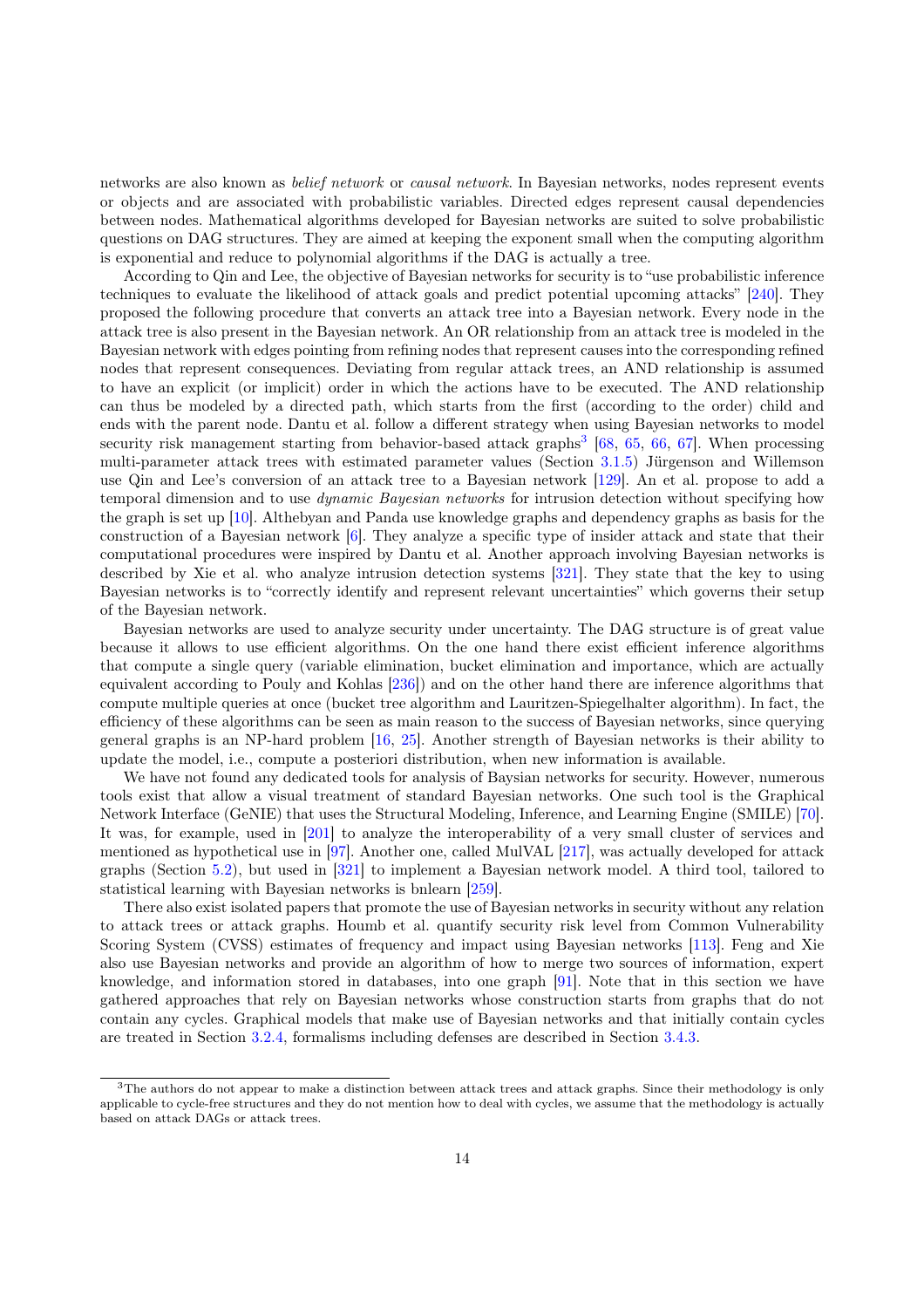### <span id="page-14-0"></span>*3.2.4. Bayesian Attack Graphs*

*Bayesian Attack Graphs* combine (general) attack graphs (Section [5.2\)](#page-33-0), with computational procedures of Bayesian networks (Section [3.2.3\)](#page-12-0). However, since Bayesian inference procedures only work on cycle-free structures, the formalism includes instructions on how to remove any occurring cycles. Hence any final Bayesian attack graph is acyclic. After the elimination of cycles, Bayesian attack graphs model causal relationships between vulnerabilities in the same way as Bayesian networks (Section [3.2.3\)](#page-12-0) Bayesian attack graphs were first proposed by Liu and Man in order to analyze network vulnerability scenarios with the help of Bayesian inference methods in 2005 [\[167](#page-43-14)]. Therefore the formalism advances computational methods in security where uncertainty is considered.

The formalism of Man and Liu is not the only fusion of attack graphs and Bayesian networks. Starting in 2008 a group of researchers including Frigault, Noel, Jajodia, and Wang published a paper on a modified version of Bayesian attack graphs. Their goal was to be able to calculate general security metrics regarding information system networks which also contain probabilistic dependencies [\[210,](#page-44-13) [99](#page-40-14)]. Later they extended the formalism, using a second copy of the model as time slice, to also capture dynamic behavior in so called *dynamic Bayesian networks* [\[100](#page-40-15)]. In 2012, Poolsappasit et al. revisited the framework to be able to deal with asset identification, system vulnerability, and connectivity analysis, as well as mitigation strategies [\[234](#page-45-0)]. All three approaches eliminate cycles that possibly exist in the underlying attack graph. A shortcoming of Liu and Man is that they do not provide a specific procedure on how to achieve this. The group including Frigault refers to a paper on attack graphs [\[306](#page-48-14)] which removes cycles through an intricate procedure. Poolsappasit et al. state that they rather analyze "why an attack can happen" and not "how an attack can happen", and therefore "cycles can be disregarded using the monotonicity constraint" mentioned in [\[8](#page-37-13)].

Since Bayesian attack graphs are cycle-free, evaluation on them can make use of Bayesian inference techniques. For this it is necessary to provide probabilistic information. The three approaches differ in how they compute quantitative values. Liu and Man provide edge probabilities [\[167\]](#page-43-14), Frigault et al. give conditional probability tables for nodes which are estimated according to the CVSS score [\[99](#page-40-14)] and Poolsappasit et al. use (local) conditional probability distributions for nodes [\[234\]](#page-45-0). Furthermore, Poolsappasit et al. augment Bayesian attack graphs with additional nodes and values representing hardening measures (defenses). On the augmented structure they propose a genetic algorithm that solves a multiobjective optimization problem of how to assess the risk in a network system and select optimal defenses [\[234\]](#page-45-0).

The research group including Wang uses a Topological Vulnerability Analysis (TVA) tool [\[121](#page-41-17), [206\]](#page-44-14) to create the attack graphs that serve as basis for constructing Bayesian attack graphs. Poolsappasit et al. have developed an unreferenced in-house tool that allows them to compute with conditional probability distributions.

Wang et al. [\[99](#page-40-14), [100](#page-40-15)] state that their work is also based on a paper by An et al. [\[10](#page-37-10)], who use Bayesian networks without cycles for modeling risks of violating privacy in a database.

#### <span id="page-14-2"></span>*3.2.5. Compromise Graphs*

McQueen et al. introduced *compromise graphs* in 2006 [\[184\]](#page-43-15). Compromise graphs are based on directed graphs<sup>[4](#page-14-1)</sup>, and are used to assess the efficiency of various technical security measures for a given network architecture. The nodes of a compromise graph represent the phases of an attack, detailing how a given target can get compromised. The edges are weighted according to the estimated time required to complete the corresponding phase for this compromise. The overall time needed for the attacker to succeed is computed and compared along different defensive settings, providing a metric to assess and compare the efficiency of these different defensive settings.

The formalism has a sound mathematical formalization: a time to compromise (TTC) metric is modeled for each edge as a random process combining three sub-processes. Each of these processes has a different probability distribution (mixing exponential, gamma, and beta-like distributions). The value for the process model parameters are based on the known vulnerabilities of the considered component and the estimated

<span id="page-14-1"></span><sup>4</sup>The authors do not state whether these directed graphs are acyclic or not, but the description of compromise graphs and their examples led us to consider compromise graphs as DAGs.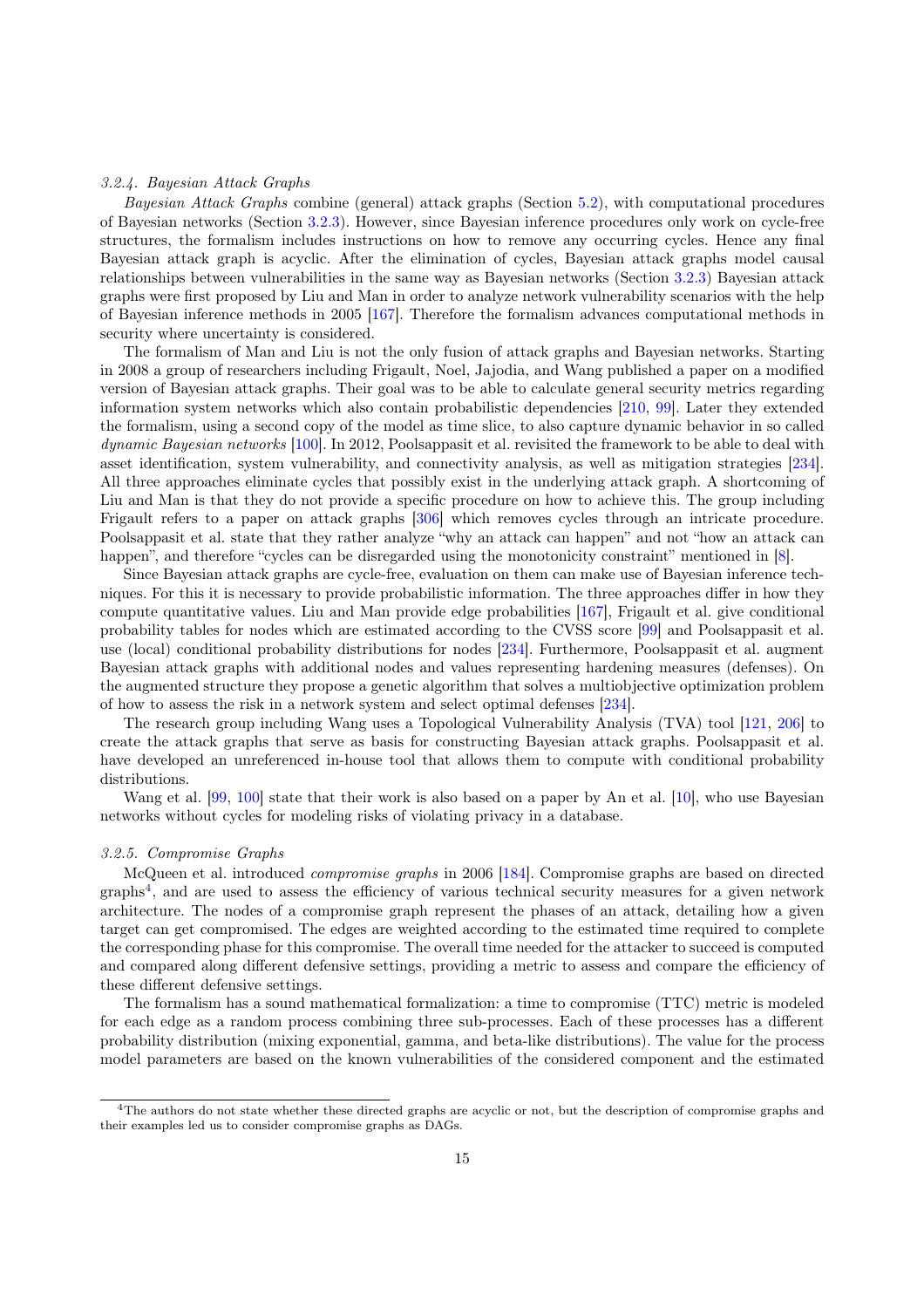skill of the attacker. A complete description and justification of such a stochastic modeling is provided by the same authors in a previous paper [\[183](#page-43-16)]. In compromise graphs, five types of stages, corresponding to the vertices of the graph, are modeled: recognition, breaching the perimeter, penetration, escalation of privilege, damage.

Compromise graphs are used to evaluate the efficiency of security measures, such as system hardening, firewalls or enhanced authentication. This is achieved by comparing the shortest paths (in terms of TTC) of compromise graphs with and without such measures in place.

The approach is illustrated in [\[184\]](#page-43-15) by modeling attacks on a SCADA system.

Leversage and Byres adopt a very similar approach in [\[160](#page-43-17), [159](#page-43-18)], called state-time estimation algorithm (STEA), directly inspired by McQueen et al. They combine a slightly modified TTC calculation approach with a decomposition of the attack according to the architectural areas of the targeted system. A recent paper by Nzoukou et al. [\[211\]](#page-44-15) improves the models of McQueen and Leversage even further. The paper proposes to link the mean TTC to the CVSS metric values [\[191](#page-44-16)] of specific vulnerabilities, which makes the employment of easily available inputs possible. To derive the overall mean TTC, the results of individual vulnerabilities are then aggregated using Bayesian networks. This allows us to lift the assumption that all attacking steps are independent.

#### <span id="page-15-1"></span>*3.2.6. Enhanced Attack Trees*

*Enhanced attack trees* have been introduced by Çamtepe and Yener to support an intrusion detection engine by modeling complex attacks with time dependencies. This model was first described in a technical report [\[51](#page-39-14)] in 2006. One year later, corresponding conference publication [\[52](#page-39-15)] was published.

In addition to classical OR and AND gates, enhanced attack trees rely on the use of a new gate, the "ordered-AND", which allows to capture sequential behavior and constraints on the order of attack steps. The model of enhanced attack trees has sound mathematical foundations. Additionally to the formalism description, [\[52](#page-39-15)] devises a new technique for detection of attacks. The new technique is based on automata theory and it allows to verify completeness of enhanced attack tree models with respect to the observed attacks.

The quantification capabilities described in [\[52\]](#page-39-15) are directly related to intrusion detection (probability of a given attack occurring based on a set of observed events). A confidence attribute measured in percent is defined for subgoals as "the chance of reaching the final goal of the attacker when a subgoal is accomplished". It is computed as the ratio of all accomplished events until a subgoal is realized, over all events of the modeled scenario. This attribute aims at supporting an early warning system, supporting decision-making and reaction before actual damages occur. Moreover, [\[52\]](#page-39-15) introduces an original parameter called "time to live" which allows to express that some steps are only available in a given time window.

In [\[193](#page-44-17)], Mishra et al. also make use of ordered-AND operators, referring to [\[52\]](#page-39-15). The authors visually describe Stuxnet and similar attacks, but do not use Çamtepe and Yener's rigorous formalization to analyze the models.

# <span id="page-15-0"></span>*3.2.7. Vulnerability Cause Graphs*

*Vulnerability cause graphs* (VCGs) were invented in 2006 by Ardi, Byers, and Shahmehri as a key element of a methodology that supports security activities throughout the entire software development lifecycle [\[15](#page-37-14)].

The formalism can be seen as a root cause analysis for security-related software failures, because it relates vulnerabilities with their causes. In a VCG, every node except for one, has an outgoing directed edge. The single node without a successor is called the exit node and represents the considered vulnerability. All other nodes represent causes. The predecessor-successor (parent-child) relationship shows how certain conditions (nodes) might cause other conditions (nodes) to be a concern. In an improved version of VCGs [\[43\]](#page-38-16), nodes can be simple, compound or conjunctions. Simple nodes represent conditions that may lead to a vulnerability. Compound nodes facilitate reuse, maintenance, and readability of the models. Conjunctions represent groups of two or more nodes. Contrary, disjunctions occur if a node has two or more predecessors. In this case, the original nodes might have to be considered if either of its predecessors might have to be considered. Finally, if the causes have to follow a certain order, they are modeled as sequences of nodes. To construct a VCG, the exit node is used as a starting point and refined with causes.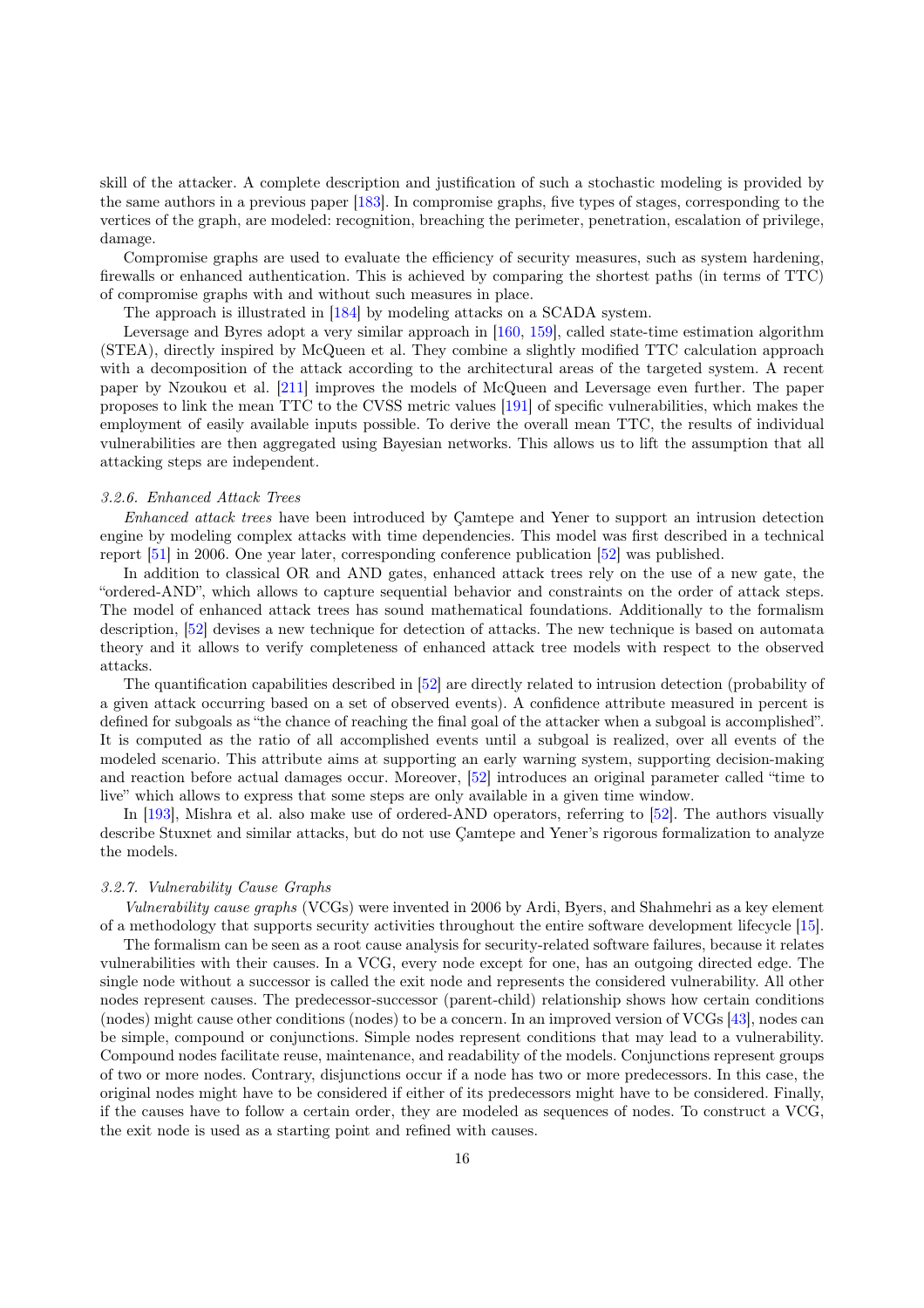In VCGs, nodes can be annotated as "blocked" if the underlying causes are mitigated. The "blocked" flag allows the user to compute whether the underlying vulnerability (exit node) is also mitigated. VCGs are also equipped with a notion of graph transformations that do not change whether the vulnerability is mitigated or not. The transformations include conversions of conjunctions, reordering of sequences, combination of nodes, conversion to compound nodes, as well as derived transformations.

In [\[43\]](#page-38-16) the vulnerability CVE-2003-0161, in [\[44](#page-38-17)] the vulnerability CVE-2005-2558, and in [\[171](#page-43-19)] the vulnerability CVE-2005-3192 is analyzed with the help of VCGs. Furthermore, [\[53\]](#page-39-16) contains an additional three case studies on common software vulnerabilities which have been performed using VCGs. The SHIELDS project [\[265](#page-46-0)] has developed a software tool GOAT [\[264](#page-46-14)] to be used in conjunction with VCGs.

VCGs were developed as part of a comprehensive methodology to reduce software vulnerabilities that arise in ad hoc software development. They are the starting point to build security activity graphs (Section [3.3.4\)](#page-19-0). By introducing compound nodes, the inventors of the formalism have created a model that allows different layers of abstraction, which in turn introduced a problematic design decision of how many layers of abstraction are needed.

# <span id="page-16-1"></span>*3.2.8. Dynamic Fault Trees for Security*

In 2009, Khand [\[136](#page-42-9)] adapted several dynamic fault tree [\[76,](#page-40-16) [77](#page-40-17)] gates to attack trees, in order to add a dynamic dimension to classical attack trees. The aim of the formalism is similar to that of attack trees (Section [3.1.1\)](#page-8-1).

To overcome limitations of static fault trees, dynamic fault trees [\[76](#page-40-16), [77](#page-40-17)] were invented by Dugan et al. in the early 1990s. They aim at combining the dynamic capacities of Markovian models with the "look and feel" of fault trees. To achieve this, four dynamic gates are used: the "priority-AND" (PAND), the "sequence gate" (SEQ), the "functional dependency gate" (FDEP), and the "cold spare gates" (CSP). Khand reuses directly the three first gates (although renaming FDEP gates by CSUB, for Conditional Subordination, gates), leaving out the CSP gates. The PAND gate reaches a success state if all of its input are realized in a pre-assigned order (from left to right in the graphical notation). The SEQ gate allows to model that a series of events occurs in a particular order (from left to right in the graphical notation). Once all the input events are realized, the gate is verified. The CSUB gate models the need of the realization of a trigger event to allow a possible realization of others events. Dynamic fault trees combine dynamic gates with classical logical gates (AND, OR). Dynamic gates are formally defined with truth tables in [\[136](#page-42-9)], and by Markov processes in the general definitions of dynamic fault trees from the safety literature [\[76](#page-40-16), [77\]](#page-40-17) (although the description is still incomplete [\[27](#page-38-18)]).

There is no quantification aspects developed in [\[136](#page-42-9)]. In safety studies, quantifications associated with dynamic fault trees are usually made using Markovian analysis techniques; those might be used here as well, although nothing is said about computational aspects.

The paper by Khand does not specify which tool to use in order to treat the models, but several tools exist for dynamic fault trees in the reliability area, e.g., Galileo [\[78](#page-40-18)].

The work of Khand, and especially the use of dynamic gates, has inspired Ivanc and Klobučar to propose the enhanced structural model for attack analysis and education, that is able to reflect the reality better than a pure AND-OR tree [\[120\]](#page-41-18).

### <span id="page-16-0"></span>*3.2.9. Serial Model for Multi-Parameter Attack Trees*

In 2010, the parallel model for multi-parameter attack trees (Section [3.1.5\)](#page-11-0) has been extended by adding a temporal order on the set of elementary attacks [\[316](#page-48-12)]. This new methodology is called *serial model for multi-parameter attack trees* and was studied further in [\[128,](#page-41-9) [204](#page-44-9)] and [\[35](#page-38-19)].

The model described in [\[128\]](#page-41-9) and [\[204](#page-44-9)] assumes that an adversary performs the attacks in a given prescribed order. In [\[35](#page-38-19)], the authors introduce so called fully-adaptive adversary model, where an attacker is allowed to try atomic attacks in an arbitrary order which is not fixed in advance and can be modified based on the results of the previous trials. In both cases, the serial approach allows for a more accurate modeling of an attacker's behavior than the parallel approach. In particular, the attacker can skip superfluous elementary attacks and base his decisions on success or failure of the previously executed elementary attacks.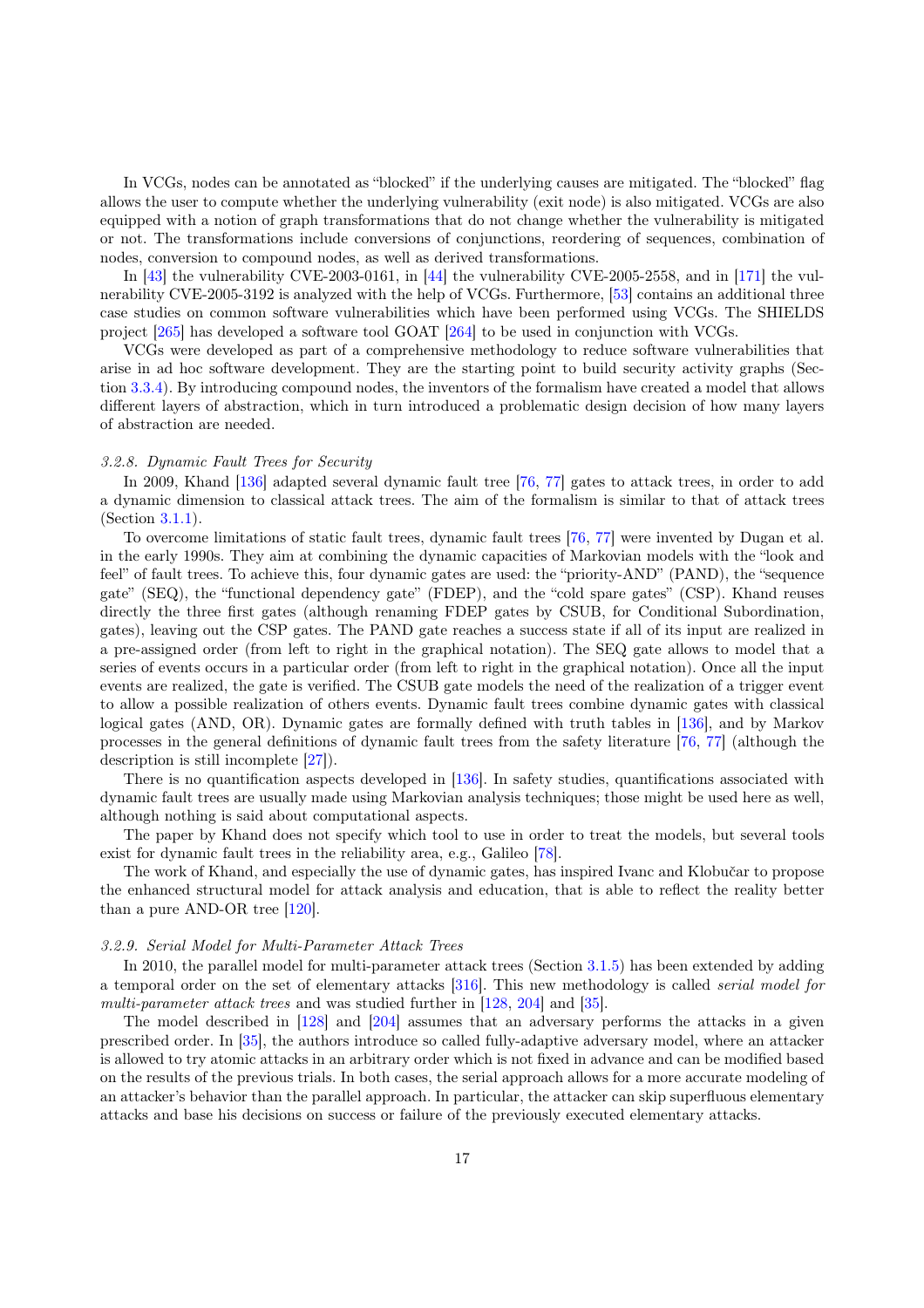In [\[316\]](#page-48-12), an efficient algorithm for computing an attacker's expected outcome assuming a given order of elementary attacks is provided. Taking temporal dependencies into account allows the attacker to achieve better expected outcome than when the parallel model (Section [3.1.5\)](#page-11-0) is used. As remarked in [\[131](#page-42-8)], finding the best permutation of the elementary attacks in the serial model for multi-parameter attack trees may turn computing the optimal expected outcome into a super-exponential problem. In [\[204\]](#page-44-9), Niitsoo proposed a decision-theoretical framework which makes possible to compute the maximal expected outcome of a goal oriented attacker in linear time. In [\[35](#page-38-19)], Buldas and Stepanenko propose a game theoretical framework to compute upper bounds of the utility of fully-adaptive adversaries. Inspired by the upper bound concept introduced in [\[35\]](#page-38-19), the authors of [\[33](#page-38-13)] propose a new fully adaptive computational model for attack trees. This model allows the adversary to repeat atomic attacks that have failed and to continue attacking even after having been caught. The paper introduces methods to compute a precise value of the adversarial utility and an approximation of the utility upper bound.

A prototype computer tool supporting the security analysis using the serial model of multi-parameter attack trees has been implemented [\[12\]](#page-37-8) and described in [\[13\]](#page-37-9).

A thorough comparison of the parallel and the serial model for multi-parameter attack trees has been given in the Ph.D. thesis of Jürgenson [\[128\]](#page-41-9). Baca and Petersen mention that in order to use parametrized attack trees, the user needs to have a good understanding of the motivations of the attacker [\[19\]](#page-38-4). To overcome this difficulty cumulative voting is used in countermeasure graphs (Section [3.3.7\)](#page-21-0).

#### <span id="page-17-0"></span>*3.2.10. Improved Attack Trees*

*Improved attack trees* aim at dealing with security risks that arise in space-based information systems. They were proposed by Wen-ping and Wei-min [\[314\]](#page-48-15) in 2011 to more precisely describe attack on the information transmitting links, acquisitions systems, and ground-based supporting and application systems.

The formalism is based on attack trees and explicitly incorporates the use of the sequential AND operator. It is not defined in a formal way. Improved attack trees rely heavily on the description by Schneier and only detail how to specifically compute the system risk.

Improved attack trees provide a specific formula to evaluate a risk value for each leaf node. Starting from these risk values, the risk rate and the risk possibility are computed and multiplied to compute the overall system risk. The formulas distinguish between OR, AND and sequential AND nodes.

# <span id="page-17-1"></span>*3.2.11. Time-Dependent Attack Trees*

In 2014, Arnold et al. introduced a novel model for attack trees, that we refer to as *time-dependent attack trees*. The goal of this new computational framework is to evaluate the probability of an attack as a function of time [\[17](#page-37-15)].

The model of Arnold et al. improves upon previously proposed, time-abstract analysis techniques, such as the standard bottom-up algorithm, which only consider the probability of an attack taking place eventually. Time-dependent attack trees make use of standard AND and OR connectors. In addition, they also allow for SEQ connectors (sequential AND) that encode the order in which conjunctively connected actions need to be performed. The model is formally defined.

Every leaf of a time-dependent attack tree is annotated with a cumulative distribution function (CDF) representing the time needed for the corresponding attack step to be successful. The CDF corresponding to the entire attack tree is then derived by composing the CDFs in the leaves with maximum (for AND nodes), minimum (for OR nodes), and convolution (for SEQ nodes) operations along the tree structure. In general, it is fairly complex to compose the distributions, however, the authors of [\[17](#page-37-15)] solved this problem by transforming the attack tree into an acyclic phase-type distribution (APH) expression. APH expressions can be efficiently minimized (compressed) and analyzed by model checkers. The output of such analysis is a CDF of the probability of success over time for the entire attack scenario.

A method to generate and manipulate acyclic phase-type distribution representations, together with the compression algorithm have been implemented in a tool suite called APHzip. APHzip is wrapped in a webbased interface and is accessible on-line [\[238\]](#page-45-17). The effectiveness of the approach presented in this section has been illustrated on three toy case studies that are described in [\[17\]](#page-37-15). They demonstrate that the algorithm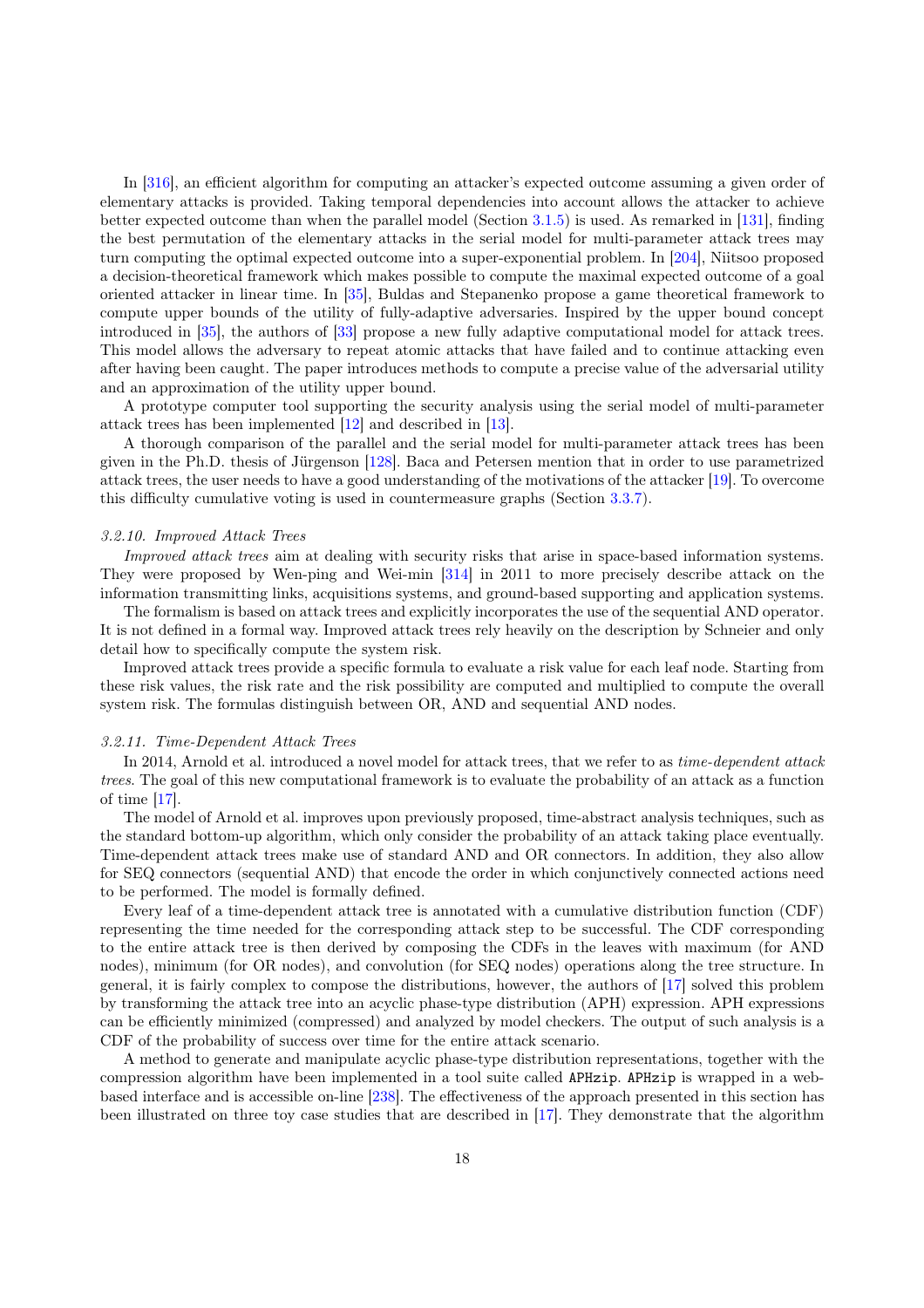implemented in APHzip yields significant state space compressions so that even complex scenarios can be analyzed efficiently.

# <span id="page-18-2"></span>*3.3. Static Modeling of Attacks and Defenses*

# *3.3.1. Anti-Models*

*Anti-models* [\[294](#page-48-16)] have been introduced by van Lamsweerde et al. in 2003. They are closely related to AND-OR goal-refinement structures [\[295](#page-48-17)] (sometimes called goal models) used for goal analysis in requirements engineering. Anti-models extend such AND-OR goal-refinement structures with the possibility to model malicious and intentional obstacles to security goals, called anti-goals. They can be used to generate subtle attacks, discard non-realizable or unlikely ones, and derive more effective customized resolutions.

In [\[294\]](#page-48-16) and later in an extended version [\[293](#page-47-11)], van Lamsweerde et al. provide a six steps procedure for a systematic construction of anti-models. First, anti-goals, representing an attacker's goals, are obtained by negating confidentiality, privacy, integrity, availability, authentication or non-repudiation requirements. For each anti-goal, the questions "who" and "why" are asked to identify potential classes of attackers and their higher-level anti-goals. An AND-OR refinement process is then applied to reach terminal anti-goals that are realizable by the attackers. The resulting AND-OR anti-models relate "attackers, their anti-goals, referenced objects and anti-operations (necessary to achieve their anti-goals) to the attackees, their goals, objects, operations, and vulnerabilities." The construction of anti-models is only informally presented in [\[294](#page-48-16)]. Formal techniques developed for AND-OR goal-refinement structures (such as refinement obstacle trees) [\[295\]](#page-48-17) can be used for the generation and analysis of anti-models. In particular, real-time temporal logic can be employed to model anti-goals as sets of attack scenarios. After identifying possible anti-goals, countermeasures expressed as epistemic extensions of real-time temporal logic operators are selected based on severity or likelihood of the corresponding threat and non-functional system goals that have been identified earlier. Possible resolutions tactics, inspired by solutions proposed for analysis of non-functional requirements in software engineering, are described in [\[295\]](#page-48-17) and [\[293](#page-47-11)]. Applying resolution operators yields new security goals to be integrated in the model. These new goals are then again refined with the help of AND-OR structures. These, in turn, may require a new round of anti-model construction and analysis.

Anti-models do not include quantitative analysis of security goals or anti-goals.

#### <span id="page-18-1"></span>*3.3.2. Defense Trees*

*Defense trees*<sup>[5](#page-18-0)</sup> are attack trees where leaf nodes are decorated with a set of countermeasures. They have been introduced by Bistarelli et al. in 2006 [\[23](#page-38-20)]. The approach combines qualitative and quantitative aspects and serves general security modeling purposes.

The approach proposed by Bistarelli et al. was a first step towards integrating a defender's behavior into models based on attack trees. The analysis methodology for defense trees proposed in [\[23\]](#page-38-20) and [\[22\]](#page-38-3) uses rigorous and formal techniques, such as calculation of economic indexes and game theoretical solution concepts. However, the model itself is only introduced verbally and a formal definition is not given.

In [\[23](#page-38-20)], the return on attack (ROA) and return on investment (ROI) indexes are used for quantitative analysis of defense trees from the point of view of an attacker and a defender, respectively. The calculation of ROI and ROA is based on the following parameters: costs, impact, number of occurrences of a threat and gain. The indexes provide a useful method to evaluate IT security investments and to support the risk management process. In [\[22](#page-38-3)], game theoretical reasoning was introduced to analyze attack–defense scenarios modeled with the help of defense trees. In this paper, a defense tree represents a game between two players: an attacker and a defender. The ROI and ROA indexes, are used as utility functions and allow to evaluate the effectiveness and the profitability of countermeasures. The authors of [\[22\]](#page-38-3) propose using Nash equilibria to select the best strategy for the players.

In [\[24](#page-38-21)], defense trees have been extended to so called *CP-defense trees*, where modeling of preferences between countermeasures and actions is possible. Transforming CP-defense trees into answer set optimization (ASO) programs, allows to select the most suitable set of countermeasures, by computing the optimal answer

<span id="page-18-0"></span> $5P$ apers by Bistarelli et al. use British English, thus originally, the name of their formalism is *defence trees*.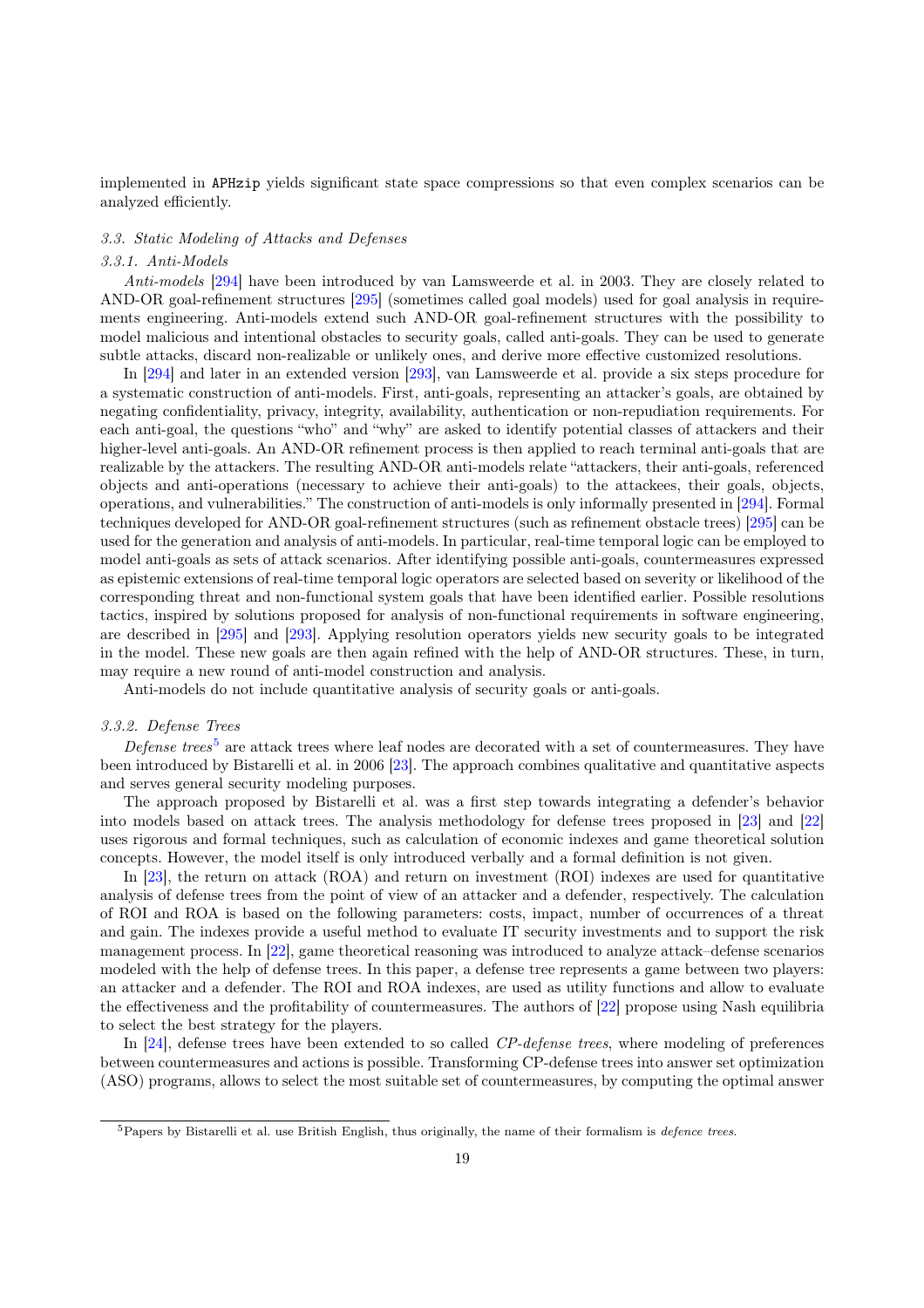set of the corresponding ASO program. Formalisms such as attack–defense trees (Section [3.3.6\)](#page-20-0), and attack countermeasure trees (Section [3.3.5\)](#page-20-1) extended defense trees by allowing defensive actions to be placed at any node of the tree and not only at the leaf nodes.

#### <span id="page-19-1"></span>*3.3.3. Protection Trees*

*Protection trees* are a tree-based formalism which allow a user to allocate limited resources towards the appropriate defenses against specified attacks. The methodology was invented by Edge et al. in 2006, in order to incorporate defenses in the attack tree methodology [\[81](#page-40-2)].

Protection trees are similar to attack trees since both decompose high level goals into smaller manageable pieces by means of an AND-OR tree structure. The difference is that in protection tree the nodes represent protections. A protection tree is generated from an already established attack tree by finding a protection against every leaf node of the attack tree. Then the attack tree is traversed in a bottom-up way and new protection nodes are added to the protection tree if the protection nodes do not already cover the parent attack node.

The AND-OR structure of protection trees is enriched with three metrics, namely probability of success, financial costs, and performance costs on which the standard bottom-up approach is applied [\[81,](#page-40-2) [82,](#page-40-19) [80](#page-40-7)]. In [\[63\]](#page-39-17), an additional metric, the impact, helps to further prioritize where budget should be spent.

The formalism has been investigated in case studies on how the U.S. Department of Homeland Security can allocate resources to protect their computer networks [\[81\]](#page-40-2), how an attack on an online banking system can be mitigated cost-efficiently [\[82](#page-40-19)], how to cheaply protect against an attack on computer and RFID networks [\[63\]](#page-39-17) as well as a mobile ad hoc network [\[80\]](#page-40-7). When evaluating which defenses to install, the authors propose to first prune the tree according to the attacker's assumed capabilities. A larger, more applied case study to "evaluate the effectiveness of attack and protection trees in documenting the threats and vulnerabilities present in a generic Unmanned Aerial Systems (UAS) architecture" was performed by Cowan et al. [\[57](#page-39-18)].

In [\[82\]](#page-40-19) a slightly different algorithm for the creation of a protection tree was proposed. Here a designer starts by finding defenses against the root of an attack tree instead of the leaves, as in [\[81](#page-40-2), [80\]](#page-40-7). An approach similar to protection trees has been proposed in [\[250](#page-46-15)] to deal with the problem of threat modeling in software development. The paper uses so called identification trees to identify threats in software design and introduces the model of mitigation trees to describe countermeasures for identified threats. Despite an obvious modeling analogy between protection trees and mitigation trees, no connection between the two models has been made explicit in the literature.

# <span id="page-19-0"></span>*3.3.4. Security Activity Graphs*

In 2006, Ardi, Byers, and Shahmehri introduced a formalism called *security activity graphs* (SAGs). The methodology was invented in order to "improve security throughout the software development process" [\[15](#page-37-14)]. SAGs depict possible vulnerability cause mitigations and are algorithmically generated from vulnerability cause graphs (Section [3.2.7\)](#page-15-0).

SAGs are a graphical representation of first order predicate calculus and are based very loosely on ideas from fault tree analysis. In [\[15](#page-37-14)] the root of a SAG is associated with a vulnerability, taken from a vulnerability cause graph. The vulnerability mitigations are modeled with the help of activities (leaf nodes). The syntax furthermore consists of AND-gates, OR-gates, and split gates. The AND and OR-gates strictly follow Boolean logic, whereas the split gate allows one activity to be used in several parent activities, essentially creating a DAGs structure. The syntax of SAGs was changed in [\[45\]](#page-38-22) for a more concise illustration of the models. Split gates no longer appear in the formalism. The functionality that simple activities can be distinguished from compound activities (complex activities that may require further breakdown) was added. Moreover cause references (possible attack points) serve as placeholders for a different SAG associated with a particular cause.

In the SAG model, Boolean variables are attached to the leaves of the SAG. A Boolean variable corresponding to an activity is true when it "is implemented perfectly during software development" otherwise, it is false. Then a value corresponding to the root of the SAG is deduced in a bottom-up fashion according to Boolean logic.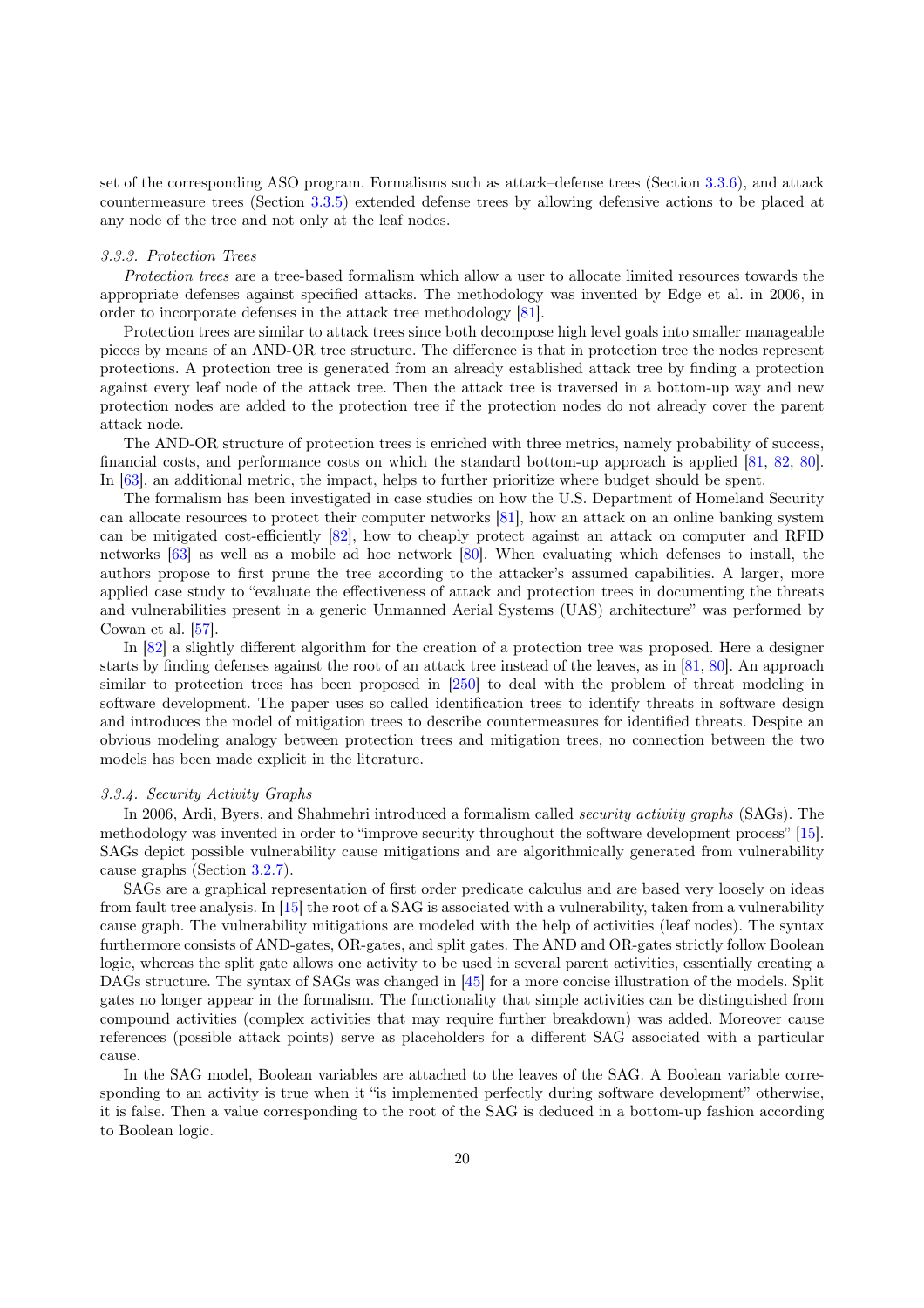Visual representation of SAGs is supported by SeaMonster [\[189\]](#page-44-18) and GOAT [\[264](#page-46-14)]. Furthermore, SAGs have been used in [\[45](#page-38-22), [44](#page-38-17)] to model the vulnerability CVE-2005-2558 in MySQL that leads to "denial of service or arbitrary code execution".

Even though the model was devised in order to aid the software development cycle, the authors explicitly state that SAGs "lend themselves to other applications such as process analysis." SAGs are the middle step of a broader 3-steps approach for secure software development, with vulnerability cause graphs as a first step, and process component definition as a final step. In 2010 SAGs were replaced by security goal models (Section [3.4.8\)](#page-26-0)

# <span id="page-20-1"></span>*3.3.5. Attack Countermeasure Trees*

In 2010, Roy, Kim, and Trivedi proposed *attack countermeasure trees* (ACTs) [\[246](#page-46-16), [247\]](#page-46-17) as a methodology for attack and defense modeling which unifies analysis methods proposed for attack trees (Section [3.1.1\)](#page-8-1) with those introduced on defense trees (Section [3.3.2\)](#page-18-1). The main difference of ACTs with respect to defense trees is that in ACTs defensive measures can be placed at any node of the tree. Also, the quantitative analysis proposed for defense trees is extended by incorporating probabilistic analysis into the model. ACTs were first introduced in [\[247](#page-46-17)] and then further developed in [\[248](#page-46-8)].

ACTs may involve three distinct classes of events: attack events, detection events, and mitigation events. The set of classical AND and OR nodes, as defined for attack trees, is extended with the possibility of using  $k$ -out-of-n nodes. Generation and analysis of attack countermeasure scenarios is automated using minimal cut sets (mincuts). Mincuts help to determine possible ways of attacking and defending a system and to identify the system's most critical components.

A rigorous mathematical framework is provided for quantitative analysis of ACTs in [\[247\]](#page-46-17) and [\[248](#page-46-8)]. The evaluation of the ROI and ROA attributes, as proposed for defense trees (Section [3.3.2\)](#page-18-1), has been extended by adding the probability of attack, detection, and mitigation events. The authors of [\[248\]](#page-46-8) provide algorithms for probability computation on trees with and without repeated nodes. With the help of probability parameters, further metrics, including cost, impact, Birnbaum's importance measure, and risk, are evaluated. The use of the Birnbaum's importance measure (also called reliability importance measure, in the case of fault trees) is used to prioritize defense mechanisms countering attack events. Furthermore, in [\[248\]](#page-46-8), Roy et al. propose a cubic algorithm to select an optimal set of countermeasures for an ACT. This addresses the problem of state-space explosion that the intrusion response and recovery engine based on attack-response trees (Section [3.4.5\)](#page-24-0) suffers from. Finally, in [\[249](#page-46-18)] the problem of selecting an optimal set of countermeasures with and without having probability assignments has been discussed.

The authors of [\[248](#page-46-8)] implemented a module for automatic description and evaluation of ACTs in a modeling tool called Symbolic Hierarchical Automated Reliability and Performance Evaluator [\[290\]](#page-47-14). This implementation uses already existing algorithms for analysis of fault trees and extends them with algorithms to compute costs, impact, and risk. Case studies concerning attacks on the Border Gateway Protocol (BGP), SCADA systems, and malicious insider attacks have been performed using ACTs, as described in the Master thesis of Roy [\[245\]](#page-46-11).

The model of attack countermeasure trees is very similar to attack–defense trees. The main differences between the two models are listed in Section [3.3.6.](#page-20-0)

# <span id="page-20-0"></span>*3.3.6. Attack–Defense Trees*

*Attack–defense trees* (ADTrees) were proposed by Kordy et al. in 2010 [\[145\]](#page-42-10). They allow to illustrate security scenarios that involve two opposing players: an attacker and a defender. Consequently it is possible to model interleaving attacker and defender actions qualitatively and quantitatively. ADTrees can be seen as merging attack trees (Section [3.1.1\)](#page-8-1) and protection trees (Section [3.3.3\)](#page-19-1) into one formalism.

In ADTrees, both types of nodes, attacks and defenses, can be conjunctively as well as disjunctively refined. Furthermore, the formalism allows for each node to have one child of the opposite type. Children of opposite type represent countermeasures. These countermeasures can be refined and countered again. Two sets of formal definitions build the basis of ADTrees: a graph-based definition and an equivalent termbased definition. The graph-based definition ensures a visual and intuitive handling of ADTree models. The term-based representation allows for formal reasoning about the models. The formalism is enriched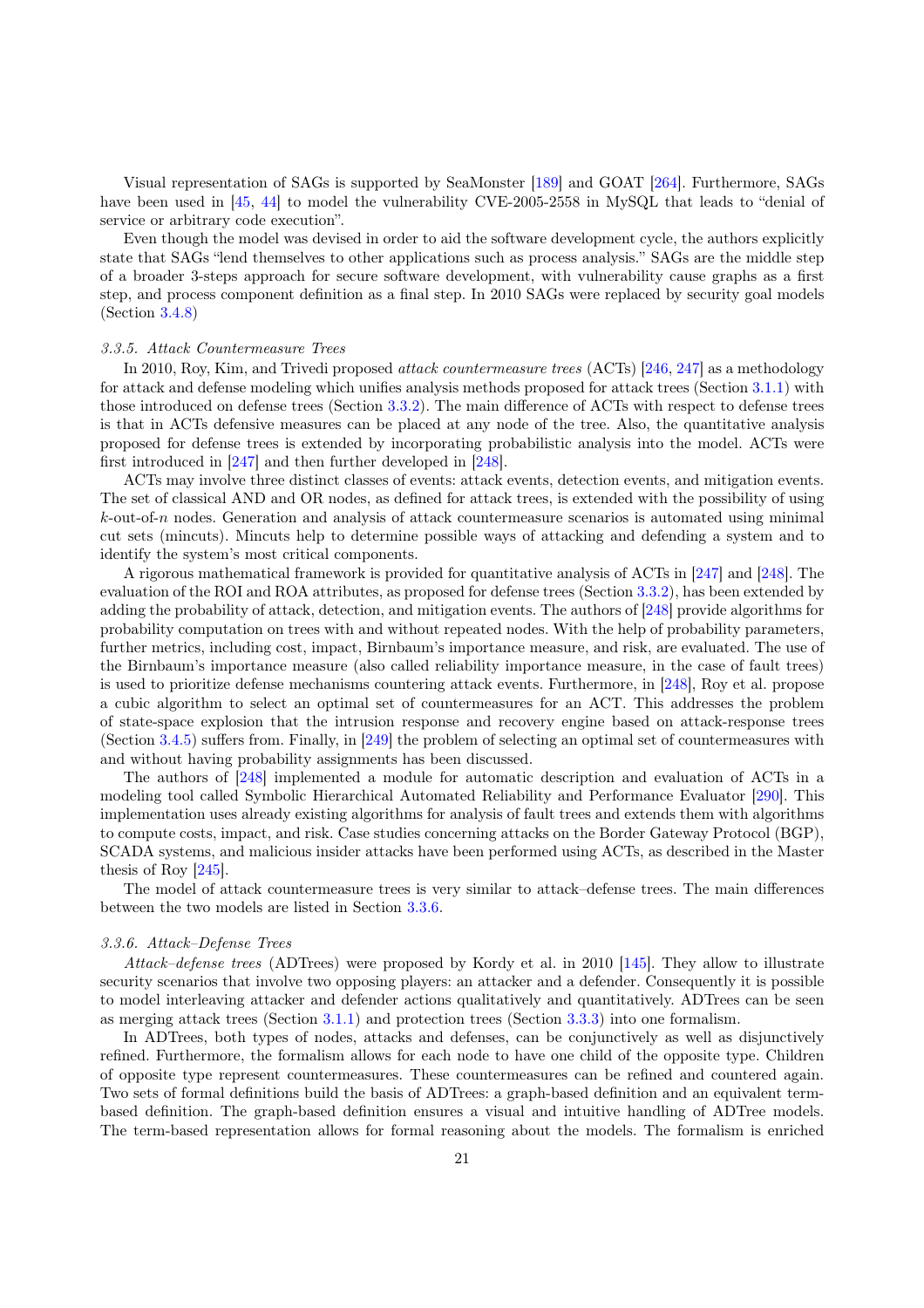through several semantics that allow to define equivalent ADTree representations of a scenario [\[146](#page-42-11)]. The necessity for multiple semantics is motivated by diverse applications of ADTrees, in particular unification of other attack tree related approaches and suitability for various kinds of computations. In [\[148](#page-42-12)], the authors showed that, for a wide class of semantics (i.e., every semantics induced by a De Morgan lattice), ADTrees extend the modeling capabilities of attack trees without increasing the computational complexity of the model. In [\[146](#page-42-11)] the most often used semantics for ADTrees have been characterized by finite axiom schemes, which provides an operational method for defining equivalent ADTree representations. The authors of [\[143](#page-42-13)], have established a connection between game theory and graphical security assessment using ADTrees. More precisely, ADTrees under a semantics derived from propositional logics are shown to be equally expressive as two-player binary zero-sum extensive form games.

The standard bottom-up algorithm for quantitative evaluation, formalized for attack trees in [\[178](#page-43-1)], has been extended to ADTrees in [\[146](#page-42-11)]. This required the introduction of four new operators (two for conjunction and disjunction of defense nodes and two for countermeasure links) [\[146\]](#page-42-11). Together with the two standard operators (for conjunctions and disjunctions of attack nodes) and a set of values, the six operators form an attribute domain. Specifying attribute domains allows the user to quantify a variety of security relevant parameters, such as time of attack, probability of defense, scenario satisfiability, and environmental costs. The authors of [\[146](#page-42-11)] show that every attribute for which the attribute domain is based on a semi-ring can be evaluated on ADTrees using the bottom-up algorithm. How to properly specify attribute domains in terms of questions in natural language was presented in [\[147\]](#page-42-14). Unfortunately, the bottom-up algorithm can only be applied for the evaluation of the probability attribute under the assumption that all actions in the analyzed ADTree are mutually independent. To lift this assumption, the authors of [\[149\]](#page-42-15) have proposed a framework that integrates the security model of ADTrees with Bayesian networks and makes possible the computation of the probability of an attack–defense scenario in the presence of dependencies.

An extensive case study on an existing, real-life RFID goods management system was performed by academic and industrial researchers with different backgrounds [\[20](#page-38-2)]. The case study resulted in specific guidelines about the use of attributes on ADTrees. A software tool, called the ADTool [\[150](#page-42-16), [151\]](#page-42-17), supporting the attack–defense tree methodology, has been developed as one of the outcomes of the ATREES and the TREsPASS projects [\[18,](#page-38-0) [289](#page-47-0)]. The main features of the tool are easy creation, efficient editing, and quantitative analysis of ADTrees [\[142](#page-42-18)]. Since from a formal perspective, attack trees (Section [3.1.1\)](#page-8-1), protection trees (Section [3.3.3\)](#page-19-1), and defense trees (Section [3.3.2\)](#page-18-1) are instances of attack–defense trees, the ADTool also supports all these formalisms. For an exhaustive overview of the research results related to ADTrees, we refer to the Ph.D. thesis of Schweitzer [\[220](#page-45-9)].

Finally, ADTrees can be seen as a natural extension of defense trees (Section [3.3.2\)](#page-18-1), where defenses are only allowed as leaf nodes. The ADTree formalism is quite similar to attack countermeasure trees (Section [3.3.5\)](#page-20-1), however, there exist a couple of fundamental differences between the two models. On the one hand, in ADTrees defense nodes can be refined and countered, which is not possible in attack countermeasure trees. On the other hand, attack countermeasure trees distinguish between detection and mitigation events which are both modeled with defense nodes in ADTrees. Another difference is that attack countermeasure trees are well suited to compute specific parameters, including probability, return on investment (ROI) and return on attack (ROA). ADTrees, in turn, focus on general methods for attribute computation. A different formalism, also called attack–defense trees, was used by Du et al. in [\[75](#page-40-20)] to perform a game-theoretic analysis of Vehicular ad-hoc network security by utilizing the ROA and ROI utility functions. Despite sharing the same name with the formalism introduced in [\[145\]](#page-42-10), the attack–defense tree approach used in [\[75\]](#page-40-20) is built upon defense trees (Section [3.3.2\)](#page-18-1) and does not contain the possibility to refine countermeasures. Moreover it does not consider any formal semantics.

#### <span id="page-21-0"></span>*3.3.7. Countermeasure Graphs*

*Countermeasure graphs* provide a DAG-based structure for identification and prioritization of countermeasures. They were introduced by Baca and Petersen [\[19](#page-38-4)] in 2010 as an integral part of the "countermeasure method for security" which aims at simplifying countermeasure selection through cumulative voting.

To build the graphical model, actors, goals, attacks, and countermeasures are identified. Actors are the ones that attack the system, goals explain why actors attack a system, attacks detail how the system could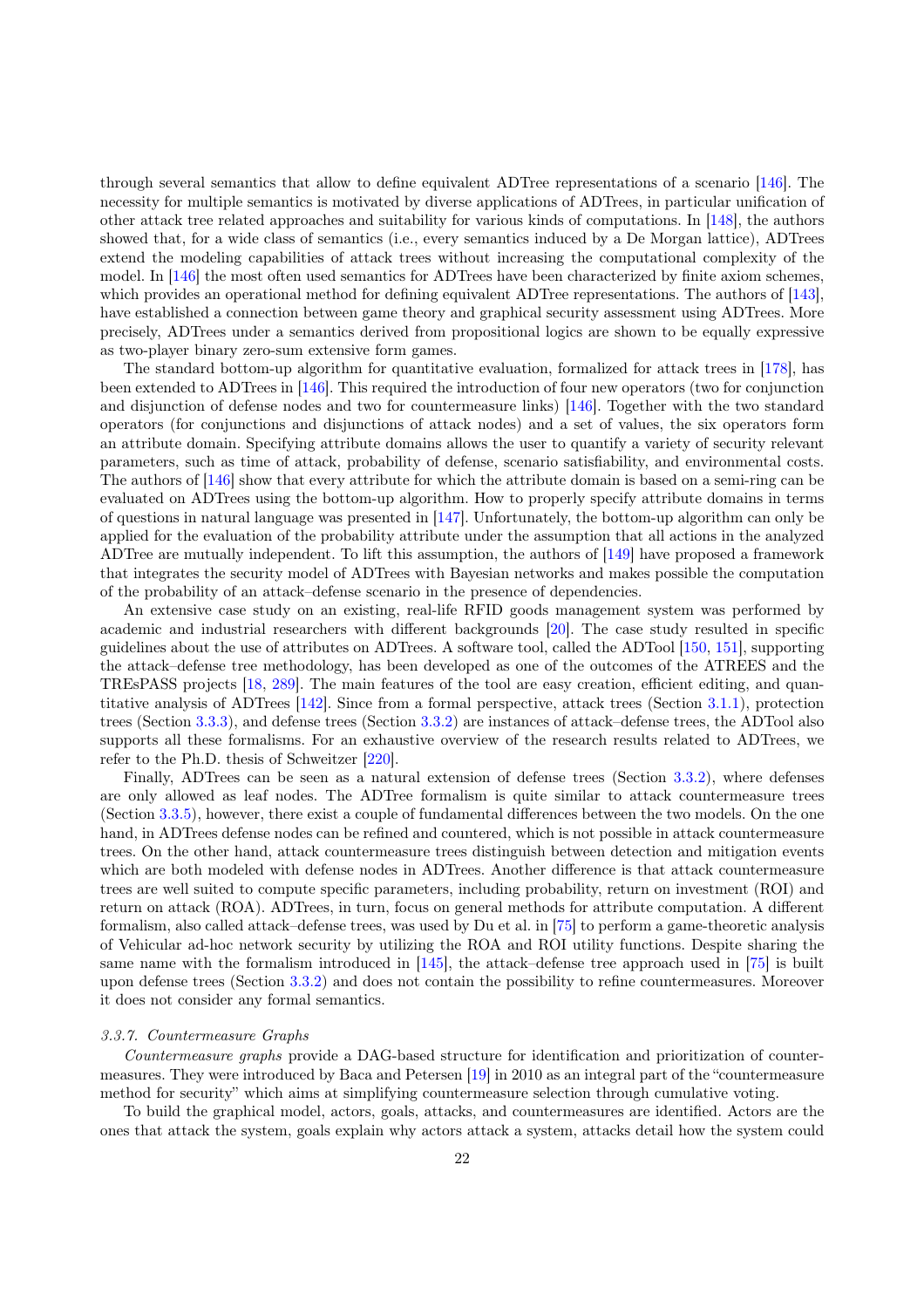get attacked and countermeasures describe how attacks could be prevented. When the representing events are related, edges are drawn between goals and actors, actors and attacks, as well as between attacks and countermeasures. More specifically, an edge is drawn between a goal and an actor if the actor pursues the goal. An edge is inserted between an actor and an attack, if the actor is likely to be able to execute the attack. Finally, an edge is drawn between an attack and a countermeasure if the countermeasure is able to prevent the attack. Priorities are assigned to goals, actors, attacks, and countermeasures according to the rules of hierarchical cumulative voting [\[21](#page-38-23)]. The higher the assigned priority is, the higher is the threat level of the corresponding event.

With the help of hierarchical cumulative voting [\[21](#page-38-23)] the most effective countermeasures can be deduced. Clever normalization and the fact that countermeasures that prevent several attacks contribute more to the final result than isolated countermeasures guarantee that the countermeasure with the highest computed value is most efficient and should therefore be implemented.

The methodology is demonstrated on an open source system, a first person shooter called Code 43 [\[19](#page-38-4)].

# <span id="page-22-0"></span>*3.4. Sequential Modeling of Attacks and Defenses*

#### *3.4.1. Insecurity Flows*

In 1997, Moskowitz and Kang described a model called *insecurity flows* to support risk assessment [\[200](#page-44-19)]. It combines graph theory and discrete probability theory, offering both graphical representation and quantification capabilities to analyze how an "invader can penetrate through security holes to various protective security domains". This analysis aims at identifying the most vulnerable paths and the most appropriate security measures to eliminate the vulnerabilities of the system.

From a high level perspective, insecurity flows are similar to reliability block diagrams [\[117](#page-41-19)] used in reliability engineering. The source corresponds to the starting point of the attacker, the sink corresponds to the objective of the attacker, and the asset under protection. An insecurity flow diagram is a circuit connecting security measures, as serial or in parallel, from the sink to the source. Serial nodes must be passed by the attacker one after another, whereas for parallel nodes, only one out of n must be passed to continue on the path to the sink. The graph is used to identify insecurity flows and quantify them using probabilistic calculations. The paper provides a sound description of the formalism and the associated quantifications.

Based on the circuit, the probability that the insecurity flow can pass through the modeled security measures of a given system or architecture can be computed. Probability computation formulas for simple serial and parallel patterns are provided, whereas reduction formulas are proposed for more elaborated circuits (decomposing them into the simple patterns). Several defensive architectures can be compared along this metric.

#### <span id="page-22-1"></span>*3.4.2. Intrusion DAGs*

*Intrusion DAGs* (I-DAGs) have been introduced by Wu et al. [\[319\]](#page-49-4) as the underlying structure for attack goals representation in the Adaptive Intrusion Tolerant System, called ADEPTS in 2003. The global goal of ADEPTS is to localize and automatically respond to detected, possibly multiple, and concurrent intrusions on a distributed system.

I-DAGs are directed acyclic graphs representing intrusion goals in ADEPTS. I-DAGs are not necessarily rooted DAGs, i.e., they may have multiple roots. The nodes of an I-DAG represent (sub-)goals of an attack and can be associated with an alert from the intrusion detection framework described in [\[320\]](#page-49-5). A goal represented by a node can only be achieved if (some of) the goals of its children are achieved. To model the connection, I-DAGs use standard AND and OR refinement features similar to the refinements in attack trees. Each node stores two information sets: a cause service set (including all services that may be compromised in order to achieve the goal) and an effect service set (including all services that are taken to be compromised once the goal is achieved). The method presented in [\[319](#page-49-4)] allows to automatically trigger a response of appropriate severity, based on a value which expresses the confidence that the goal corresponding to a node has been achieved. This provides dynamic aspects to the ADEPTS methodology.

Three algorithms have been developed in order to support automated responses to detected incidents. The goal of the first algorithm is to classify all nodes as candidates for responses as follows. A bottom-up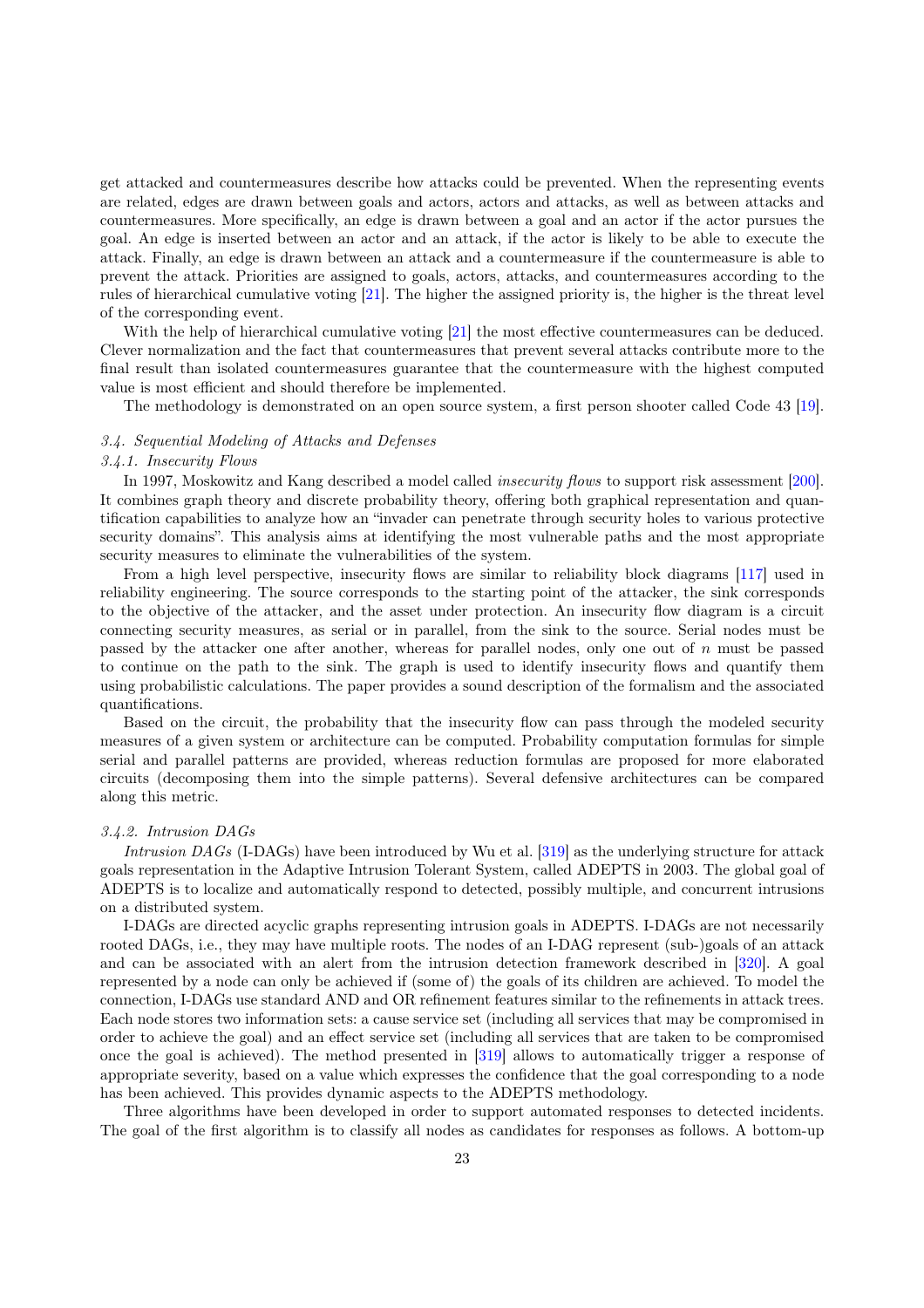procedure assigns the compromised confidence index to each node situated on the paths between the node representing a detected incident and a root node. Then, a value called threshold is defined by the user and is used by a top down procedure to label the nodes as strong, weak, very weak or non-candidates for potential responses. The second algorithm assigns the response index to nodes. The response index is a real number used to determine the response to be taken for a given node in the I-DAG. Finally, the third algorithm is based on so called effectiveness index. It is responsible for dynamically deciding which responses are to be taken next. Intuitively, the effectiveness index of a node is reduced for every detected failure of a response action and increased for every successful deployment.

A lightweight distributed e-commerce system has been deployed to serve as a test bed for the ADEPTS tool. The system contained 6 servers and has 26 nodes in the corresponding I-DAG. The results of the experiments and analysis are described in [\[319](#page-49-4)].

In [\[94\]](#page-40-21) and [\[318\]](#page-48-18), the authors extend the model of intrusion DAGs to intrusion graphs (I-GRAPHs). The main difference is that, contrary to I-DAGs, I-GRAPHs may contain cycles. Nodes of an I-GRAPH do not need to be independent. All dependencies between the nodes are depicted by the edges between nodes. Additionally to AND and OR refinements, I-GRAPHs also make use of quorum edges. A value called minimum required quorum is assigned to quorum edges and represents the minimal number of children that need to be achieved in order to achieve the parent node.

# <span id="page-23-0"></span>*3.4.3. Bayesian Defense Graphs*

In a series of papers starting in 2008, Sommestad et al. construct a Bayesian network for security (Section [3.2.3\)](#page-12-0) that includes defenses to perform enterprise architecture analysis [\[97,](#page-40-12) [274,](#page-47-15) [275,](#page-47-16) [83](#page-40-22), [277](#page-47-12)]. Their model, explicitly called *Bayesian defense graphs* in [\[275](#page-47-16)], is guided by the idea to depict what exists in a system rather than what it is used for [\[275\]](#page-47-16). This philosophy was adapted from [\[125](#page-41-20)]. Bayesian defense graphs are inspired by defense trees (Section [3.3.2\)](#page-18-1) and therefore add countermeasures to Bayesian networks. As a result, the formalism supports a holistic system view including attack and defense components.

Bayesian defense graphs build upon extended influence diagrams (Section [5.4\)](#page-35-0), including utility nodes, decision nodes, chance nodes, and arcs. Chance nodes and decision nodes are associated with random variables that may assume one of several predefined and mutually exclusive sates. The random variables are given as conditional probability tables (or matrices). Utility nodes express the combination of states in chance nodes and decision nodes. Countermeasures, which are controllable elements from the perspective of the system owner, are represented as chance nodes with adapted conditional probability tables. Finally, causal arcs (including an AND or OR label) are drawn between the nodes indicating how the conditional probabilities are related. A strength of Bayesian defense graphs is that they allow to trade-off between collecting as much data as possible and the degree of accuracy of the collected data. Through the use of iterative refinement, it is possible to reduce the complexity of the model [\[275](#page-47-16)].

Like all formalisms that involve Bayesian statistics, Bayesian defense graphs use conditional probability tables to answer "How do the security mechanisms influence each other?" and "How do they contribute to enterprise-wide security?" [\[274\]](#page-47-15). The authors of [\[274\]](#page-47-15) exemplify how to compute the expected loss for both the current scenario and potential future scenarios. In [\[97\]](#page-40-12), a suitable subset of a set of 82 security metrics known as Joint Quarterly Readiness Review (JQRR) metrics has been selected and adapted to Bayesian Defense graphs. The metrics serve as "a posteriori indicators on the historical success rates of hostile attacks" or "indicate the current state of countermeasures". The formalism can handle causal and uncertainty measurements at the same time, by specifying how to combine the conditional probability tables.

With the help of a software tool for abstract models [\[125\]](#page-41-20), Bayesian defense graphs were applied by Sommestad et al. to analyze enterprise architectures on numerous occasions. In [\[83](#page-40-22)], ongoing efforts on Bayesian defense graphs within the EU research project VIKING [\[299](#page-48-19)] are summarized. The methodology is expanded in three follow-up papers that illustrate security assessment based on an enterprise architecture model [\[274](#page-47-15), [275](#page-47-16)] and information flow during a spoofing attack on a server [\[97\]](#page-40-12). In [\[277](#page-47-12)], a real case study was performed with a power distribution operator to assess the security of wide-area networks (WANs) used to operate electrical power systems. Since the results could not be published the methodology was demonstrated on a fictitious example assessing the security of two communication links with the help of conditional probability tables [\[277](#page-47-12)].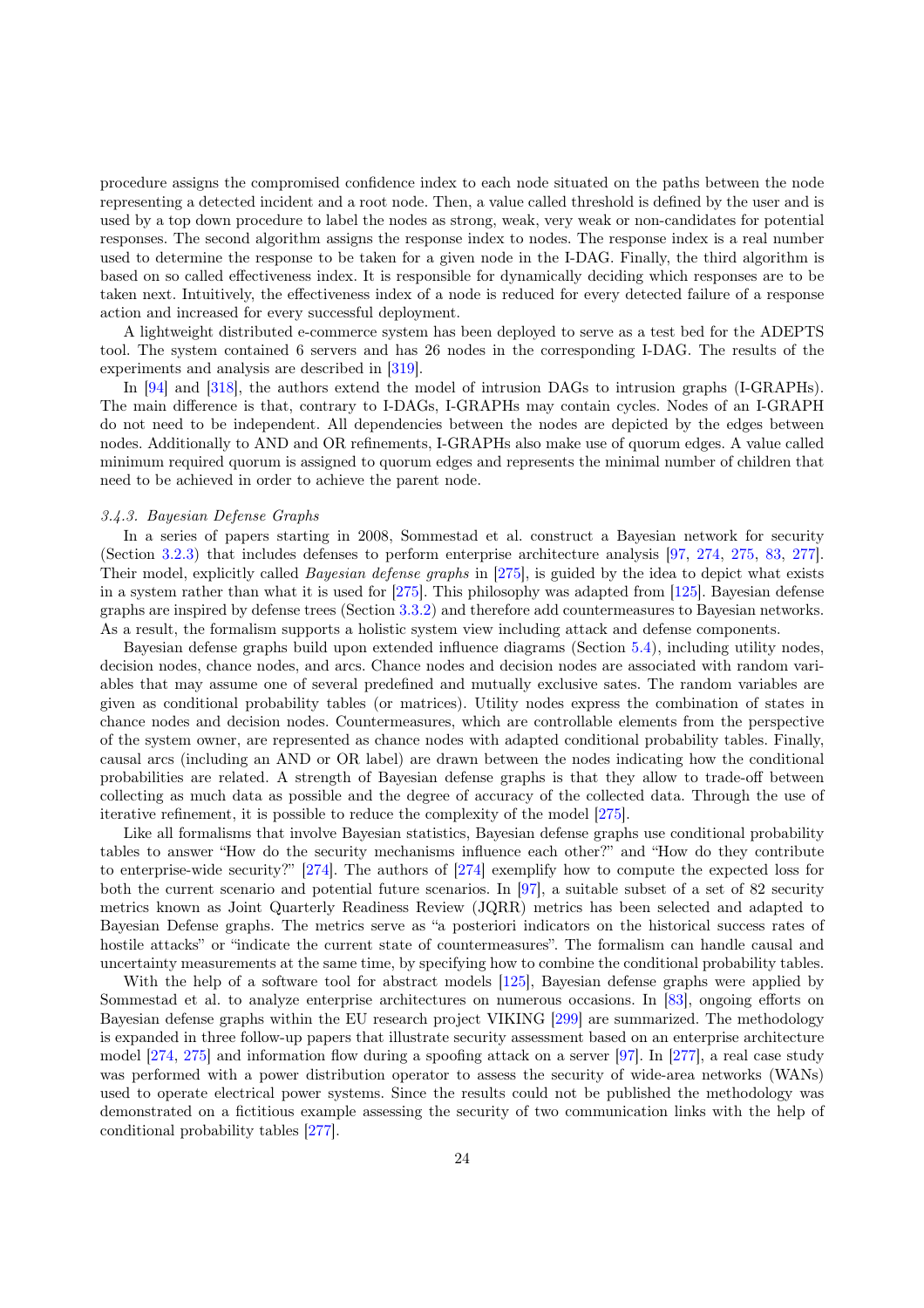A similar but less developed idea of using random variables, defenses, and an inference algorithm to compute the expected cost of an attack is presented by Mirembe and Muyeba [\[192\]](#page-44-8).

### <span id="page-24-2"></span>*3.4.4. Security Goal Indicator Trees*

Peine, Jawurek, and Mandel devised *security goal indicator trees* (SGITs) in 2008, in order to support security inspections of software development and documents  $[223]$ .

A SGIT is a tree which combines negative and positive security features that can be checked during an inspection, in order to see if a security goal (e.g., secure password management) is met. With this objective in mind, "indicators" can be linked in the resulting tree structure by three types of relations: Conditional dependencies are represented by a special kind of edge, Boolean combinations are modeled by OR and AND gates, a "specialization" relation is represented by a UML-like inheritance symbol. Moreover, a notion of "polarity" is defined for each node, attributing positive or negative effect of a given property on security. The definition of SGITs is semi-formal.

The formalism does not support quantitative evaluations.

SGITs are implemented in a prototype tool mentioned in [\[223](#page-45-18)]. They are used to formalize security inspection processes for a distributed repository of digital cultural data in an e-tourism application in [\[127](#page-41-1)]. The formalism is extended to dependability inspection in [\[140\]](#page-42-19).

# <span id="page-24-0"></span>*3.4.5. Attack-Response Trees*

In 2009, Zonouz, Khurana, Sanders, and Yardley introduced *attack-response trees* (ARTs) as a part of a methodology called response and recovery engine (RRE), which was proposed to automate the intrusion response process. The goal of the RRE is to provide an instantaneous response to intrusions and thus eliminate the delay which occurs when the response process is performed manually. The approach is modeled as a two-player Stackelberg stochastic game between the leader (RRE) and the follower (attacker). Attackresponse trees have been used in [\[328](#page-49-6)], for the first time. This paper constitutes a part of the Ph.D. thesis of Zonouz [\[327](#page-49-2)].

ARTs are an extension of attack trees (Section [3.1.1\)](#page-8-1) that incorporate possible response actions against attacks. They provide a formal way to describe the system security based on possible intrusion and response scenarios for the attacker and the response engine, respectively. An important difference between attack trees and attack-response trees is that the former represent all possible ways of achieving an attack goal and the latter are built based on the attack consequences<sup>[6](#page-24-1)</sup>. In an attack-response tree, a violation of a security property, e.g., integrity, confidentiality or availability, is assigned to the root node (main consequence). Refining nodes represent sub-consequences whose occurrence implies that the parent consequence will take place. Some consequence nodes are then tagged by response nodes that represent response actions against the consequence to which they are connected.

The goal of attack-response trees is to probabilistically verify whether the security property specified by the root of an attack-response tree has been violated, given the sequence of the received alerts and the successfully taken response actions. First, a simple bottom-up procedure is applied in the case when values 0 and 1 are assigned to the leaf nodes. More precisely, when a response assigned to a node  $v$  is activated (i.e., is assigned with 1), the values in the subtree rooted in v are reset to 0. Second,  $[328]$  also discusses the situation when uncertainties in intrusion detections and alert notifications render the determination of Boolean values impossible. In this case, satisfaction probabilities are assigned to the nodes of attack-response trees and a game-theoretic algorithm is used to decide on the optimal response action. In [\[329](#page-49-7)], the RRE has been extended to incorporate both IT system-level and business-level metrics to the model. Here, the combined metrics are used to recommend optimal response actions to security attacks.

The RRE has been implemented on top of the intrusion detection system (IDS) Snort 2.7, as described in [\[327](#page-49-2)]. A validation of the approach on a SCADA system use case [\[328](#page-49-6)] and a web-based retail company example [\[329\]](#page-49-7) has shown that this dynamic method performs better than static response mechanisms based

<span id="page-24-1"></span><sup>6</sup>A reader may notice that what the authors of [\[328](#page-49-6)] call "sub-consequences" are in fact the causes of the main consequence.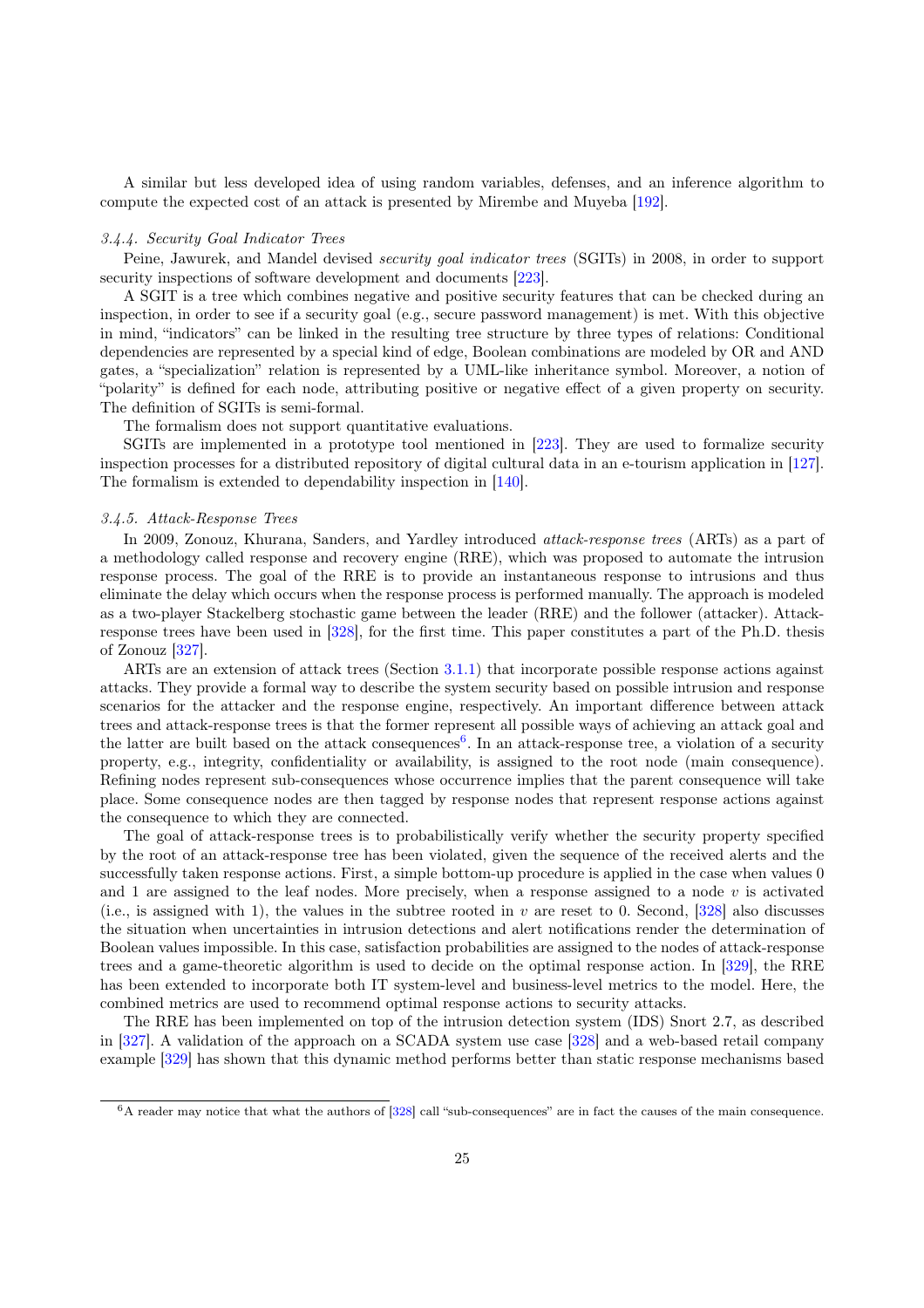on lookup tables. The RRE allows to recover the system with lower costs and is more helpful than static engines when a large number of IDS alerts from different parts of the system are received.

As pointed out in [\[247\]](#page-46-17), the approach described in this section suffers from the state space explosion problem. To overcome this problem, attack countermeasure trees (Section [3.3.5\)](#page-20-1) have been introduced. Their authors propose efficient algorithms for selecting an optimal set of countermeasures.

#### <span id="page-25-1"></span>*3.4.6. Boolean Logic Driven Markov Process*

*Boolean logic driven Markov processes* (BDMPs) are a general security modeling formalism, which can also complete generic risk assessment procedures. The formalism was invented by Bouissou and Bon in 2003 in the safety and reliability area [\[28](#page-38-24)] and was adapted to security modeling by Piètre-Cambacédès and Bouissou in 2010 [\[229,](#page-45-19) [228](#page-45-20)]<sup>[7](#page-25-0)</sup>. Its goal is to find a better trade-off between readability, modeling power, and quantification capabilities with respect to the existing formalisms in general and attack trees in particular.

BDMPs combine the readability of classical attack trees with the modeling power of Markov chains. They change the attack tree semantics by augmenting it with links called triggers. In a first approach, triggers allow modeling of sequences and simple dependencies by conditionally "activating" sub-trees of the global structure. The root (top event) of an BDMP is the objective of the attacker. The leaves correspond to attack steps or security events. They are associated to Markov processes, dynamically selected in function of the states of some other leaves. They can be connected by a wide choice of logical gates, including AND, OR, and PAND gates, commonly used in dynamic fault trees (Section [3.2.8\)](#page-16-1). The overall approach allows for sequential modeling in an attack tree-like structure, while enabling efficient quantifications. BDMPs for security are well formalized [\[228\]](#page-45-20).

Success or realization parameters (mean time to success or to realization) are associated to the leaves, depending on the basic event modeled. Defense-centric attributes can also be added, reflecting detection and reaction capabilities (the corresponding parameters are the probability or the mean-time to detection for a given leaf, and the reduction of chance of success in case of detection). BDMPs for security allow for different types of quantification. These quantifications include the computation of time-domain metrics (overall mean-time to success, probability of success in a given time, ordered list of attack sequences leading to the objectives), attack tree related metrics like costs of attacks, handling of Boolean indicators (e.g., specific requirements), and risk analysis oriented tools like sensibility graphs by attack step or event [\[231](#page-45-21)], etc.

The model construction and its analysis are supported by an industrial tool, called KB3 [\[79](#page-40-23)]. In [\[231](#page-45-21)], implementation issues and user feedback are discussed and analyzed. BDMPs are used in [\[230,](#page-45-22) [123,](#page-41-21) [153\]](#page-42-20) to integrate safety and security analyses while [\[154](#page-42-21)] develops a realistic use case based on the Stuxnet attack.

In several papers [\[229](#page-45-19), [228,](#page-45-20) [231](#page-45-21)], the authors point out the intrinsic limits of BDMPs to model cyclic behaviors and loops, as well as the difficulties to assign relevant values for the leaves.

#### <span id="page-25-2"></span>*3.4.7. Cyber Security Modeling Language*

The *cyber security modeling language* (CySeMoL) [\[276](#page-47-17), [273](#page-47-18), [272](#page-47-19)] has been developed in 2010, by the researchers from the Royal Institute of Technology (KTH) in Sweden. The goal of the language is to estimate the cyber security of enterprise-level system architectures, with a special focus on SCADA systems. This probabilistic relational model [\[98](#page-40-24)] specifies how to construct a Bayesian network from an object model.

The big advantage of CySeMoL is that it already includes information on how attacks and defenses relate quantitatively. In order to enable calculations, a user has only to model the system's architecture and some characteristics of the assets involved. The computational procedures of the model assume that the attacker is a professional penetration tester who has fixed, limited time (one work-week) to carry out the attack. Following the work of Sommestad et al., Holm extended CySeMoL into *predictive, probabilistic cyber security* modeling language P<sup>2</sup>CySeMoL [\[110](#page-41-22)]. This extended language has been implemented in the predictive, probabilistic architecture modeling framework  $[124]$ . The main improvements introduced in P<sup>2</sup>CySeMoL are: more flexible and useful computations compared to those implemented in CySeMoL and a possibility

<span id="page-25-0"></span><sup>&</sup>lt;sup>7</sup>The original idea was introduced in an abstract by the same authors in 2009 [\[227\]](#page-45-23)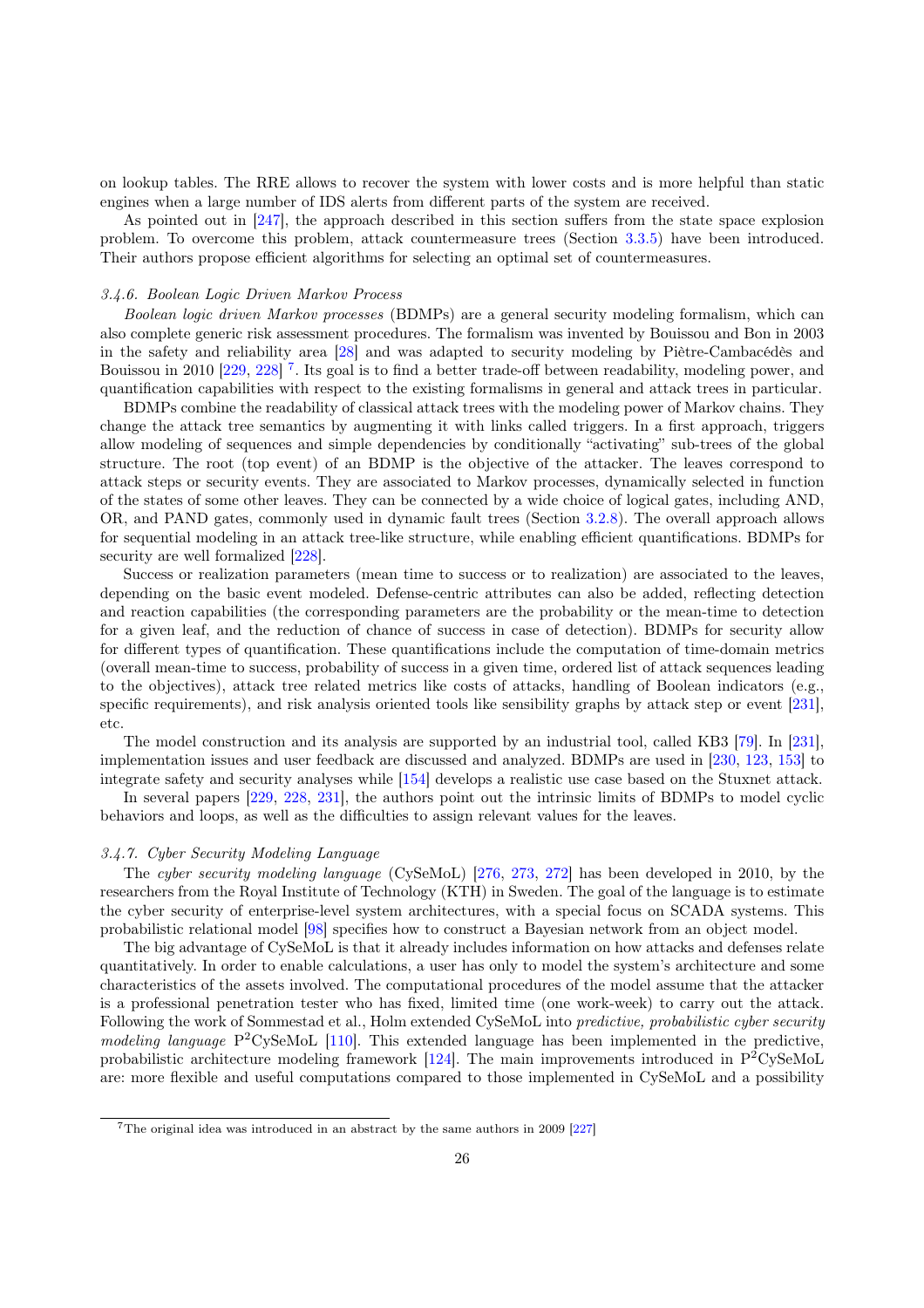of modeling assets, attack steps, and defenses that are common for enterprise architectures which are not necessarily SCADA-related. Furthermore, P<sup>2</sup>CySeMoL allows the user to manually specify the amount of time that one or more attackers have in order to perform the attack. CySeMoL and  $P^2CySeMoL$  are formalized using the framework of Bayesian networks.

Literature reviews, analysis of empirical studies, as well as surveys involving domain experts have been conducted to populate CySeMoL and P2CySeMoL models with qualitative information, representing causal relationships between the modeled elements, and quantitative data expressing how likely different attacks are to succeed given the presence or absence of different defenses. This is why computations within CySeMoL or P2CySeMoL can be performed automatically and do not require any personalized input from the user. Based on their computations, the models rank the vulnerabilities of the analyzed systems. In the case of P <sup>2</sup>CySeMoL, a color encoding on a scale green-yellow-red is used to visualize the obtained quantitative results.

Dedicated tools supporting CySeMoL [\[42\]](#page-38-25) and P<sup>2</sup>CySeMoL [\[41\]](#page-38-26) have been implemented. The practical utility of CySeMoL has been validated in three case studies, focusing on Sweden's three largest electrical power utilities and one of the world's most commonly used electrical power management systems. The sensibility of CySeMoL's assessments has been validated with a variant of the Turing test.  $P^2CySeMoL$ has been tested in two different case studies, in terms of usability and ease of use. We refer to the Ph.D. thesis of Sommestad [\[272](#page-47-19)] for a detailed description of the CySeMoL language, tool, and validation results. An exhaustive presentation of P2CySeMoL and the related literature can be found in the Ph.D. thesis of Holm [\[110](#page-41-22)].

# <span id="page-26-0"></span>*3.4.8. Security Goal Models*

In 2010, *Security goal models* (SGMs) were formalized by Byers and Shahmehri in order to identify the causes of software vulnerabilities and model their dependencies [\[46\]](#page-38-27). They were introduced as a more expressive replacement for attack trees (Section [3.1.1\)](#page-8-1), security goal indicator trees (Section [3.4.4\)](#page-24-2), vulnerability cause graphs (Section [3.2.7\)](#page-15-0), and security activity graphs (Section [3.3.4\)](#page-19-0). The root goal of a SGM corresponds to a vulnerability. "Starting with the root, subgoals are incrementally identified until a complete model has been created" [\[261](#page-46-19)].

In SGMs, a goal can be anything that affects security or some other goal, e.g., it can be a vulnerability, a security functionality, a security-related software development activity or an attack. SGMs have two types of goal refinements: one type represents dependencies and one type modeling information flow. Dependency nodes are connected with solid edges (dependence edge) and are depicted by white nodes for contributing subgoals and by black nodes for countering subgoals. Information edges are displayed with dashed edges. The formalism consists of a syntactic domain (elements that make up the model), an abstract syntax (how elements can be combined), a visual representation (used graphical symbols) and a semantic transformation from the syntactic domain to the semantic domain. The syntactic domain consists of the root, subgoals (contributing or counteracting), dependency edges, operators AND and OR that express the connection of dependency edges, annotation connected to nodes by annotation edges, stereotype (usually an annotation about a dependency edge), ports that model information flow, and information edges that connect ports. The abstract syntax is defined in a UML class diagram [\[261\]](#page-46-19).

It is possible to evaluate whether a security goal was successfully reached or not. To do this, each cause is defined with a logical predicate (true/false). Then the predicates are composed using Boolean logic and taking the information from the information edges into account.

SGM were used in a case study about passive testing vulnerability detection, i.e., examining the traces of a software system without the need for specific test inputs. In a four step testing procedure vulnerabilities are first modeled using SGMs. In the next step, causes are formally defined before SGMs are converted into vulnerability detection conditions (VDC). In the final step vulnerabilities are checked based on the VDCs. In [\[261](#page-46-19)] this procedure is performed on the xine media player [\[322\]](#page-49-8) where an older version contained the CVE-2009-1274 vulnerability. The case study is executed with the help of "TestInv-Code", a program developed by Montimage that can handle VDCs.

In [\[46\]](#page-38-27), the authors explicitly state that they have defined transformations to and from attack trees VCGs, SAGs, and SGITs so that SGMs can be used with possibly familiar notation. (The transformations,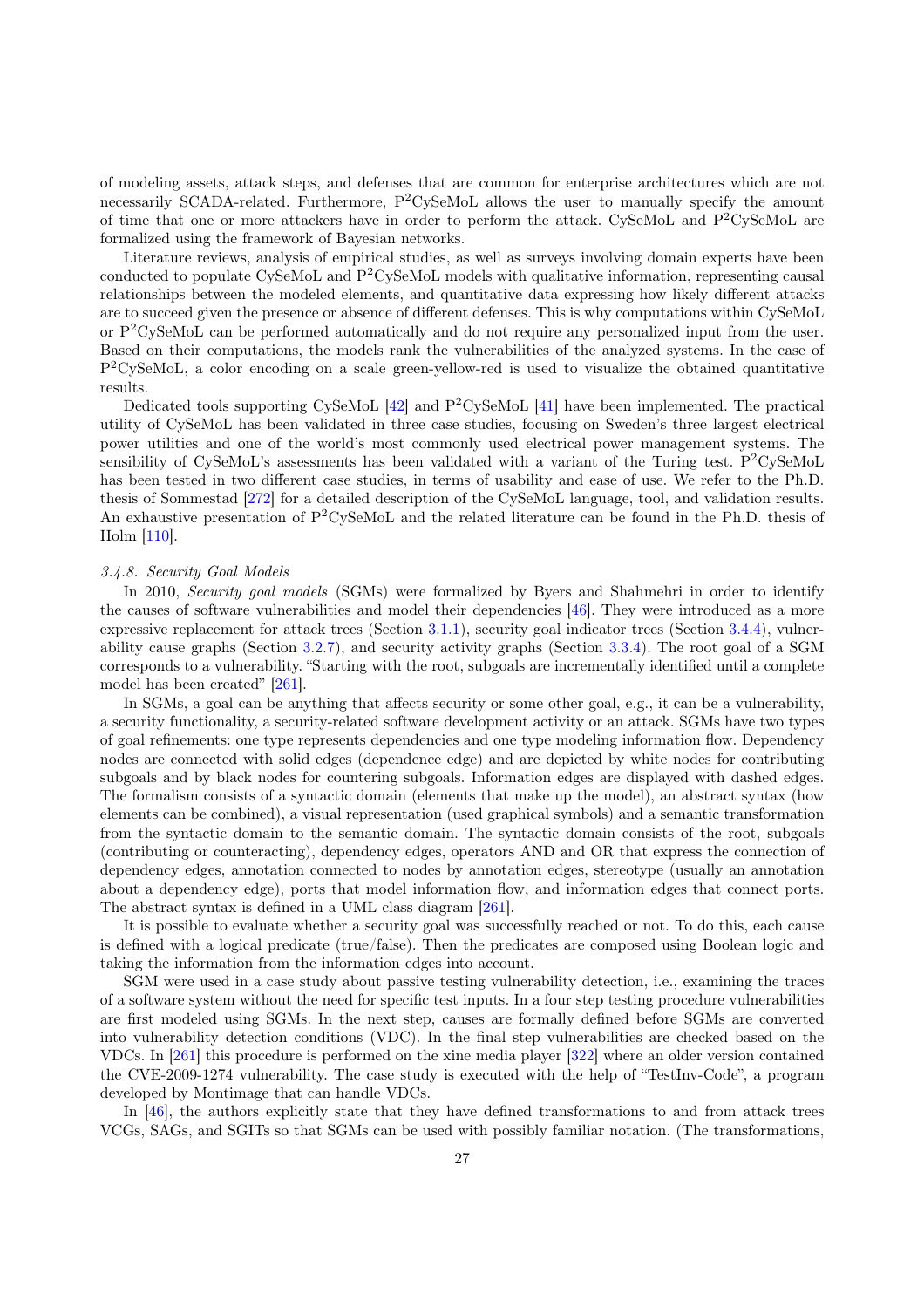<span id="page-27-2"></span>however, were omitted due to space restrictions.)

### *3.4.9. Unified Parameterizable Attack Trees*

In 2011, Wang, Whitley, Phan, and Parish introduced *unified parameterizable attack trees*<sup>[8](#page-27-1)</sup> [\[305\]](#page-48-5). As the name suggests, the formalism was created as a foundation to unify numerous existing extensions of attack trees (Section [3.1.1\)](#page-8-1). The formalism generalizes the notions of connector types, edge augmentations, and (node) attributes. With the help of these generalizations it is possible to describe other extensions of attack trees as structural extensions, computational extensions or hybrid extensions.

Unified parameterizable attack trees are defined as a 5-tuple, consisting of a set of nodes, a set of edges, a set of allowed connectors (O-AND i.e., a time or priority based AND, U-AND i.e., an AND with a threshold condition and OR), a set of attributes, and a set of edge augmentation structures that allows to specify edge labels. Using this definition, the authors of [\[305](#page-48-5)] identify defense trees (Section [3.3.2\)](#page-18-1), attack countermeasure trees (Section [3.3.5\)](#page-20-1), attack-response trees (Section [3.4.5\)](#page-24-0), attack–defense trees (Section [3.3.6\)](#page-20-0), protection trees (Section [3.3.3\)](#page-19-1), OWA trees (Section [3.1.4\)](#page-10-0), and augmented attack trees (Section [3.1.3\)](#page-9-1) as structurebased extensions of attack tree that are covered by unified parameterizable attack trees. They classify multi-parameter attack trees (Section [3.1.5](#page-11-0) and [3.2.9\)](#page-16-0) as a computational extension of attack trees.

The formalism classifies attributes into the categories of "attack accomplishment attributes", "attack evaluation attributes", and "victim system attributes", but does not specify how to perform quantitative evaluations.

Unified parameterizable attack trees are primarily built upon augmented attack trees (Section [3.1.3\)](#page-9-1). In fact, the authors indicate how to instantiate the node attributes, the edge augmentation, and the connector type to obtain an augmented attack tree.

# <span id="page-27-0"></span>4. Summary of the Surveyed Formalisms

In this section, we provide a consolidated view of all formalisms introduced in Section [3.](#page-8-0) Tables [2–](#page-28-0)[4](#page-31-0) characterize the described methodologies (ordered alphabetically) according to the 13 aspects presented in Table [1.](#page-4-0) The aspects are grouped into formalism features and capabilities (Table [2\)](#page-28-0), formalism characteristics (Table [3\)](#page-29-0), and formalism maturity and usability factors (Table [4\)](#page-31-0). This tabular view allows the reader to compare the features of the formalisms more easily, it stresses their similarities and differences. Furthermore, the tables support a user in selecting the most appropriate formalism(s) with respect to specific modeling needs and requirements. We illustrate such a support on an exemplary situation.

*Example 1.* Let us assume that during a risk assessment, analysts want to investigate and compare the efficiency of different defensive measures and controls, with respect to several attack scenarios. Thereto, they need quantitative elements to support the analysis technique they will choose. Furthermore, a software tool and pre-existing use cases are required to facilitate their work. Using the corresponding columns from Tables [2–](#page-28-0)[4](#page-31-0) (i.e., attack or defensive, quantification, tool availability, case study) and choosing the formalisms characterized by appropriate values (respectively: both, versatile or specific, industrial or prototype, real(istic)), would help the analysts to pre-selected attack countermeasure trees, attack–defense trees, BDMPs, CySeMoL &  $P^2C_y$ SeMoL, intrusion DAGs, and security activity graphs as potential modeling and analysis techniques. The most suitable methodology could then be selected based on more detailed information provided in Section [3.](#page-8-0) For instance, let us assume that the analysis requires the use of measures for probability of success, the attacker's costs, and the attacker's skills. Checking descriptions of the pre-selected formalisms, given in Section [3,](#page-8-0) would convince the analysts that security activity graphs and intrusion DAGs would not allow them to compute the desired quantitative elements. Therefore it would reduce the choice to attack countermeasure trees, attack–defense trees, CySeMoL & P<sup>2</sup>CySeMoL, and BDMPs. A more thorough investigation of the computational procedures and algorithms described in the referred papers would help the analysts to make the final decision on the formalism that best fits their needs.

<span id="page-27-1"></span><sup>&</sup>lt;sup>8</sup>Wang et al. use British English, thus originally, the name of their formalism is unified parametrizable attack trees.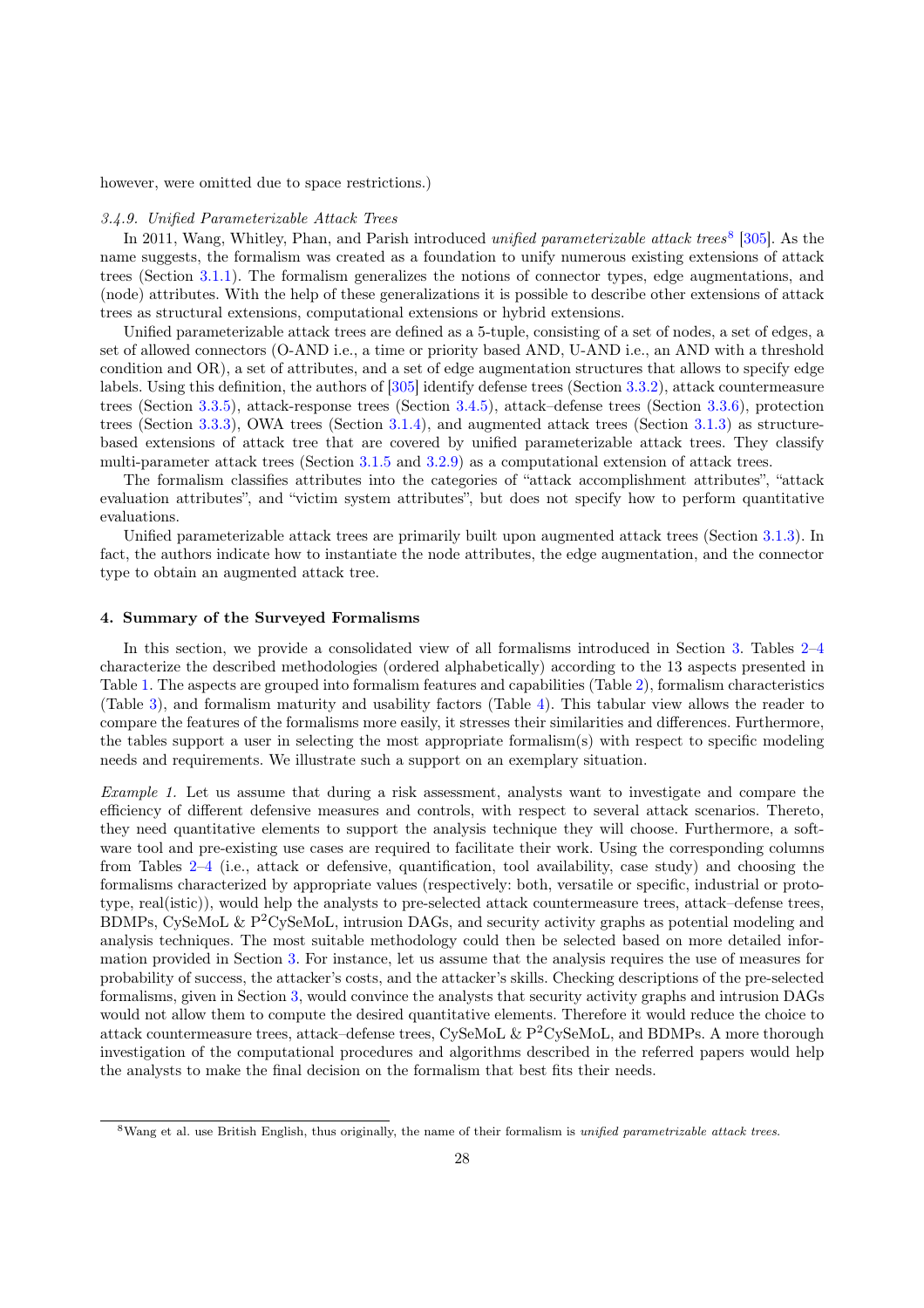<span id="page-28-0"></span>

| Name of formalism                                      | Attack or<br>defense | Sequential<br>or static | Quantifi-<br>cation | Main<br>Purpose | Extension                   |
|--------------------------------------------------------|----------------------|-------------------------|---------------------|-----------------|-----------------------------|
| Anti-models<br>(Section 3.3.1)                         | <b>Both</b>          | Static                  | N <sub>o</sub>      | Req. eng.       | New formalism               |
| Attack countermeasure<br>trees (Section $3.3.5$ )      | <b>Both</b>          | Static                  | Specific            | Sec. mod.       | Structural<br>Computational |
| Attack-defense trees<br>(Section 3.3.6)                | <b>Both</b>          | Static                  | Versatile           | Sec. mod.       | Structural<br>Computational |
| Attack-response trees<br>(Section 3.4.5)               | <b>Both</b>          | Sequential              | Specific            | Int. det.       | Structural<br>Quantitative  |
| Attack trees (Section 3.1.1)                           | Attack               | Static                  | Versatile           | Sec. mod.       | New formalism               |
| Augmented attack trees<br>(Section 3.1.3)              | Attack               | Static                  | Specific            | Sec. mod.       | Structural<br>Computational |
| Augmented vulnerabil-<br>ity trees (Section $3.1.2$ )  | Attack               | Static                  | Specific            | Risk            | Quantitative                |
| Bayesian attack graphs<br>(Section 3.2.4)              | Attack               | Sequential              | Specific            | Risk            | Structural<br>Computational |
| Bayesian defense graphs<br>(Section 3.4.3)             | <b>Both</b>          | Sequential              | Specific            | Risk            | Structural<br>Computational |
| Bayesian networks for<br>security (Section $3.2.3$ )   | Attack               | Sequential              | Specific            | Risk            | Structural<br>Computational |
| BDMPs (Section 3.4.6)                                  | <b>Both</b>          | Sequential              | Versatile           | Sec. mod.       | Order<br>Time               |
| Compromise graphs<br>(Section 3.2.5)                   | Attack               | Sequential              | Specific            | Risk            | New formalism               |
| Countermeasure graphs<br>(Section 3.3.7)               | Both                 | Static                  | Specific            | Sec. mod.       | Structural<br>Computational |
| Cryptographic DAGs<br>(Section 3.2.1)                  | Attack               | Sequential              | No                  | Risk            | New formalism               |
| $Cy$ SeMoL & $P^2Cy$ SeMoL<br>(Section 3.4.7)          | Both                 | Sequential              | Specific            | Risk            | New formalism               |
| Defense trees<br>(Section 3.3.2)                       | Both                 | Static                  | Specific            | Sec. mod.       | Structural<br>Computational |
| Dynamic fault trees for<br>security (Section $3.2.8$ ) | Attack               | Sequential              | N <sub>o</sub>      | Sec. mod.       | Order<br>Time               |
| Enhanced attack trees<br>(Section 3.2.6)               | Attack               | Sequential              | Specific            | Int. det.       | Order<br>Time               |
| Extended fault trees<br>(Section 3.1.6)                | Attack               | Static                  | Specific            | Unification     | Structural                  |
| Fault trees for security<br>(Section 3.2.2)            | Attack               | Sequential              | N <sub>o</sub>      | Sec. mod.       | Order                       |
| Improved attack trees<br>(Section 3.2.10)              | Attack               | Sequential              | Specific            | Risk            | Structural<br>Computational |
| Insecurity flows<br>(Section 3.4.1)                    | Both                 | Sequential              | Specific            | Risk            | New formalism               |
| Intrusion DAGs<br>(Section 3.4.2)                      | Both                 | Sequential              | Specific            | Int. det.       | Structural<br>Computational |

Table 2: Aspects relating to the formalism's modeling capabilities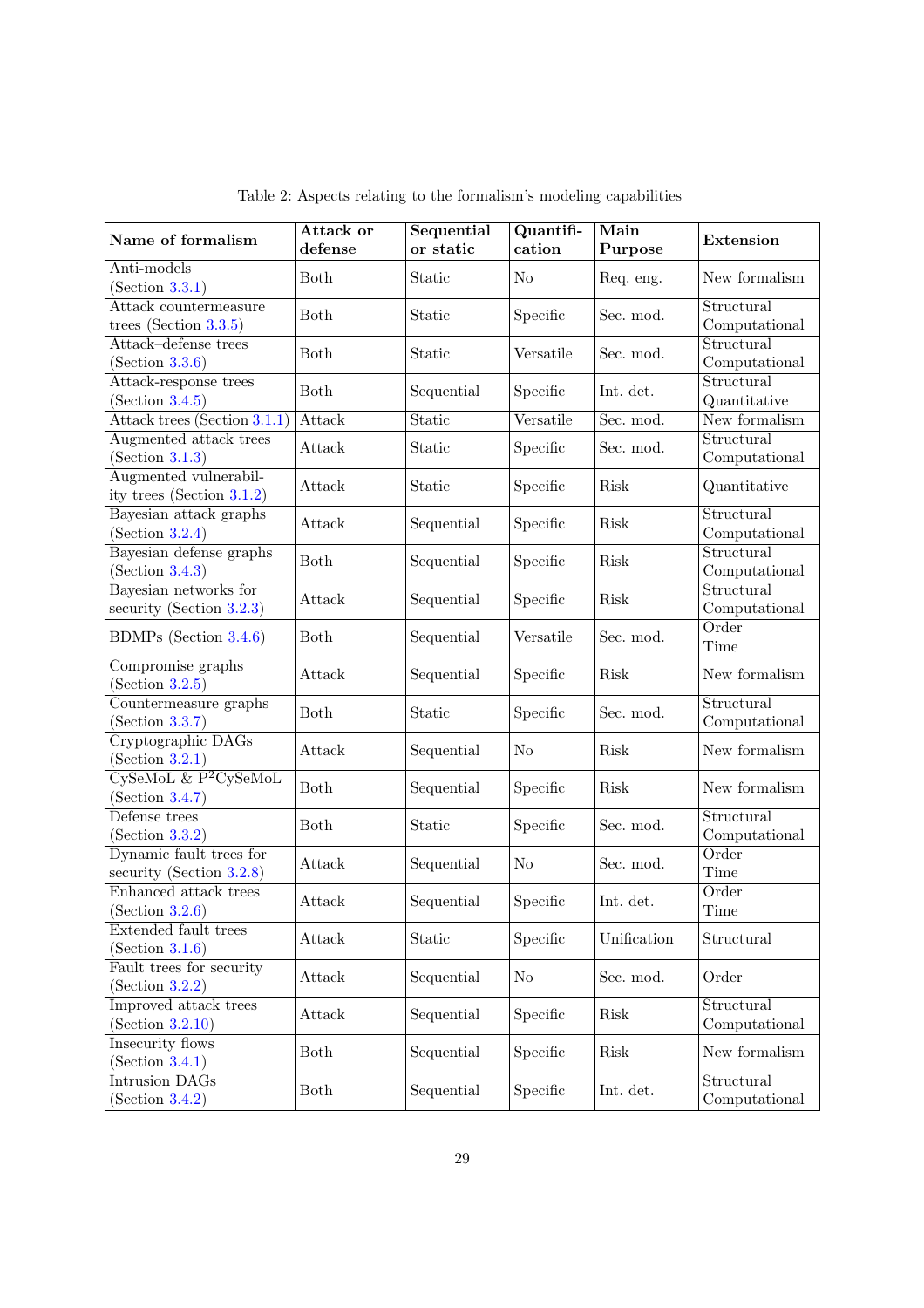| Name of formalism                                                        | Attack or<br>defense | Sequential<br>or static | Quantifi-<br>cation | Main<br>Purpose | Extension                     |
|--------------------------------------------------------------------------|----------------------|-------------------------|---------------------|-----------------|-------------------------------|
| OWA trees (Section 3.1.4)                                                | Attack               | Static                  | Specific            | Quantitative    | Structural<br>Computational   |
| Parallel model for<br>multi-parameter attack<br>trees (Section $3.1.5$ ) | Attack               | Static                  | Specific            | Quantitative    | Quantitative<br>Computational |
| Protection trees<br>(Section 3.3.3)                                      | Defense              | Static                  | Specific            | Sec. mod.       | New formalism                 |
| Security activity graphs<br>(Section 3.3.4)                              | Both                 | Static                  | Specific            | Soft, dev.      | New formalism                 |
| Security goal indicator<br>trees (Section $3.4.4$ )                      | Defense              | Sequential              | N <sub>o</sub>      | Soft. dev.      | New formalism                 |
| Security goal models<br>(Section 3.4.8)                                  | <b>Both</b>          | Sequential              | Specific            | Unification     | Structural<br>Computational   |
| Serial model for multi-<br>parameter attack trees<br>(Section 3.2.9)     | Attack               | Sequential              | Specific            | Quantitative    | Computational<br>Order        |
| Time-dependent attack<br>trees (Section $3.2.11$ )                       | Attack               | Sequential              | Specific            | Quantitative    | <b>Time</b><br>Order          |
| Unified parameterizable<br>attack trees (Section 3.4.9)                  | Both                 | Sequential              | Versatile           | Unification     | Structural                    |
| Vulnerability cause graphs<br>(Section 3.2.7)                            | $\text{Attack}$      | Sequential              | Specific            | Soft. dev.      | Structural<br>Order           |

Table 2: Aspects relating to the formalism's modeling capabilities

Table 3: Aspects relating to the formalism's characteristics

<span id="page-29-0"></span>

| Name of formalism                                     | <b>Structure</b> | Connectors                             | Formalization |
|-------------------------------------------------------|------------------|----------------------------------------|---------------|
| Anti-models<br>(Section 3.3.1)                        | Tree             | AND, OR                                | Semi-formal   |
| Attack countermeasure<br>trees (Section $3.3.5$ )     | Tree             | AND, OR, $k$ -out-of-n, counter leaves | Formal        |
| Attack-defense trees<br>(Section 3.3.6)               | Tree             | AND, OR, countermeasures               | Formal        |
| Attack-response trees<br>(Section 3.4.5)              | Tree             | AND, OR, responses                     | Formal        |
| Attack trees (Section 3.1.1)                          | Tree             | AND, OR                                | Formal        |
| Augmented attack trees<br>(Section 3.1.3)             | Tree             | AND, OR                                | Formal        |
| Augmented vulnerabil-<br>ity trees (Section $3.1.2$ ) | Tree             | AND, OR                                | Informal      |
| Bayesian attack graphs<br>(Section 3.2.4)             | <b>DAG</b>       | AND, OR, conditional<br>probabilities  | Formal        |
| Bayesian defense graphs<br>(Section 3.4.3)            | <b>DAG</b>       | AND, OR, conditional<br>probabilities  | Formal        |
| Bayesian networks for<br>security (Section $3.2.3$ )  | <b>DAG</b>       | AND, OR, conditional<br>probabilities  | Formal        |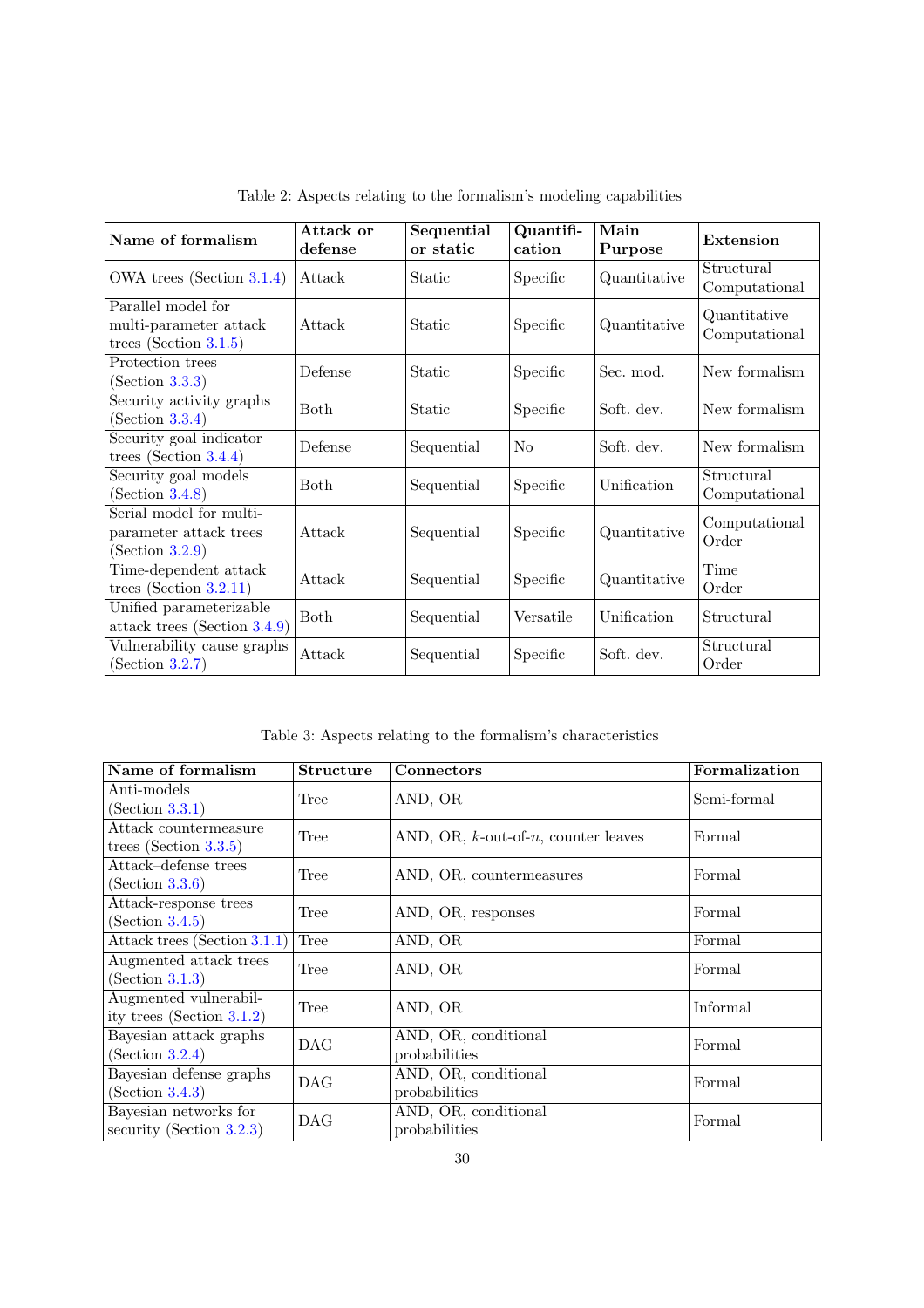| Name of formalism                                                        | Structure   | Connectors                                            | Formalization |
|--------------------------------------------------------------------------|-------------|-------------------------------------------------------|---------------|
| BDMPs (Section 3.4.6)                                                    | <b>DAG</b>  | AND, OR, PAND, approx. OR, triggers                   | Formal        |
| Compromise graphs<br>(Section 3.2.5)                                     | Unspecified | None                                                  | Formal        |
| Countermeasure graphs<br>(Section 3.3.7)                                 | <b>DAG</b>  | Countermeasures                                       | Informal      |
| Cryptographic DAGs<br>(Section 3.2.1)                                    | <b>DAG</b>  | Dependence edges                                      | Informal      |
| $Cy$ SeMoL & $P^2Cy$ SeMoL<br>(Section 3.4.7)                            | <b>DAG</b>  | Dependence edges, defenses                            | Semi-formal   |
| Defense trees<br>(Section 3.3.2)                                         | Tree        | AND, OR, counter leaves                               | Semi-formal   |
| Dynamic fault trees for<br>security (Section $3.2.8$ )                   | Tree        | AND, OR, PAND, SEQ, FDEP, CSP                         | Informal      |
| Enhanced attack trees<br>(Section 3.2.6)                                 | Tree        | AND, OR, ordered-AND                                  | Formal        |
| Extended fault trees<br>(Section 3.1.6)                                  | Tree        | AND, OR, merge gates                                  | Formal        |
| Fault trees for security<br>(Section 3.2.2)                              | Tree        | AND, OR, PAND, XOR, inhibit                           | Informal      |
| Improved attack trees<br>(Section 3.2.10)                                | Tree        | AND, OR, sequential AND                               | Informal      |
| Insecurity flows<br>(Section 3.4.1)                                      | Unspecified | None                                                  | Formal        |
| Intrusion DAGs<br>(Section 3.4.2)                                        | <b>DAG</b>  | AND, OR                                               | Semi-formal   |
| OWA trees (Section 3.1.4)                                                | <b>Tree</b> | OWA operators                                         | Formal        |
| Parallel model for<br>multi-parameter attack<br>trees (Section $3.1.5$ ) | Tree        | AND, OR                                               | Formal        |
| Protection trees<br>(Section 3.3.3)                                      | Tree        | AND, OR                                               | Informal      |
| Security activity graphs<br>(Section 3.3.4)                              | <b>DAG</b>  | AND, OR, split gate                                   | Semi-formal   |
| Security goal indicator<br>trees (Section $3.4.4$ )                      | Tree        | AND, OR, dependence<br>edge, specialization edge      | Semi-formal   |
| Security goal models<br>(Section 3.4.8)                                  | DAG         | AND, OR, dependence edge, information<br>edge         | Formal        |
| Serial model for multi-<br>parameter attack trees<br>(Section 3.2.9)     | Tree        | AND, OR, ordered leaves                               | Formal        |
| Time-dependent attack<br>trees (Section $3.2.11$ )                       | DAG         | AND, OR, SEQ                                          | Formal        |
| Unified parameterizable<br>attack trees (Section $3.4.9$ )               | Tree        | AND, OR, PAND,<br>time-based<br>AND,<br>threshold AND | Formal        |
| Vulnerability cause graphs<br>(Section 3.2.7)                            | $\rm DAG$   | AND, OR, sequential AND                               | Informal      |

Table 3: Aspects relating to the formalism's characteristics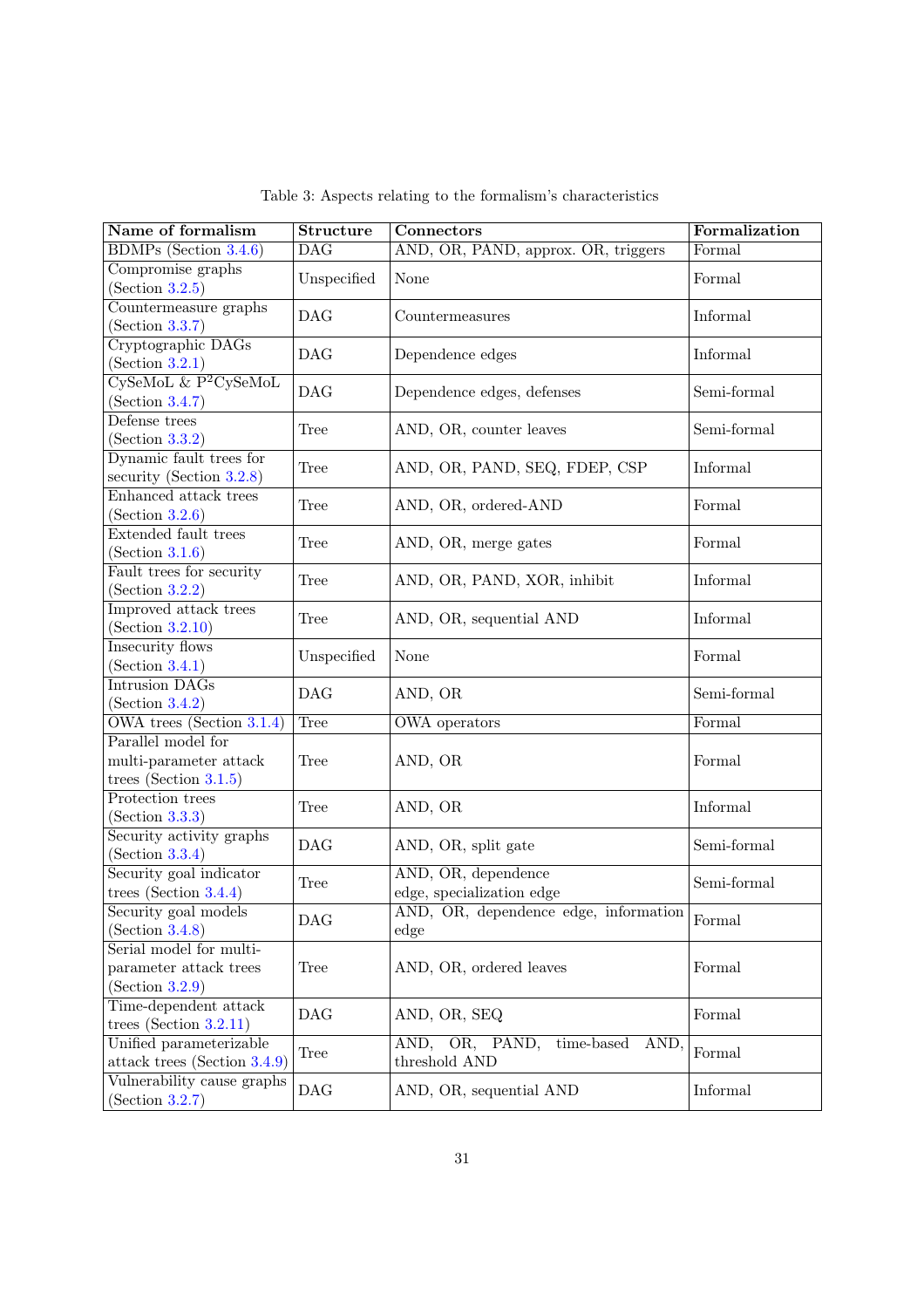<span id="page-31-0"></span>

| Name of formalism                                      | Tool<br>availability | Case study     | External use           | Paper<br>count | Year       |
|--------------------------------------------------------|----------------------|----------------|------------------------|----------------|------------|
| Anti-models                                            | N <sub>o</sub>       | N <sub>o</sub> | No                     | 3              | 2006       |
| (Section 3.3.1)                                        |                      |                |                        |                |            |
| Attack countermeasure<br>trees (Section $3.3.5$ )      | Prototype            | Real(istic)    | No                     | $\overline{4}$ | 2010       |
| Attack-defense trees<br>(Section 3.3.6)                | Prototype            | Real(istic)    | Collaboration          | 8              | 2010       |
| Attack-response trees<br>(Section 3.4.5)               | Prototype            | Toy case study | N <sub>o</sub>         | 3              | 2009       |
| Attack trees (Section 3.1.1)                           | Commercial           | Real(istic)    | Independent            | >100           | 1991       |
| Augmented attack trees<br>(Section 3.1.3)              | N <sub>o</sub>       | Real(istic)    | Independent            | 6              | $\,2005\,$ |
| Augmented vulnerabil-<br>ity trees (Section $3.1.2$ )  | N <sub>0</sub>       | Real(istic)    | Independent            | 3              | 2003       |
| Bayesian attack graphs<br>(Section 3.2.4)              | Commercial           | Toy case study | Independent            | 10             | 2005       |
| Bayesian defense graphs<br>(Section 3.4.3)             | Prototype            | Real(istic)    | No                     | $\overline{5}$ | 2008       |
| Bayesian networks for<br>security (Section $3.2.3$ )   | Commercial           | Real(istic)    | Independent            | 14             | 2004       |
| BDMPs (Section 3.4.6)                                  | Commercial           | Real(istic)    | Independent            | $\overline{6}$ | 2010       |
| Compromise graphs<br>(Section 3.2.5)                   | N <sub>o</sub>       | Real(istic)    | Collaboration          | 3              | 2006       |
| Countermeasure graphs<br>(Section 3.3.7)               | N <sub>o</sub>       | Toy case study | No                     | 1              | 2010       |
| Cryptographic DAGs<br>(Section 3.2.1)                  | N <sub>o</sub>       | N <sub>0</sub> | No                     | 1              | 1996       |
| $CySeMoL & P^2CySeMoL$<br>(Section 3.4.7)              | Prototype            | Real(istic)    | No                     | 6              | 2010       |
| Defense trees<br>(Section 3.3.2)                       | No                   | No             | No                     | 3              | 2006       |
| Dynamic fault trees for<br>security (Section $3.2.8$ ) | No                   | No             | $\rm No$               | $\mathbf{1}$   | 2009       |
| Enhanced attack trees<br>(Section 3.2.6)               | No                   | No             | $\rm No$               | 1              | $2007\,$   |
| Extended fault trees<br>(Section 3.1.6)                | $\rm No$             | $\rm No$       | $\rm No$               | 1              | $2007\,$   |
| Fault trees for security<br>(Section 3.2.2)            | Commercial           | Real(istic)    | Independent            | 3              | 2003       |
| Improved attack trees<br>(Section 3.2.10)              | No                   | No             | No                     | $\mathbf{1}$   | $2011\,$   |
| Insecurity flows<br>(Section 3.4.1)                    | No                   | No             | $\rm No$               | 1              | 1997       |
| Intrusion DAGs<br>(Section 3.4.2)                      | Prototype            | Real(istic)    | No                     | $\overline{2}$ | 2003       |
| $\overline{\text{OWA trees}}$ (Section 3.1.4)          | $\rm No$             | $\rm No$       | $\overline{\text{No}}$ | $\overline{2}$ | $\,2005\,$ |

Table 4: Aspects related to the formalism's maturity and usability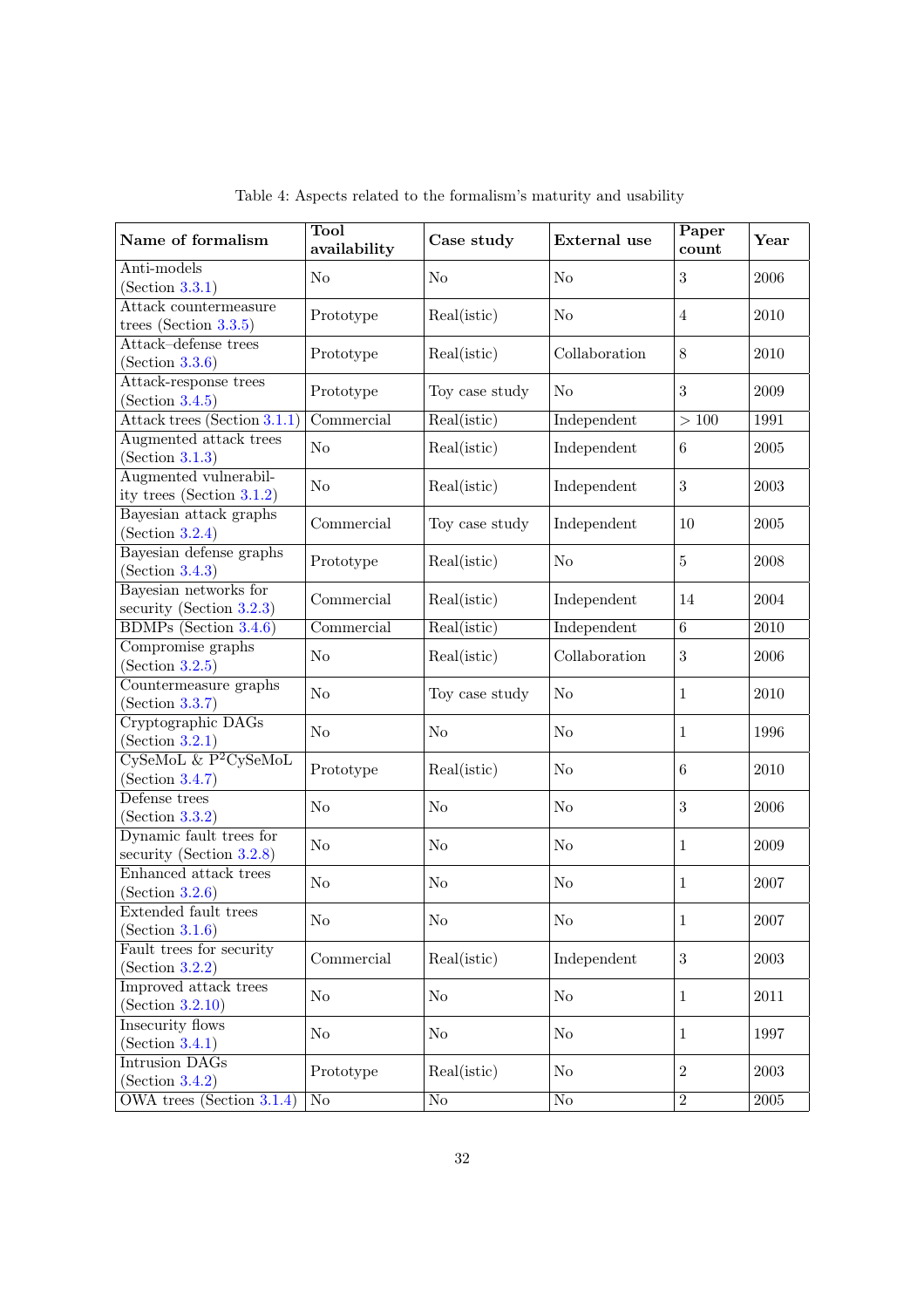| Name of formalism                                                        | Tool<br>availability | Case study     | External use   | Paper<br>count | Year |
|--------------------------------------------------------------------------|----------------------|----------------|----------------|----------------|------|
| Parallel model for<br>multi-parameter attack<br>trees (Section $3.1.5$ ) | Prototype            | Real(istic)    | Collaboration  | $\overline{5}$ | 2006 |
| Protection trees<br>(Section 3.3.3)                                      | N <sub>0</sub>       | Toy case study | No             | $\overline{4}$ | 2006 |
| Security activity graphs<br>(Section 3.3.4)                              | Prototype            | Real(istic)    | No             | $\overline{2}$ | 2006 |
| Security goal indicator<br>trees (Section $3.4.4$ )                      | Prototype            | Real(istic)    | N <sub>0</sub> | 3              | 2008 |
| Security goal models<br>(Section 3.4.8)                                  | $\rm No$             | Real(istic)    | No             | $\overline{2}$ | 2010 |
| Serial model for multi-<br>parameter attack trees<br>(Section 3.2.9)     | Prototype            | N <sub>0</sub> | No             | $\overline{4}$ | 2010 |
| Time-dependent attack<br>trees (Section $3.2.11$ )                       | Prototype            | Toy case study | N <sub>o</sub> | 1              | 2014 |
| Unified parameterizable<br>attack trees (Section 3.4.9)                  | N <sub>0</sub>       | N <sub>0</sub> | No             | 1              | 2011 |
| Vulnerability cause graphs<br>(Section 3.2.7)                            | Commercial           | Real(istic)    | Independent    | $\overline{4}$ | 2006 |

Table 4: Aspects related to the formalism's maturity and usability

### <span id="page-32-0"></span>5. Alternative Methodologies

We close this survey with a short overview of alternative methodologies for graphical security modeling and analysis. The formalisms described here are outside the main scope of this paper, because they were not originally introduced for the purposes of attack and defense modeling or they are not based on the DAG structure. However, for the sake of completeness, we find important to briefly present those approaches as well. The objective of this section is to give pointers to other existing methodological tools for security assessment based on graphical models, rather than to perform a thorough overview of all related formalisms. This explains why the description of the formalisms given here is less complete and structured than the information provided in Section [3.](#page-8-0)

### *5.1. Petri Nets for Security*

During the mid 1990s, models based on Petri nets have been applied for security analysis [\[155,](#page-42-22) [59](#page-39-19)]. In 1994, Kumar and Spafford [\[155\]](#page-42-22) adopted colored Petri nets for security modeling. They illustrate how to model reference scenarios for an intrusion detection device. Also in 1994, Dacier [\[59](#page-39-19)] used Petri nets in his Ph.D. thesis as part of a larger quantification model that describes the progress of an attacker taking over a system. A useful property of Petri nets is their great modeling capability and in particular their ability to take into account the sequential aspect of attacks, the modeling of concurrent action and various forms of dependency. Petri nets are widely used and have various specific extensions. To corroborate this statement, we list a few existing ones. Kumar and Spafford's work relies on *colored Petri nets* [\[155\]](#page-42-22), Dacier's on *stochastic Petri nets* [\[59\]](#page-39-19), McDermott's on *disjunctive Petri nets* [\[179\]](#page-43-20), Horvath and Dörges' on *reference nets* [\[112](#page-41-24)], Dalton II et al.'s on *generalized stochastic Petri nets* [\[64\]](#page-39-20), Pudar et al.'s on *deterministic time transition Petri nets* [\[237](#page-45-24)], and Xu and Nygard's on *aspect-oriented Petri nets* [\[323](#page-49-9)]. Several articles on Petri nets merge the formalism with other approaches. Horvath and Dörges combine Petri nets with the concept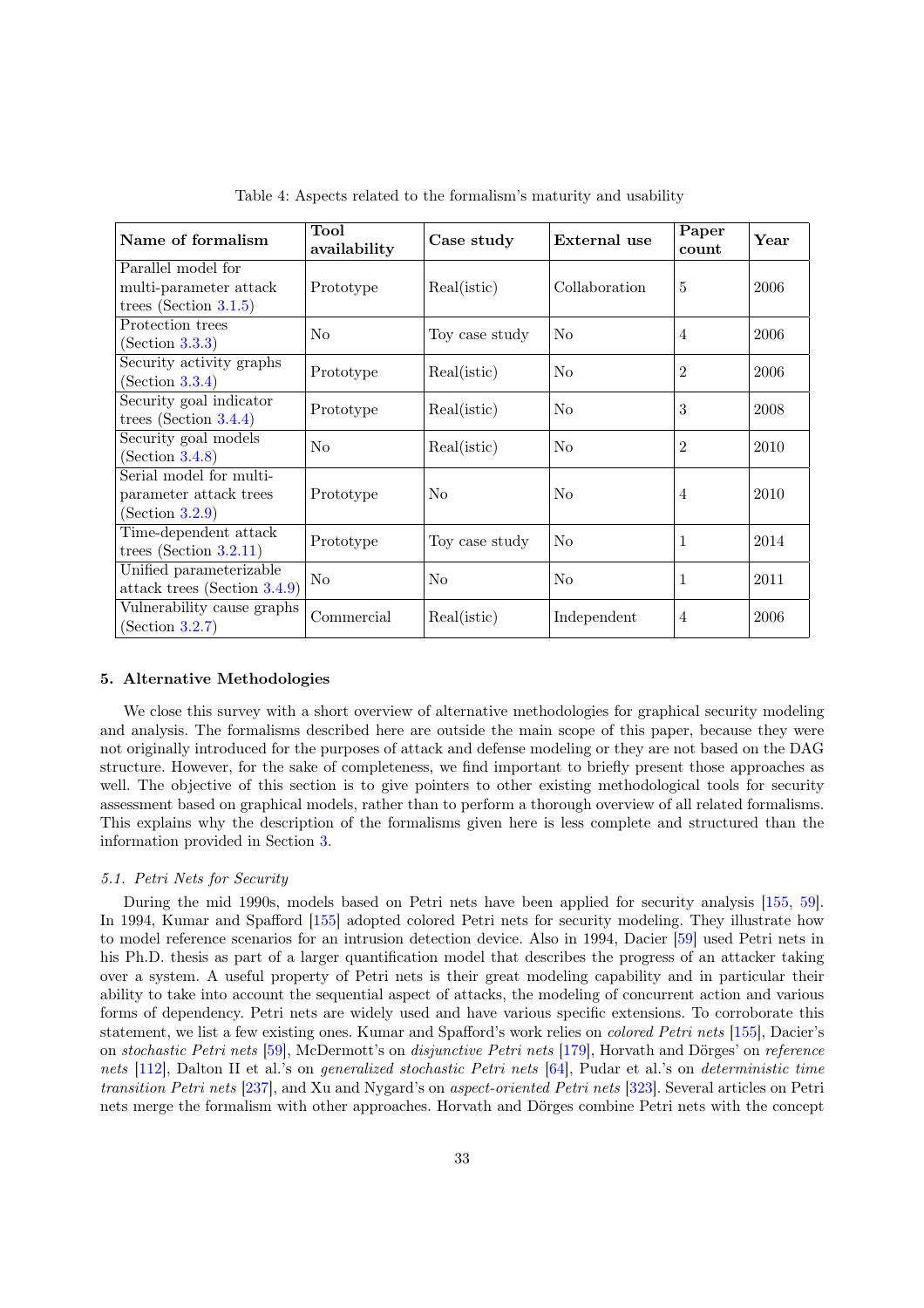of *security patterns* [\[112\]](#page-41-24) while Dalton II et al. [\[64](#page-39-20)], and more thoroughly Pudar et al. [\[237](#page-45-24)], combine Petri nets and attack trees.

In 1994, Dacier embedded Petri nets into a higher level formalism called *privilege graphs*. They model an attacker's progress in obtaining access rights for a desired target [\[59](#page-39-19), [60\]](#page-39-21). In a privilege graph, a node represents a set of privileges and an edge a method for transferring these privileges to the attacker. This corresponds to the exploitation of a vulnerability. The model includes an attacker's "memory" which forbids him to go through privilege states that he has already acquired. In addition, an attacker's "good sense" is modeled which prevents him from regressing. In [\[61](#page-39-22)], Dacier et al. proposed to transform a privilege graph into a Markov chain corresponding to all possible successful attack scenarios. The method has been applied to help system administrators to monitor the security of their systems.

In [\[325](#page-49-10)], Zakrzewska and Ferragut presented a model extending Petri nets in order to model real-time cyber conflicts. This formalism is able to represent situational awareness, concurrent actions, incomplete information, and objective functions. Since it makes use of stochastic transitions, it is well suited to reason about stochastic non-controlled events. The formalism is used to run simulations of cyber attacks in order to experimentally analyze cyber conflicts. The authors also performed a comparison of their *extended Petri nets* model with other security modeling techniques. In particular, they showed that extended Petri nets are more readable and more expressive than attack graphs, especially with respect to the completeness of the models.

# <span id="page-33-0"></span>*5.2. Attack Graphs*

The term *attack graph* has been first introduced by Phillips and Swiler [\[225,](#page-45-25) [283\]](#page-47-20) in 1998, and has extensively been used ever since. The nodes of an attack graph represent possible states of a system during the attack. The edges correspond to changes of states due to an attacker's actions. An attack graph is generated automatically based on three types of inputs: attack templates (generic representations of attacks including required conditions), a detailed description of the system to be attacked (topology, configurations of components, etc.), and the attacker's profile (his capability, his tools, etc.). Quantifications, such as average probabilities or time to success, can be deduced by assigning weights to the edges and by finding shortest paths in the graph.

Starting in 2002, Sheyner et al. [\[263](#page-46-20), [262](#page-46-21)] made extensive contributions to popularize attack graphs by associating them with model checking techniques. To limit the risk of combinatorial explosion, a large number of methods were developed. Ammann et al. [\[8](#page-37-13)] restricted the graphs by exploiting a monotony property, thereby eliminating backtracking in terms of privilege escalation. Noel, Jajodia, and others [\[209,](#page-44-20) [121](#page-41-17)] took configuration aspects into account. A complete state of the art concerning the contributions to the field between 2002 and 2005 can be found in [\[166\]](#page-43-21). In 2006, Wang et al. introduced a relational model for attack graphs [\[310\]](#page-48-20). The approach facilitates interactive analysis of the models and improves its performance. Ou et al. [\[216](#page-45-26)] optimized the generation and representation of attack graphs by transforming them into *logical attack graphs* of polynomial size with respect to the number of components of the computer network analyzed. During the same year, Ingols et al. [\[116\]](#page-41-25) proposed *multiple-prerequisite graphs*, which also severely reduce the complexity of the graphs. In [\[187\]](#page-44-21), Mehta et al. proposed an algorithm for the classification of states in order to identify the most relevant parts of an attack graph. In 2008, Malhotra et al. [\[170\]](#page-43-22) did the same based on the notion of an *attack surface* described in [\[172\]](#page-43-23). The vast majority of the authors mentioned have also worked on visualization aspects [\[208,](#page-44-22) [207,](#page-44-23) [317](#page-48-21), [111](#page-41-26)]. Kotenko and Stepashkin [\[152](#page-42-23)] described a complete software platform for implementing concepts and metrics of attack graphs. On a theoretical level, Braynov and Jadliwala [\[29](#page-38-28)] extended the model to several attackers.

Starting in 2003, the problem of quantitative assessment of the security of networked systems using attack graphs has been extensively studied [\[209](#page-44-20), [307](#page-48-22), [308,](#page-48-23) [309,](#page-48-24) [306\]](#page-48-14). The work presented in [\[209\]](#page-44-20) and [\[307\]](#page-48-22) focuses on minimal cost of removing vulnerabilities in hardening a network. In [\[308](#page-48-23)], the authors introduced a metric, called attack resistance, which is used to compare the security of different network configurations. The approach was then extended in [\[309](#page-48-24)] into a general abstract framework for measuring various aspects of network security. In [\[306\]](#page-48-14), Wang et al. introduced a metric incorporating probabilities of the existence of the vulnerabilities considered in the graph.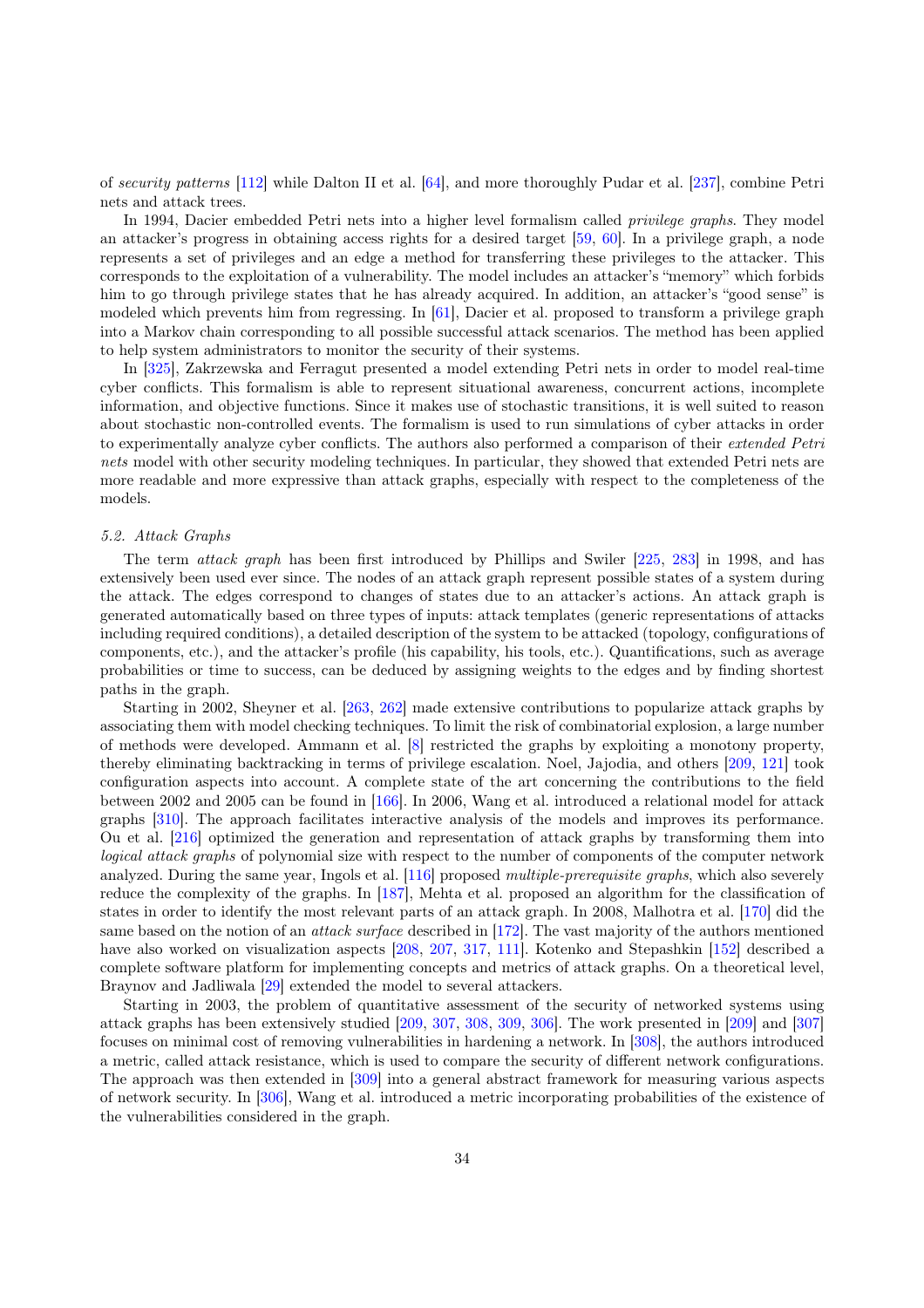In his master thesis, Louthan IV [\[168\]](#page-43-24) proposed extensions to the attack graph modeling framework to permit modeling continuous, in addition to discrete, system elements and their interactions.

In [\[306](#page-48-14)], Wang et al. addressed the problem of likelihood quantification of potential multi-step attacks on networked environments, that combine multiple vulnerabilities. They developed an attack graph-based probabilistic metric for network security and proposed heuristics for efficient computation. In [\[210\]](#page-44-13), Noel et al. used attack graphs to understand how different vulnerabilities can be combined to form an attack on a network. They simulated incremental network penetration and assessed the overall security of a network system by propagating attack likelihoods. The method allows to give scores to risk mitigation options in terms of maximizing security and minimizing cost. It can be used to study cost/benefit trade-offs for analyzing return on security investment.

Dawkins and Hale [\[69](#page-39-23)] developed a concept similar to attack graphs called *attack chains*. The model is based on a deductive tree structure approach but also allows for inductive reasoning using *goal-inducing attack chains*, to extract scenarios leading to a given aim. These models are also capable of generating attack trees, which may be quantified by conventional methods. Aspects concerning software implementation are described in [\[55\]](#page-39-24).

In [\[253](#page-46-22)], Samarji et al. introduce a new formal approach called *simultaneous attacks graphs*. Contrary to previous work on attack graphs restricted to individual attacks, as in [\[263](#page-46-20)], simultaneous attacks graphs model individual, coordinated, as well as concurrent attacks. Samarji et al. show how to automatically generate simultaneous attacks graphs using the situation calculus formalism [\[232](#page-45-27)]. The objective is to support response systems in the estimation of risk inferred from simultaneous ongoing attacks, and to choose appropriate responses.

# *5.3. Approaches Derived from UML Diagrams*

We start this section with a short description of two formalisms derived from UML diagrams, namely *abuse cases* of McDermott and Fox [\[180\]](#page-43-25) and *misuse cases* of Sindre and Opdahl [\[268,](#page-46-23) [269](#page-47-21), [271](#page-47-22), [5,](#page-37-16) [270](#page-47-23)] which were later extended by Røstad in [\[244](#page-46-24)]. These techniques are not specifically intended to model attacks but rather to capture threats and abusive behavior which have to be taken into account when eliciting security requirements (for misuse cases) as well as for design and testing (for abuse cases). The flexibility of misuse and abuse cases allows for expressive graphical modeling of attack scenarios without mathematical formalization that supports quantification.

In [\[93](#page-40-25)], Firesmith argues that misuse and abuse cases are "highly effective ways of analyzing security threats but are inappropriate for the analysis and specification of security requirements". The reasoning is that misuse cases focus on how misusers can successfully attack the system. Thus they often model specific architectural mechanisms and solutions, e.g., the use of passwords, rather than actual security requirements, e.g., authentication mechanisms. To specify security requirements, he suggested to use *security use cases*. Security use cases focus on how an application achieves its goals. According to Firesmith, they provide "a highly-reusable way of organizing, analyzing, and specifying security requirements" [\[93](#page-40-25)].

Diallo et al. presented a comparative evaluation of the common criteria [\[50](#page-39-25)], misuse cases, and attack trees [\[74\]](#page-40-26). Opdahl and Sindre [\[213\]](#page-45-28) compared usability aspects and modeling features of misuse cases and attack trees. UML-based approaches can be combined with other types of models. The combination of misuse cases and attack trees appears not only to be simple but also useful and relevant [\[288,](#page-47-24) [190](#page-44-24)]. In [\[133](#page-42-24)], Kárpáti et al. adapted use case maps to security as *misuse case maps*. Katta et al. [\[135](#page-42-25)] combined *UML sequence diagrams* with misuse cases in a new formalism called *misuse sequence diagrams*. A misuse sequence diagram represents a sequence of attacker interactions with system components and depicts how the components were misused over time by exploiting their vulnerabilities. The authors of [\[135](#page-42-25)] performed usability and performance comparison of misuse sequence diagrams and misuse case maps. In [\[224\]](#page-45-29), Kárpáti et al. integrated five different representation techniques in a method called *hacker attack representation method* (HARM). The methodologies used in HARM are: attack sequence descriptions (summarizing attacks in natural language), misuse case maps (depicting the system architecture targeted by the attack and visualizing the traces of the exploits), misuse case diagrams (showing threats in relation to the wanted functionality), attack trees (representing the hierarchical relation between attacks), and attack patterns (describing an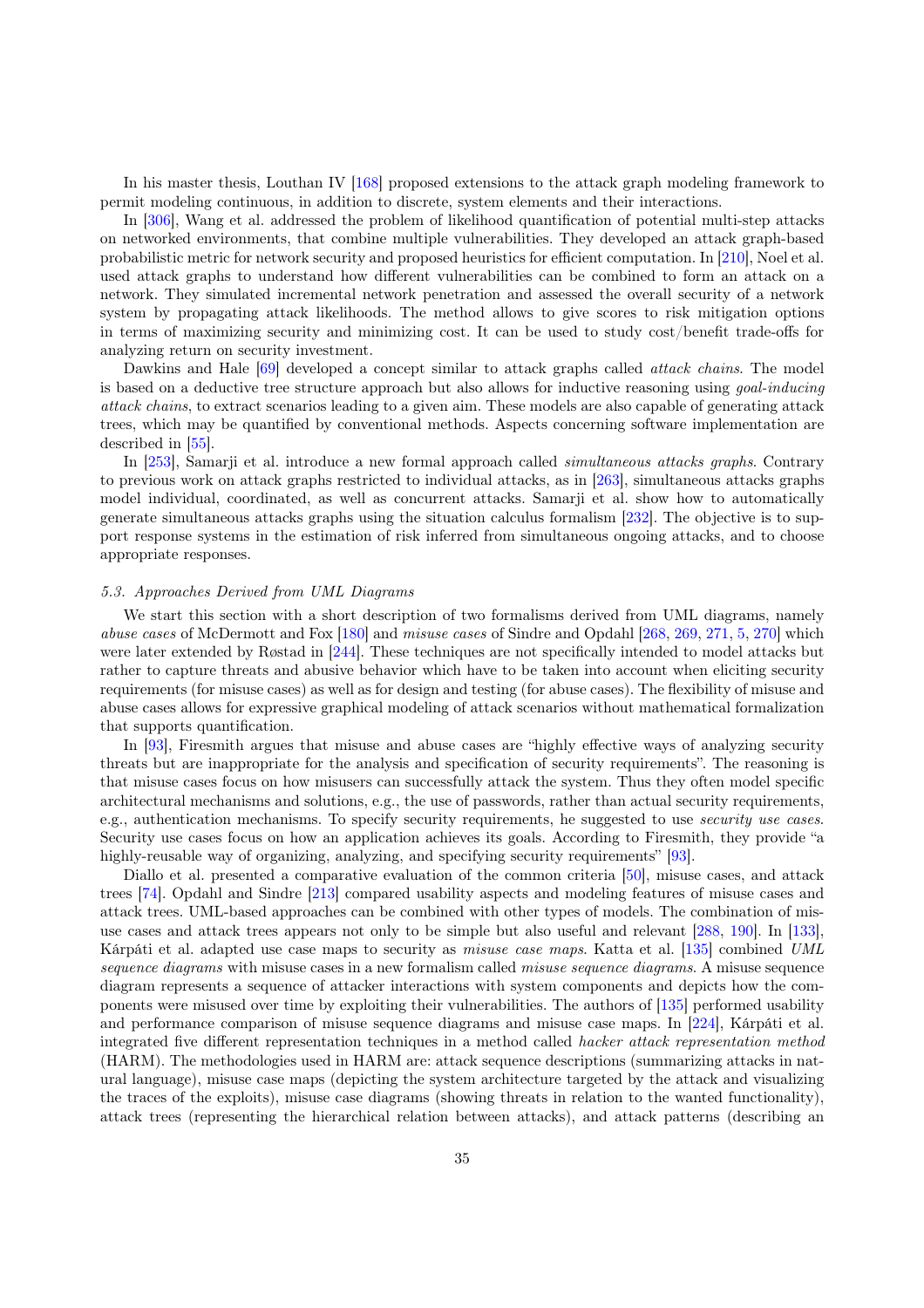attack in detail by adding information about context and solutions). Combining such diverse representation techniques has two goals. First, it provides "an integrated view of security attacks and system architecture". Second, the HARM method is especially well suited when different stakeholders, including non-technical people preferring informal representations are involved in modeling a security scenario.

In [\[267](#page-46-25)], Sindre adapted UML activity diagrams to security. The resulting *mal-activity diagrams* constitute an alternative for misuse cases when the author considers the latter to be unsuitable. This is for instance the case in situations where a large numbers of interactions need to be specified within or outside a system. Case studies mainly concern social engineering attacks [\[132](#page-42-26)].

# <span id="page-35-0"></span>*5.4. Isolated Models*

In this section we gather a number of isolated models. Most of them contain cycles and therefore are outside of the main scope of this paper. However, we mention them because they build upon one of the formalisms described in Section [3.](#page-8-0)

The *stratified node topology* was proposed by Daley et al. [\[62\]](#page-39-26) as an extension of attack trees, in 2002. The formalism consists of a directed graph which is aimed at providing a context sensitive attack modeling framework. It supports incident correlation, analysis, and prediction and extends attack trees by separating the nodes into three distinct classes based on their functionality: event-level nodes, state-level nodes and toplevel nodes. The directed edges between the nodes are classified into implicit and explicit links. Implicit links allow individual nodes to imply other nodes in the tree; explicit links are created when an attack provides a capability to execute additional nodes, but does not actually invoke a new instance of a node. As in attack trees, the set of linked nodes can be connected disjunctively as well as conjunctively. In comparison with attack trees, the authors drop the requirement of a designated root node, along with the requirement that the graphs have to be acyclic. Due to the functional distinction of the nodes, the stratified node topology can keep the vertical ordering, even if the modeled scenario is cyclic.

In 2010, Abdulla et al. [\[1\]](#page-37-4) described a model called *attack jungles*. When trying to use attack trees as formalized by Mauw and Oostdijk in [\[178\]](#page-43-1) to illustrate the security of a GSM radio network, the authors of [\[1\]](#page-37-4) encountered modeling problems related to the presence of cycles as well as analysis problems related to reusability of nodes in real life scenarios. This led them to propose attack jungles, which extend attack trees with multiple roots, reusable nodes, and cycles that allow for modeling of attacks which depend on each other. Attack jungles are formalized as multigraphs and their formal semantics extend the semantics based on multisets proposed in [\[178](#page-43-1)]. In order to find possible ways of attacking a system, a backwards reachability algorithm for analysis of attack jungles was described. Moreover, the notion of an attribute domain for quantitative analysis, as proposed for attack trees in [\[178](#page-43-1)], is extended to fit the new structure of attack jungles. By dividing attack components (nodes) into reusable and not reusable ones, it is possible to better analyze realistic scenarios. For instance, in an attack jungle it si possible to indicate that a component used once can be reused multiple times without inducing any extra cost.

*Extended influence diagrams* [\[126](#page-41-27)] form another related formalism which is not based on a DAG structure. Extended influence diagrams are built upon influence diagrams, introduced by Matheson and Howard in the 1960s [\[177\]](#page-43-26), which, in turn, are an extension of Bayesian networks. Influence diagrams are used to provide a high-level visualization of decision problems under uncertainty [\[90](#page-40-27)]. Extended influence diagrams allow to model the relationships between decisions, events, and outcomes of an enterprise architecture. They employ the following three types of nodes: ellipses which represent events (also known as chance nodes), rectangles which depict decision nodes and diamonds which represent utility nodes (or outcomes). In addition the formalism allows to specify how a node is defined, how well it can be controlled, and how the nodes relate to each other. The latter is achieved using different types of edges. Moreover, transformation rules between graphs govern switching between different levels of abstraction of a scenario (expanding and collapsing). The rules also ensure that graphs do not contradict each other. In [\[156\]](#page-42-27), the authors show how to elicit knowledge from scientific texts, generating extended influence diagrams and in [\[83\]](#page-40-22) the authors outline how extended influence diagrams can be used for cyber security management.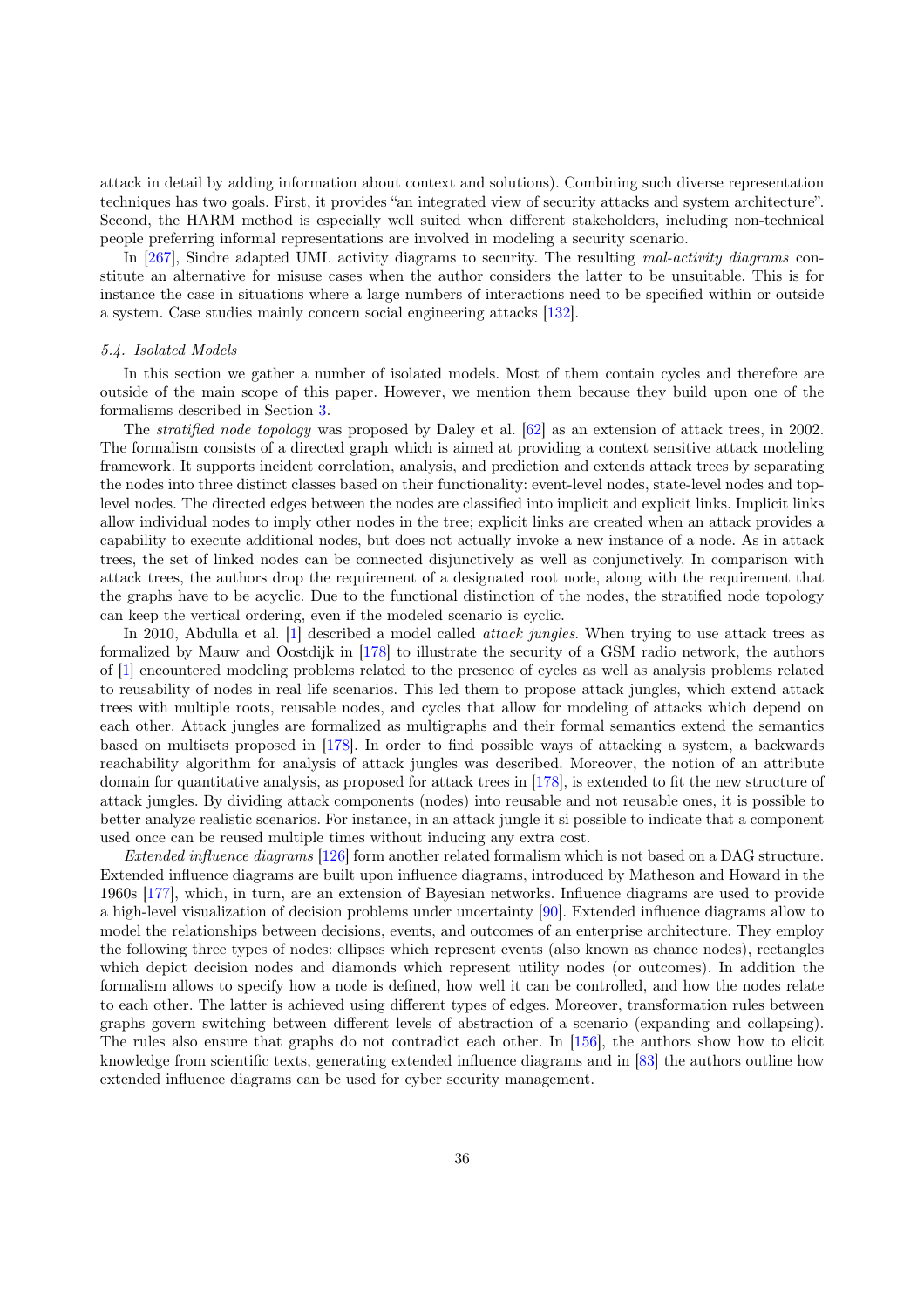# 6. Conclusion

This work presents a complete and methodical overview of DAG-based techniques for modeling attack and defense scenarios. Some of the described methodologies have extensively been studied and are widely used to support security and risk assessment processes. Others emerged from specific, practical developments and have remained isolated methods. This survey provides a structured description of the existing formalisms, gives pointers to related papers, tools, and projects and proposes a general classification of the presented approaches. To classify the formalisms, we have used 13 aspects concerning graphical, formal, and usability characteristics of the analyzed models.

Two general trends can be observed in the field of graphical security modeling: *unification* and *specification*. The objective of the methodologies developed within the first trend is to unify existing approaches and propose general solutions that can be used for analysis of a broad spectrum of security scenarios. The corresponding formalisms are well suited for reasoning about situations involving diversified aspects, such as digital, physical and social components, simultaneously. Such models usually have sound formal foundations and are extensively studied from a theoretical point of view. They are augmented with formal semantics and a general mathematical framework for quantitative analysis. Examples of such models developed within the unification trend are attack–defense trees, unified parameterizable attack trees, multi-parameter attack trees, OWA trees, Bayesian attack graphs, and Bayesian defense graphs.

The second observed trend, i.e., the specification trend, aims at developing methodologies for addressing domain specific security problems. Studied domains include intrusion detection (e.g., attack-response trees, intrusion DAGs), secure software development (e.g., security activity graphs, security goal indicator trees), and security requirements engineering (e.g., anti-models). Formalisms developed within this trend are often based on empirical studies and practical needs. They concentrate on domain specific metrics, such as the *response index*, which is used for the analysis of intrusion DAGs. These approaches often remain isolated and seldom relate to or build upon other existing approaches.

The multitude of methodologies presented in this survey shows that graphical security modeling is a young but very rapidly growing area. Thus, further development is necessary and new directions need to be explored before security assessment can fully benefit from graphical models. One of the research questions which has not yet received enough attention is building graphical models from pre-existing attack templates and patterns. Addressing this question would make automatic model creation possible and replace the tedious, error-prone, manual construction process. It would therefore strongly relieve the industrial sector when building large-scale practical models.

The idea of reusing attack patterns is not new. It has already been mentioned in 2001 by Moore et al. [\[196](#page-44-0)]. An excellent initiative was taken by the FP7 project SHIELDS [\[265](#page-46-0)], in which the Security Vulnerability Repository Service (SVRS) has been developed. The SVRS is an on-line library of various security models including attack trees [\[266](#page-46-26)]. A natural follow-up step is to propose methods for automatic or semi-automatic construction of complex, specific models from general attack or vulnerability patterns. This would require developing algorithms for correct composition and comparison of models, standardizing employed node labels and introducing an agent-based view into the formalisms.

Using security patterns makes threat analysis more efficient and accurate. Generating a general model from existing libraries constitutes a good starting point for further model refinement and analysis. Furthermore, although new technological opportunities arise every day, empirical studies show that most attackers reuse the same attack vectors with little or no modification. Often the same company is attacked several times by an intruder exploiting the same already known vulnerability.

There still exists a gap between theoretical research and practical employment of graphical security models. Tighter interaction between the scientific and industrial security communities would be very beneficial for the future of the field. Having this goal in mind, the *First International Workshop on Graphical Models for Security* (GraMSec) has been set up and took place in April 2014 [\[102\]](#page-40-28). The objective of GraMSec is to allow practitioners to better understand the capabilities of theoretical models and give scientists an opportunity to learn what the practical and industrial needs are. Next edition of the workshop has already been planned and it is the organizers' intention to make GraMSec a yearly event providing a platform for the exchange of ideas, collaboration, and result dissemination in the field.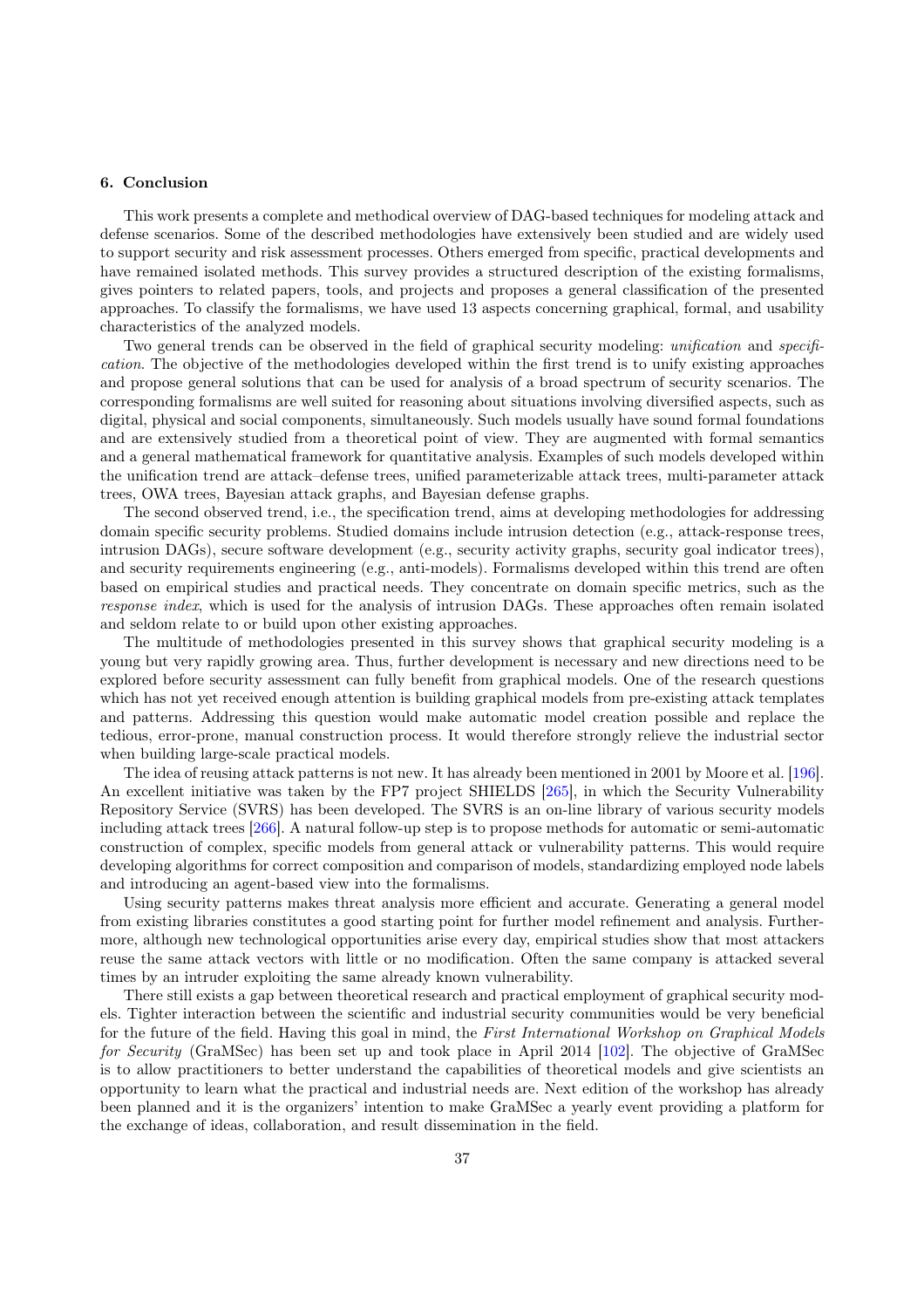Once a bridge between the scientific and the industrial community is built, a natural next step will be to include graphical models into standardized and commonly used auditing and risk assessment tools and practices. Due to the sound formal foundations of the graphical models as well as their user friendliness, this would greatly improve the quality and usability of the currently used, mostly table-based, practical risk and auditing methodologies.

#### 7. Acknowledgments

The authors would like to thank Sjouke Mauw, Marc Bouissou, and Pieter Hartel for their comments on a preliminary version of this survey, which helped them to considerably improve the paper. The research leading to these results has received funding from the *Fonds National de la Recherche Luxembourg* under the grants C08/IS/26 and PHD-09-167 and the *European Commission's Seventh Framework Programme* (FP7/2007 − 2013) under the grant agreement 318003 (TREsPASS). This publication reflects only the authors' views and the funding bodies are not liable for any use that may be made of the information contained herein.

#### References

- <span id="page-37-4"></span>[1] Abdulla, P. A., Cederberg, J., Kaati, L., 2010. Analyzing the Security in the GSM Radio Network Using Attack Jungles. In: Margaria, T., Steffen, B. (Eds.), ISoLA (1). Vol. 6415 of LNCS. Springer, pp. 60–74.
- <span id="page-37-6"></span>[2] ACCURATE, 2007. A Center for Correct Usable Reliable Auditable and Transparent Elections: Annual Report 2006. <http://accurate-voting.org/wp-content/uploads/2007/02/AR.2007.pdf>.
- <span id="page-37-1"></span>[3] ADT2P, 2014–2017. Attack–Defense Trees: Theory Meets Practice, project funded by the Fonds National de la Recherche, Luxembourg under grant C13/IS/5809105.
- $\rm URL~http://www.fnr.lu/en/Research-Programmes/Funding-by-Call-Type/Projects/Attack-Defense-Trees-Theory-Meets-Practice-AC, and the following way for the following way to use the following property.$ [4] Aijaz, A., Bochow, B., Dötzer, F., Festag, A., Gerlach, M., Kroh, R., Leinmüller, T., 2006. Attacks on Inter Vehicle
- <span id="page-37-2"></span>Communication Systems - an Analysis. In: 3rd International Workshop on Intelligent Transportation. pp. 189–194. [5] Alexander, I., 2003. Misuse cases: Use cases with hostile intent. IEEE software 20 (1), 58–66.
- <span id="page-37-16"></span><span id="page-37-11"></span>[6] Althebyan, Q., Panda, B., 2008. A Knowledge-Based Bayesian Model for Analyzing a System after an Insider Attack. In: Jajodia, S., Samarati, P., Cimato, S. (Eds.), Proceedings of The Ifip Tc 11 23rd International Information Security Conference. Vol. 278 of IFIP International Federation for Information Processing. Springer Boston, pp. 557–571, [10.1007/978-0-387-09699-5\\_36](10.1007/978-0-387-09699-5_36). URL [http://dx.doi.org/10.1007/978-0-387-09699-5\\_36](http://dx.doi.org/10.1007/978-0-387-09699-5_36)
- <span id="page-37-5"></span>[7] Amenaza, 2001–2013. SecurITree. <http://www.amenaza.com/>.
- 
- <span id="page-37-13"></span>[8] Ammann, P., Wijesekera, D., Kaushik, S., Nov. 2002. Scalable, graph-based network vulnerability analysis. In: Proceedings of the 9th ACM Conference on Computer and ommunications Security (CCS'02). Washington, DC, USA, pp. 217–224.
- <span id="page-37-3"></span>[9] Amoroso, E. G., 1994. Fundamentals of Computer Security Technology. Prentice-Hall, Inc., Upper Saddle River, NJ, USA.
- URL <http://portal.acm.org/citation.cfm?id=179237>
- <span id="page-37-10"></span>[10] An, X., Jutla, D., Cercone, N., Aug. 2006. Privacy intrusion detection using dynamic Bayesian networks. In: Proceedings of the 8th International Conference for Electronic Commerce (ICEC'06). Fredericton, Canada, pp. 208–215.
- <span id="page-37-8"></span><span id="page-37-7"></span>[11] Anderson, R. J., 2001. Security engineering - a guide to building dependable distributed systems, 1st Edition. Wiley. [12] Andrusenko, A., 2008. AForest. <http://research.cyber.ee/~alexander/>.
- <span id="page-37-9"></span>URL <http://research.cyber.ee/~alexander/> [13] Andrusenko, A., 2010. Ründepuude Metoodika Ja Seda Toetav Tarkvaraline Raamistik. Master's thesis, Tallinn University, available at <http://www.cyber.ee/publikatsioonid/20-magistri-ja-doktoritood/loputoeoede-failid/Andrusenko-MA.pdf> (in Estonian).
- <span id="page-37-0"></span>[14] ANIKETOS, 2010–2014. ANIKETOS: Ensuring Trustworthiness and Security in Service Composition, FP7 project, grant agreement 257930.
- <span id="page-37-14"></span>URL <http://www.aniketos.eu/> [15] Ardi, S., Byers, D., Shahmehri, N., 2006. Towards a structured unified process for software security. In: Proceedings of the 2006 international workshop on Software engineering for secure systems. SESS '06. ACM, New York, NY, USA, pp.  $3 - 10$ .
- URL <http://doi.acm.org/10.1145/1137627.1137630>
- <span id="page-37-12"></span>[16] Arnborg, S., 1985. Efficient algorithms for combinatorial problems on graphs with bounded decomposability – A survey. BIT Numerical Mathematics 25, 1–23, 10.1007/BF01934985. URL <http://dx.doi.org/10.1007/BF01934985>
- <span id="page-37-15"></span>[17] Arnold, F., Hermanns, H., Pulungan, R., Stoelinga, M., 2014. Time-Dependent Analysis of Attacks. In: Abadi, M., Kremer, S. (Eds.), POST. Vol. 8414 of LNCS. Springer, pp. 285–305.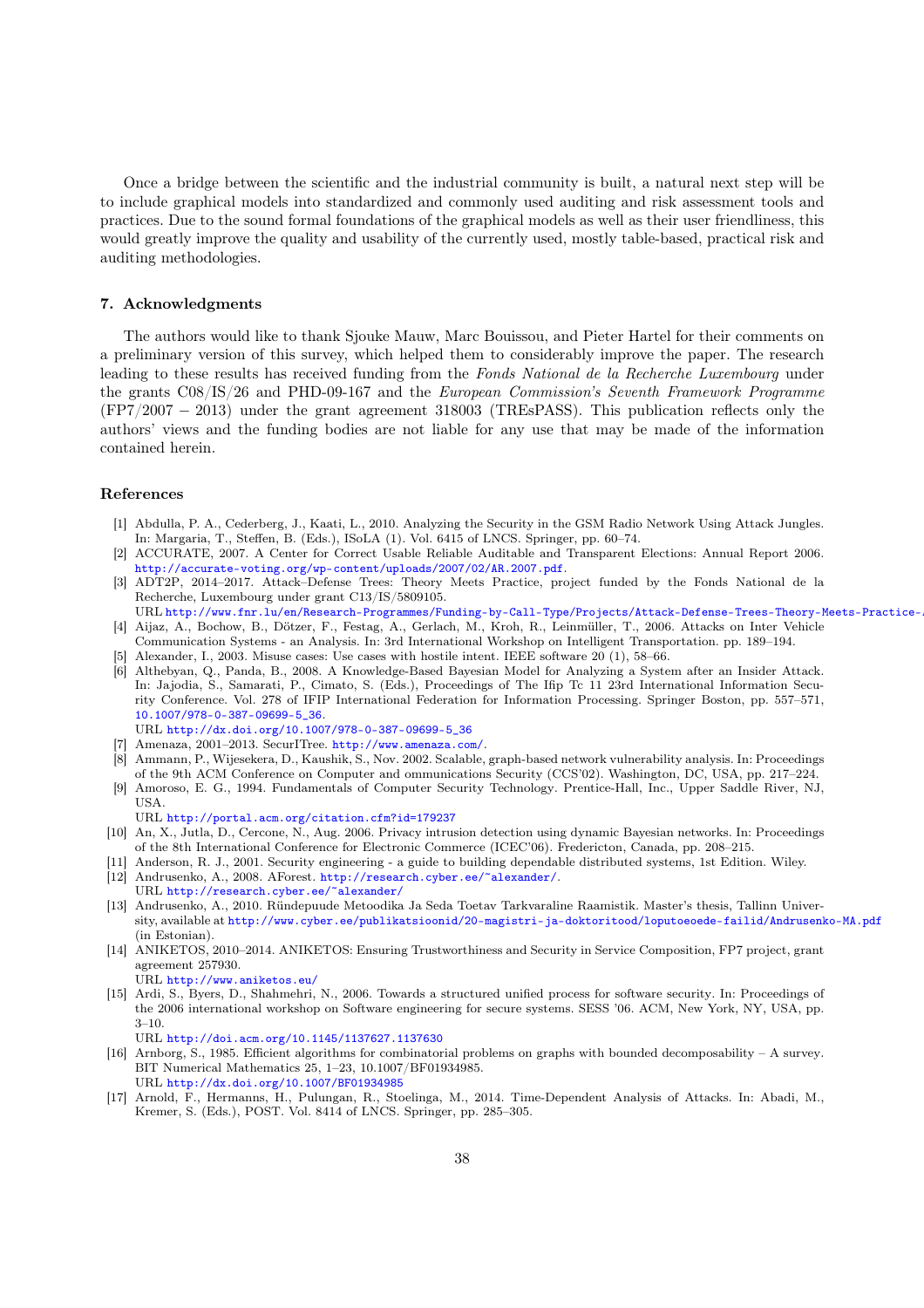- <span id="page-38-0"></span>[18] ATREES, 2009–2012. Attack Trees, project funded by the Fonds National de la Recherche, Luxembourg under grants C08/IS/26 and PHD-09-167.
- URL <http://satoss.uni.lu/projects/atrees/>
- <span id="page-38-4"></span>[19] Baca, D., Petersen, K., 2010. Prioritizing Countermeasures through the Countermeasure Method for Software Security (CM-Sec). In: Babar, M. A., Vierimaa, M., Oivo, M. (Eds.), PROFES. Vol. 6156 of LNIBP. Springer, pp. 176–190.
- <span id="page-38-2"></span>[20] Bagnato, A., Kordy, B., Meland, P. H., Schweitzer, P., 2012. Attribute Decoration of Attack–Defense Trees. International Journal of Secure Software Engineering, Special Issue on Security Modeling 3 (2), 1–35.
- <span id="page-38-23"></span>[21] Berander, P., Svahnberg, M., May 2009. Evaluating two ways of calculating priorities in requirements hierarchies - An experiment on hierarchical cumulative voting. Journal of Systems and Software 82 (5), 836–850. URL <http://dx.doi.org/10.1016/j.jss.2008.11.841>
- <span id="page-38-3"></span>[22] Bistarelli, S., Dall'Aglio, M., Peretti, P., 2006. Strategic Games on Defense Trees. In: Dimitrakos, T., Martinelli, F., Ryan, P. Y. A., Schneider, S. A. (Eds.), FAST. Vol. 4691 of LNCS. Springer, pp. 1–15. URL <http://www.springerlink.com/content/83115122h9007685/>
- <span id="page-38-20"></span>[23] Bistarelli, S., Fioravanti, F., Peretti, P., 2006. Defense Trees for Economic Evaluation of Security Investments. In: ARES. IEEE Computer Society, pp. 416–423.
- <span id="page-38-21"></span>[24] Bistarelli, S., Peretti, P., Trubitsyna, I., 2008. Analyzing Security Scenarios Using Defence Trees and Answer Set Programming. Electron. Notes Theor. Comput. Sci. 197 (2), 121–129.
- <span id="page-38-15"></span>[25] Bodlaender, H. L., 1993. A linear time algorithm for finding tree-decompositions of small treewidth. In: Proceedings of the twenty-fifth annual ACM symposium on Theory of computing. STOC '93. ACM, New York, NY, USA, pp. 226–234. URL <http://doi.acm.org/10.1145/167088.167161>
- <span id="page-38-9"></span>[26] Bortot, S., Fedrizzi, M., Giove, S., Aug. 2011. Modelling fraud detection by attack trees and Choquet integral. DISA Working Papers 2011/09, Department of Computer and Management Sciences, University of Trento, Italy. URL <http://ideas.repec.org/p/trt/disawp/2011-09.html>
- <span id="page-38-18"></span>[27] Bouissou, M., Jun. 2007. A Generalization of Dynamic Fault Trees through Boolean logic Driven Markov Processes (BDMP). In: Proceedings of the 16th European Safety and Reliability Conference (ESREL'07). Stavanger, Norway.
- <span id="page-38-24"></span>[28] Bouissou, M., Bon, J.-L., Nov. 2003. A new formalism that combines advantages of fault-trees and Markov models: Boolean logic driven Markov processes. Reliability Engineering & System Safety 82 (2), 149–163.
- <span id="page-38-28"></span>[29] Braynov, S., Jadliwala, M., 2003. Representation and analysis of coordinated attacks. In: Proceedings of the 2003 ACM Workshop on Formal Methods in Security Engineering (FMSE'03). Washington, D.C., USA, pp. 43–51.
- <span id="page-38-14"></span>[30] Brooke, P. J., Paige, R. F., 2003. Fault trees for security system design and analysis. Computers & Security 22 (3), 256–264.
	- URL <http://www.sciencedirect.com/science/article/pii/S0167404803003134>
- <span id="page-38-11"></span>[31] Buckshaw, D. L., Parnell, G. S., Unkenholz, W. L., Parks, D. L., Wallner, J. M., Saydjari, O. S., 2005. Mission Oriented Risk and Design Analysis of Critical Information Systems. Military Operations Research 10 (2), 19–38.
- <span id="page-38-5"></span>[32] Buldas, A., Laud, P., Priisalu, J., Saarepera, M., Willemson, J., 2006. Rational Choice of Security Measures Via Multi-Parameter Attack Trees. In: López, J. (Ed.), CRITIS. Vol. 4347 of LNCS. Springer, pp. 235–248.
- <span id="page-38-13"></span>[33] Buldas, A., Lenin, A., 2013. New Efficient Utility Upper Bounds for the Fully Adaptive Model of Attack Trees. In: Das, S. K., Nita-Rotaru, C., Kantarcioglu, M. (Eds.), GameSec. Vol. 8252 of LNCS. Springer, pp. 192–205.
- <span id="page-38-1"></span>[34] Buldas, A., Mägi, T., 2007. Practical Security Analysis of E-Voting Systems. In: [\[194](#page-44-25)], pp. 320–335. URL [http://aeolus.ceid.upatras.gr/scientific-reports/2nd\\_year\\_reports/practical\\_e\\_voting\\_final.pdf](http://aeolus.ceid.upatras.gr/scientific-reports/2nd_year_reports/practical_e_voting_final.pdf)
- <span id="page-38-19"></span>[35] Buldas, A., Stepanenko, R., 2012. Upper Bounds for Adversaries' Utility in Attack Trees. In: Grossklags, J., Walrand, J. C. (Eds.), GameSec. Vol. 7638 of LNCS. Springer, pp. 98–117.
- <span id="page-38-6"></span>[36] Buoni, A., Aug. 2010. Fraud Detection: From Basic Techniques to a Multi-Agent Approach. In: Management and Service Science (MASS), 2010 International Conference on. pp. 1–4.
- <span id="page-38-12"></span>[37] Buoni, A., 2012. Fraud Detection in the Banking Sector. Ph.D. thesis, Åbo Akademi University, Finland.
- <span id="page-38-10"></span>[38] Buoni, A., Fedrizzi, M., 2012. Consensual Dynamics and Choquet Integral in an Attack Tree-based Fraud Detection System. In: Filipe, J., Fred, A. L. N. (Eds.), ICAART (1). SciTePress, pp. 283–288.
- <span id="page-38-7"></span>[39] Buoni, A., Fedrizzi, M., Mezei, J., 2010. A Delphi-Based Approach to Fraud Detection Using Attack Trees and Fuzzy Numbers. In: Proceeding of the IASK International Conferences. pp. 21–28.
- <span id="page-38-8"></span>[40] Buoni, A., Fedrizzi, M., Mezei, J., 2011. Combining Attack Trees and Fuzzy Numbers in a Multi-Agent Approach to Fraud Detection. International Journal of Electronic Business 9 (3), 186–202.
- <span id="page-38-26"></span>[41] Buschle, M., Johnson, P., Shahzad, K., 2013. The Enterprise Architecture Analysis Tool - Support for the Predictive, Probabilistic Architecture Modeling Framework. In: AMCIS. Association for Information Systems.
- <span id="page-38-25"></span>[42] Buschle, M., Ullberg, J., Franke, U., Lagerström, R., Sommestad, T., 2011. A Tool for Enterprise Architecture Analysis Using the PRM Formalism. In: Soffer, P., Proper, E. (Eds.), CAiSE Forum. Vol. 72 of LNBIP. Springer, pp. 108–121.
- <span id="page-38-16"></span>[43] Byers, D., Ardi, S., Shahmehri, N., Duma, C., Sep. 2006. Modeling software vulnerabilities with vulnerability cause graphs. In: Proceedings of the International Conference on Software Maintenance (ICSM'06). pp. 411–422.
- <span id="page-38-17"></span>[44] Byers, D., Shahmehri, N., Apr. 2007. Design of a Process for Software Security. In: Second International Conference on Availability, Reliability and Security (ARES'07). pp. 301–309.
- <span id="page-38-22"></span>[45] Byers, D., Shahmehri, N., 2008. A Cause-Based Approach to Preventing Software Vulnerabilities. In: Proceedings of the Third International Conference on Availability, Reliability and Security (ARES'08). IEEE Computer Society, Washington, DC, USA, pp. 276–283.
- <span id="page-38-27"></span>[46] Byers, D., Shahmehri, N., 2010. Unified modeling of attacks, vulnerabilities and security activities. In: SESS '10: Proceedings of the 2010 ICSE Workshop on Software Engineering for Secure Systems. ACM, New York, NY, USA, pp. 36–42.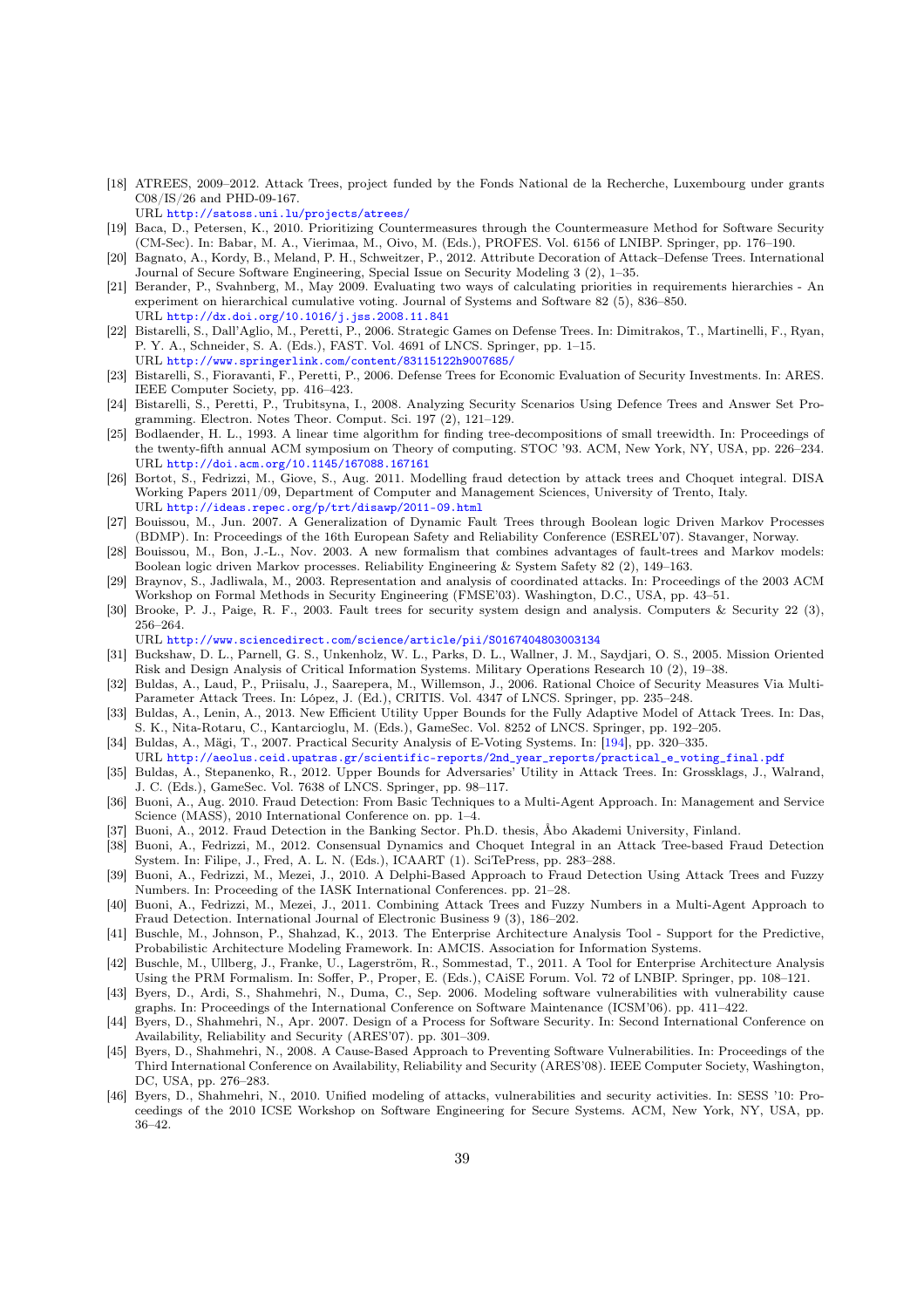<span id="page-39-1"></span>[47] Byres, E. J., Franz, M., Miller, D., Dec. 2004. The Use of Attack Trees in Assessing Vulnerabilities in SCADA Systems. In: International Infrastructure Survivability Workshop (IISW'04), Institute of Electrical and Electronics Engineers, Lisbon. Vol. . p. .

URL <http://blogfranz.googlecode.com/files/SCADA-Attack-Trees-IISW.pdf>

- <span id="page-39-5"></span>[48] Cagalaban, G., Kim, T., Kim, S., 2010. Improving SCADA control systems security with software vulnerability analysis. In: Proceedings of the 12th WSEAS international conference on Automatic control, modelling  $\&\#38$ ; simulation. AC-MOS'10. World Scientific and Engineering Academy and Society (WSEAS), Stevens Point, Wisconsin, USA, pp. 409–414. URL <http://dl.acm.org/citation.cfm?id=1844174.1844250>
- <span id="page-39-2"></span>[49] Carnegie Mellon University, 2004–2009. SQUARE: System Quality Requirements Engineering. <https://www.cert.org/sse/square-tool.html>.
- <span id="page-39-25"></span>[50] CC, 2012. Common Criteria for Information Technology Security Evaluation (version 3.1, revision 4). ISO/IEC 15408. URL <http://www.commoncriteriaportal.org/files/ccfiles/CCPART1V3.1R4.pdf>
- <span id="page-39-14"></span>[51] Çamtepe, S. A., Yener, B., 2006. A Formal Method for Attack Modeling and Detection. Tech. Rep. TR-06-01, Rensselaer Polytechnic Institute, Troy, NY, USA.
- <span id="page-39-15"></span>[52] Çamtepe, S. A., Yener, B., Sep. 2007. Modeling and detection of complex attacks. In: Proceedings of the 3rd International Conference on Security and Privacy in Communications Networks (SecureComm 2007). Nice, France, pp. 234–243.<br>Chaufette, N., Haag, T., 2007. Vulnerability Cause Graphs: A Case of S
- <span id="page-39-16"></span>[53] Chaufette, N., Haag, T., 2007. Vulnerability Cause Graphs: A Case of Study. <http://www.ida.liu.se/~TDDD17/oldprojects/2007/projects/3.pdf>.
- <span id="page-39-4"></span>[54] Clark, K., Singleton, E., Tyree, S., Hale, J., Oct. 2008. Strata-Gem: risk assessment through mission modeling. In: Proceedings of the 4th ACM Workshop on Quality of Protection (QoP'08). Alexandria, Virginia, USA, pp. 51–58.
- <span id="page-39-24"></span>[55] Clark, K., Tyree, S., Dawkins, J., Hale, J., Jun. 2004. Qualitative and quantitative analytical techniques for network security assessment. In: Proceedings of the 5th IEEE Systems, Man and Cybernetics Information Assurance Workshop (IAW'04). West Point, USA, pp. 321–328.
- <span id="page-39-3"></span>[56] Convery, S., Cook, D., Franz, M., Feb. 2004. An Attack Tree for the Border Gateway Protocol. IETF Internet Draft: <http://tools.ietf.org/html/draft-ietf-rpsec-bgpattack-00>.
- <span id="page-39-18"></span>[57] Cowan, R., Grimaila, M., Patel, R., Apr. 2008. Using Attack and Protection Trees to Evaluate Risk in an Embedded Weapon System. In: Proceedings of the 3rd International Conference on Information Warfare and Security (ICIW 2008). Omaha, Nebraska, USA, pp. 97–108.
- <span id="page-39-0"></span>[58] CRUTIAL, 2006–2009. CRitical UTility InfrastructurAL resilience, IST-FP6-STREP project, grant agreement 027513. URL <http://crutial.rse-web.it>
- <span id="page-39-19"></span>[59] Dacier, M., 1994. Vers une évaluation quantitative de la sécurité informatique. Ph.D. thesis, Laboratoire d'Analyse et d'Architecture des Systèmes du CNRS (LAAS).
- <span id="page-39-21"></span>[60] Dacier, M., Deswarte, Y., 1994. Privilege graph: An extension to the typed access matrix model. In: Gollmann, D. (Ed.), ESORICS'1994. Vol. 875 of LNCS. Springer, pp. 319–334. URL [http://dx.doi.org/10.1007/3-540-58618-0\\_72](http://dx.doi.org/10.1007/3-540-58618-0_72)
- <span id="page-39-22"></span>[61] Dacier, M., Deswarte, Y., Kaâniche, M., 1996. Models and tools for quantitative assessment of operational security. In: Katsikas, S. K., Gritzalis, D. (Eds.), SEC. Vol. 54 of IFIP Conference Proceedings. Chapman & Hall, pp. 177–186.
- <span id="page-39-26"></span>[62] Daley, K., Larson, R., Dawkins, J., 2002. A Structural Framework for Modeling Multi-Stage Network Attacks. In: ICPP Workshops. IEEE Computer Society, pp. 5–10.
- <span id="page-39-17"></span>[63] Dalton II, G. C., Edge, K. S., Mills, R. F., Raines, R. A., 2010. Analysing security risks in computer and Radio Frequency Identification (RFID) networks using attack and protection trees. International Journal of Security and Networks 5 (2), 87–95.
- <span id="page-39-20"></span>[64] Dalton II, G. C., Mills, R. F., Colombi, J. M., Raines, R. A., 2006. Analyzing Attack Trees using Generalized Stochastic Petri Nets. In: Information Assurance Workshop, 2006 IEEE. West Point, NY, pp. 116–123.
- <span id="page-39-10"></span>[65] Dantu, R., Kolan, P., 2005. Risk Management Using Behavior Based Bayesian Networks. In: Kantor, P. B., Muresan, G., Roberts, F., Zeng, D. D., Wang, F.-Y., Chen, H., Merkle, R. C. (Eds.), ISI. Vol. 3495 of LNCS. Springer, pp. 115–126.
- <span id="page-39-11"></span>[66] Dantu, R., Kolan, P., Akl, R., Loper, K., 2007. Classification of attributes and behavior in risk management using bayesian networks. In: IEEE Intelligence and Security Informatics. pp. 71–74.
- <span id="page-39-12"></span>[67] Dantu, R., Kolan, P., ao W. Cangussu, J., 2009. Network risk management using attacker profiling. Security and Communication Networks 2 (1), 83–96.
- URL <http://dx.doi.org/10.1002/sec.58>
- <span id="page-39-9"></span>[68] Dantu, R., Loper, K., Kolan, P., april 2004. Risk management using behavior based attack graphs. In: International Conference on Information Technology: Coding and Computing (ITCC'04). Vol. 1. pp. 445–449.
- <span id="page-39-23"></span>[69] Dawkins, J., Hale, J., Apr. 2004. A systematic approach to multi-stage network attack analysis. In: Proceedings of the 2nd IEEE International Information Assurance Workshop (IAWA'04). Charlotte, NC, USA, pp. 48–56.
- <span id="page-39-13"></span>[70] Decision Systems Laboratory, University of Pittsburgh, 1996–2013. GeNIe & SMILE. <http://genie.sis.pitt.edu/>.
- <span id="page-39-8"></span>[71] Department of Engineering, University of Maryland, ca. 2004. Fault Tree Analysis Programs. <http://www.enre.umd.edu/tools/ftap.htm>.
- <span id="page-39-6"></span>[72] Dewri, R., Poolsappasit, N., Ray, I., Whitley, D., 2007. Optimal security hardening using multi-objective optimization on attack tree models of networks. In: Proceedings of the 14th ACM Conference on Computer and Communications Security. CCS '07. ACM, New York, NY, USA, pp. 204–213. URL <http://doi.acm.org/10.1145/1315245.1315272>
- <span id="page-39-7"></span>[73] Dewri, R., Ray, I., Poolsappasit, N., Whitley, D., Jun. 2012. Optimal security hardening on attack tree models of networks: a cost-benefit analysis. Int. J. Inf. Secur. 11 (3), 167–188. URL <http://dx.doi.org/10.1007/s10207-012-0160-y>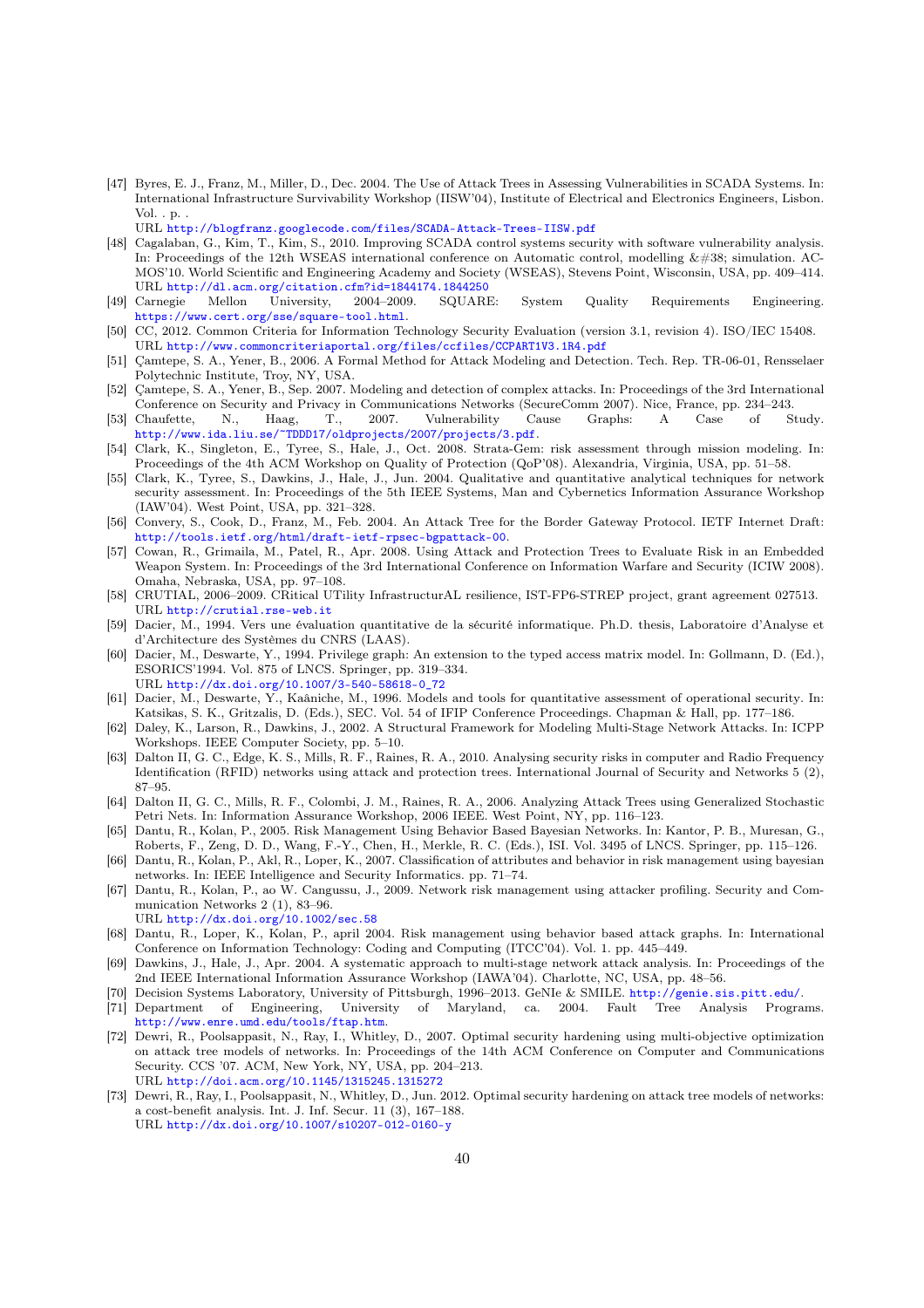- <span id="page-40-26"></span>[74] Diallo, M. H., Romero-Mariona, J., Sim, S. E., Alspaugh, T. A., Richardson, D. J., Jun. 2006. A Comparative Evaluation of Three Approaches to Specifying Security Requirements. In: Proceedings of the 12th International Working Conference on Requirements Engineering: Foundation for Software Quality (REFSQ 2006). Luxembourg, Grand-Duchy of Luxembourg.
- <span id="page-40-20"></span>[75] Du, S., Li, X., Du, J., Zhu, H., 2012. An attack-and-defence game for security assessment in vehicular ad hoc networks. Peer-to-Peer Networking and Applications , 1–14, 10.1007/s12083-012-0127-9. URL <http://dx.doi.org/10.1007/s12083-012-0127-9>
- <span id="page-40-16"></span>[76] Dugan, J. B., Bavuso, S. J., Boyd, M. A., Jan. 1990. Fault Trees and Sequence Dependencies. In: Proceedings of the Reliability and Maintainability Annual Symposium (RAMS'90). Los Angeles, CA, USA, pp. 286–293.
- <span id="page-40-17"></span>[77] Dugan, J. B., Bavuso, S. J., Boyd, M. A., 1992. Dynamic fault tree models for fault tolerant computer systems. IEEE Transactions on Reliability 41 (3), 363–377.
- <span id="page-40-18"></span>[78] Dugan, J. B., Sullivan, K. J., Coppit, D., 2000. Developing a Low-Cost, High-Quality Software Tool for Dynamic Fault Tree Analysis. IEEE Transactions on Reliability 49 (1), 49–59.
- <span id="page-40-23"></span>[79] EDF R & D, 2011–2012. KB3 Platform tools. http://research.edf.com/research-and-the-scientific-community/software/kb3-44337.
- <span id="page-40-7"></span>[80] Edge, K. S., Jul. 2007. A Framework for Analyzing and Mitigating the Vulnerabilities of Complex Systems via Attack and Protection Trees. Ph.D. thesis, Air Force Institute of Technology, Wright Patterson AFB, OH, USA.
- <span id="page-40-2"></span>[81] Edge, K. S., Dalton II, G. C., Raines, R. A., Mills, R. F., 2006. Using Attack and Protection Trees to Analyze Threats and Defenses to Homeland Security. In: MILCOM. IEEE, pp. 1–7.
- <span id="page-40-19"></span>[82] Edge, K. S., Raines, R. A., Grimaila, M., Baldwin, R., Bennington, R., Reuter, C., Jan. 2007. The Use of Attack and Protection Trees to Analyze Security for an Online Banking System. In: 40th Annual Hawaii International Conference on System Sciences, 2007. (HICSS 2007). p. 144b.
- <span id="page-40-22"></span>[83] Ekstedt, M., Sommestad, T., Mar. 2009. Enterprise architecture models for cyber security analysis. In: Proceedings of the IEEE/PES Power System Conference and Exposition (PSCE'09). Seattle, USA, pp. 1–6.
- <span id="page-40-0"></span>[84] Eom, J.-H., Park, M.-W., Park, S.-H., Chung, T.-M., Feb. 2011. A framework of defense system for prevention of insider's malicious behaviors. In: 13th International Conference on Advanced Communication Technology (ICACT'11). pp. 982– 987.
- <span id="page-40-11"></span>[85] Ericson II, C. A., Aug. 1999. Fault Tree Analysis - A History. In: Proceedings of the 17th International System Safety Conference (ISSC'99). Orlando, FL, USA.
- <span id="page-40-8"></span>[86] Espedalen, J. H., 2007. Attack Trees Describing Security in Distributed Internet-Enabled Metrology. Master's thesis, Gjøvik University.
- <span id="page-40-9"></span>[87] EUROCAE (European Organisation for Civil Aviation Equipment), 2010. ED-202 – Airworthiness Security Process Specification.
- <span id="page-40-3"></span>[88] Evans, S., Heinbuch, D., Kyule, E., Piorkowski, J., Wallner, J., 2004. Risk-based systems security engineering: stopping attacks with intention. IEEE Security and Privacy 2 (6), 59–62.
- <span id="page-40-5"></span>[89] EVITA, 2008–2011. E-safety vehicle intrusion protected applications: FP7 project, grant agreement 224275. URL <http://www.evita-project.org/>
- <span id="page-40-27"></span>[90] Ezell, B. C., Bennett, S. P., von Winterfeldt, D., Sokolowski, J., Collins, A. J., 2010. Probabilistic risk analysis and terrorism risk. Risk analysis an official publication of the Society for Risk Analysis 30 (4), 575–589. URL <http://www.ncbi.nlm.nih.gov/pubmed/20522198>
- <span id="page-40-13"></span>[91] Feng, N., Xie, J., 2012. A Bayesian networks-based security risk analysis model for information systems integrating the observed cases with expert experience. Scientific Research and Essays 7 (10), 1103–1112.
- <span id="page-40-4"></span>[92] Fernandes, P., Basso, T., Moraes, R., Jino, M., Nov. 2010. Attack Trees Modeling for Security Tests in Web Applications. In: Brazilian Workshop on Systematic and Automated Software Testing. pp. 3–12.
- <span id="page-40-25"></span>[93] Firesmith, D. J., May 2003. Security Use Cases. Journal of Object Technology 2 (3), 53–64.
- URL [http://www.jot.fm/issues/issue\\_2003\\_05/column6](http://www.jot.fm/issues/issue_2003_05/column6)
- <span id="page-40-21"></span>[94] Foo, B., Wu, Y.-S., Mao, Y.-C., Bagchi, S., Spafford, E., June-1 July 2005. ADEPTS: adaptive intrusion response using attack graphs in an e-commerce environment. In: International Conference on Dependable Systems and Networks (DSN'05). pp. 508–517.
- <span id="page-40-6"></span>[95] Foster, N. L., 2002. The application of software and safety engineering techniques to security protocol development. Ph.D. thesis, University of York.
- <span id="page-40-10"></span>[96] Fovino, I. N., Masera, M., Cian, A. D., Sep. 2009. Integrating cyber attacks within fault trees. Reliability Engineering & System Safety 94 (9), 1394–1402.
- URL <http://dx.doi.org/10.1016/j.ress.2009.02.020>
- <span id="page-40-12"></span>[97] Franke, U., Sommestad, T., Ekstedt, M., Johnson, P., Dec. 2008. Defense Graphs and Enterprise Architecture for Information Assurance Analysis. In: Proceedings of the 26th Army Science Conference. Orlando, Florida, USA.
- <span id="page-40-24"></span>[98] Friedman, N., Getoor, L., Koller, D., Pfeffer, A., 1999. Learning probabilistic relational models. In: In IJCAI. Springer-Verlag, pp. 1300–1309.
- <span id="page-40-14"></span>[99] Frigault, M., Wang, L., 28 2008-aug. 1 2008. Measuring Network Security Using Bayesian Network-Based Attack Graphs. In: The 32nd Annual IEEE International Conference on Computer Software and Applications (COMPSAC 08). pp. 698–703.
- <span id="page-40-15"></span>[100] Frigault, M., Wang, L., Singhal, A., Jajodia, S., Oct. 2008. Measuring network security using dynamic Bayesian network. In: Proceedings of the 4th ACM Workshop on Quality of Protection (QoP'08). Alexandria, Virginia, USA, pp. 23–30.
- <span id="page-40-1"></span>[101] Fung, C., Chen, Y.-L., Wang, X., Lee, J., Tarquini, R., Anderson, M., Linger, R., 2005. Survivability Analysis of Distributed Systems Using Attack Tree Methodology. In: MILCOM. Atlantic City, NJ, pp. 583–589.
- <span id="page-40-28"></span>[102] GraMSec, 2014. The First International Workshop on Graphical Models for Security. URL <http://gramsec.uni.lu/>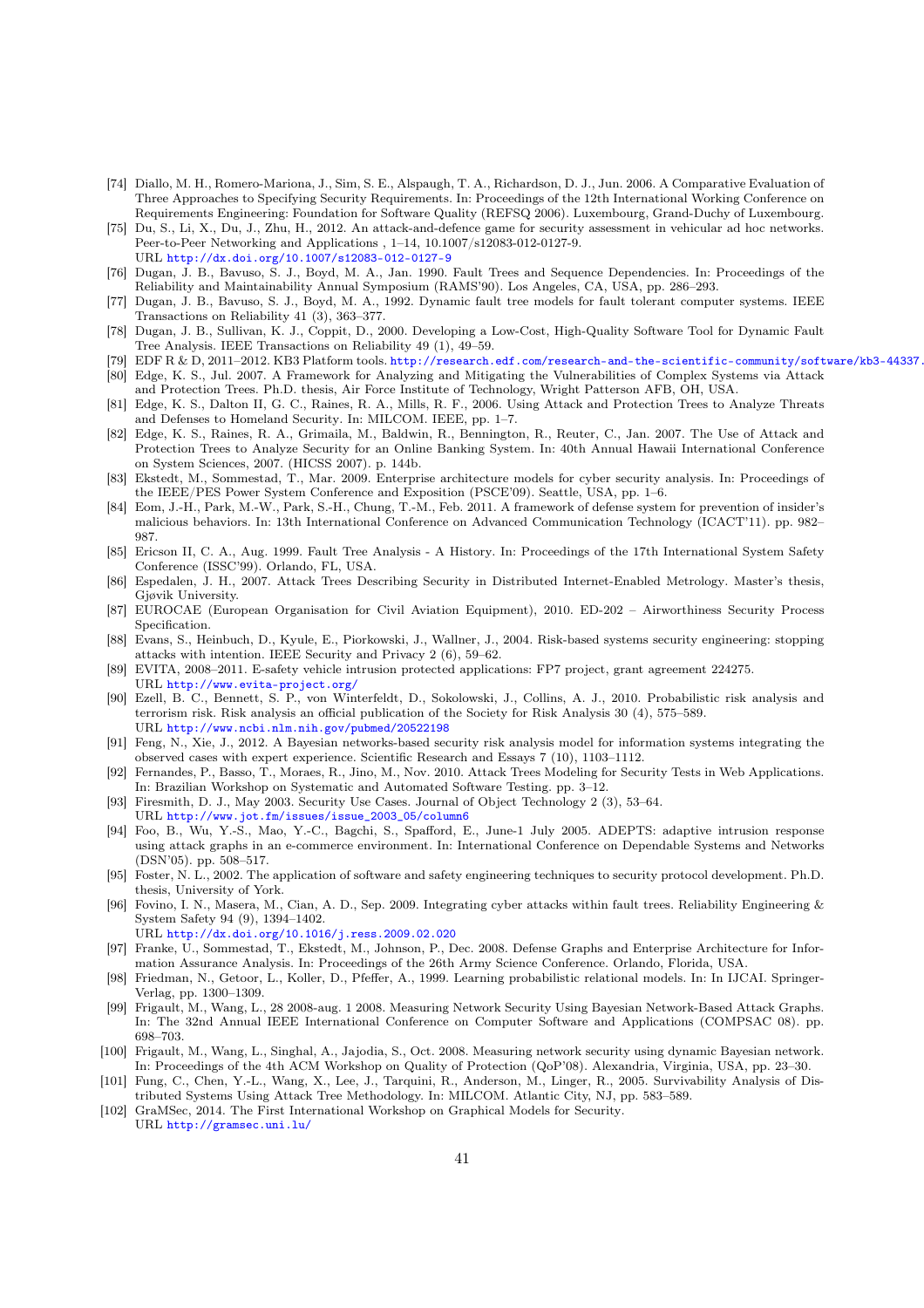- <span id="page-41-6"></span>[103] Grunske, L., Joyce, D., 2008. Quantitative risk-based security prediction for component-based systems with explicitly modeled attack profiles. Journal of Systems and Software 81 (8), 1327–1345.
- <span id="page-41-8"></span>[104] Harrington, P. D., 2010. Noncooperative potential Games to improve network security. Ph.D. thesis, Oklahoma State University, USA.
- <span id="page-41-13"></span>[105] Helmer, G., Wong, J., Slagell, M., Honavar, V., Miller, L., Lutz, R., Dec. 2002. A Software Fault Tree Approach to Requirements Analysis of an Intrusion Detection System. Journal of Requirements Engineering 7 (4), 207–220.
- <span id="page-41-14"></span>[106] Helmer, G., Wong, J., Slagell, M., Honavar, V., Miller, L., Wang, Y., Wang, X., Stakhanova, N., 2007. Software fault tree and coloured Petri net-based specification, design and implementation of agent-based intrusion detection systems. International Journal of Information and Computer Security 1 (1/2), 109–142.
- <span id="page-41-0"></span>[107] Henniger, O., Apvrille, L., Fuchs, A., Roudier, Y., Ruddle, A., Weyl, B., 2009. Security requirements for automotive on-board networks. In: 9th International Conference on Intelligent Transport Systems Telecommunications,(ITST). Lille, pp. 641–646.
- <span id="page-41-3"></span>[108] Higuero, V., Unzilla, J. J., Jacob, E., Sáiz, P., Luengo, D., Sep. 2004. Application of 'Attack Trees' Technique to Copyright Protection Protocols Using Watermarking and Definition of a New Transactions Protocol SecDP (Secure Distribution Protocol). In: Proceedings of the 2nd International Workshop on Multimedia Interactive Protocols and Systems (MIPS'04), LNCS 3311. Grenoble, France, pp. 264–275.
- <span id="page-41-7"></span>[109] Hogganvik, I., 2007. A graphical approach to security risk analysis. Ph.D. thesis, Faculty of Mathematics and Natural Sciences, University of Oslo.
- URL <http://heim.ifi.uio.no/~ketils/kst/Theses/2007.Hogganvik.pdf>
- <span id="page-41-22"></span>[110] Holm, H., 2014. A Framework and Calculation Engine for Modeling and Predicting the Cyber Security of Enterprise Architectures. Ph.D. thesis, Industrial Information and Control Systems.
- <span id="page-41-26"></span>[111] Homer, J., Varikuti, A., Ou, X., McQueen, M. A., Sep. 2008. Improving Attack Graph Visualization through Data Reduction and Attack Grouping. In: Proceedings of the 5th international Workshop on Visualization For Computer Security (VizSEC'08). Cambridge, MA, USA, pp. 68–79.
- <span id="page-41-24"></span>[112] Horvath, V., Dörges, T., 2008. From security patterns to implementation using petri nets. In: Proceedings of the fourth international workshop on Software engineering for secure systems. SESS '08. ACM, New York, NY, USA, pp. 17–24. URL <http://doi.acm.org/10.1145/1370905.1370908>
- <span id="page-41-16"></span>[113] Houmb, S. H., Franqueira, V. N. L., Engum, E. A., 2009. Quantifying security risk level from CVSS estimates of frequency and impact. Journal of Systems and Software 83 (9), 1662–1634.
- URL <http://www.sciencedirect.com/science/article/pii/S0164121209002155>
- <span id="page-41-2"></span>[114] Howard, M., LeBlanc, D., 2002. Writing Secure Code, 2nd Edition. Microsoft Press.
- <span id="page-41-10"></span>[115] Ingoldsby, T. R., 2004. Understanding Risk Through Attack Tree Analysis. Computer Security Journal 20 (2), 33–59.
- <span id="page-41-25"></span>URL [http://www.scopus.com/inward/record.url?eid=2-s2.0-2542453149&partnerID=40&md5=a06d3ff5d42229c9dd48cdecc74428db](http://www.scopus.com/inward/record.url?eid=2-s2.0-2542453149&partnerID=40 &md5=a06d3ff5d42229c9dd48cdecc74428db) [116] Ingols, K. W., Lippmann, R., Piwowarski, K., Dec. 2006. Practical Attack Graph Generation for Network Defense. In: Proceedings of the 22nd Annual Computer Security Applications Conference (ACSAC'06). Washington, DC, USA, pp.
- <span id="page-41-19"></span>121–130. [117] International Electrotechnical Commission (IEC), Jan. 2006. Analysis techniques for dependability – Reliability block diagram and boolean methods. IEC 61078, 2nd Ed.
- <span id="page-41-12"></span>[118] International Electrotechnical Commission (IEC), Dec. 2006. Fault tree analysis. IEC 61025, 2nd Ed.
- <span id="page-41-5"></span>[119] Isograph, 2004–2005. AttackTree+. <http://www.isograph-software.com/atpover.htm>.
- <span id="page-41-18"></span>[120] Ivanc, B., Klobučar, T., 2014. Use of the Enhanced Structural Model for Attack Analysis and Education. In: NATO Advanced Research Workshop on "Managing Terrorism Threats to Critical Infrastructure – Challenges for South Eastern Europe".
- <span id="page-41-17"></span>[121] Jajodia, S., Noel, S., O'Berry, B., 2005. Managing Cyber Threats: Issues, Approaches, and Challenges. Springer US, Ch. Topological Analysis of Network Attack Vulnerability, pp. 247–266, editor = Kumar, Vipin and Srivastava, Jaideep and Lazarevic, Aleksandar.
- <span id="page-41-15"></span>[122] Jensen, F. V., Nielsen, T. D., 2007. Bayesian Networks and Decision Graphs, 2nd Edition. Springer Publishing Company, Incorporated.
- <span id="page-41-21"></span>[123] Johnson, C. W., 2011. Using Assurance Cases and Boolean logic Driven Markov Processes to Formalise Cyber Security Concerns for Safety-Critical Interaction with Global Navigation Satellite Systems. ECEASST 45, 1–18.
- <span id="page-41-23"></span>[124] Johnson, F., Ullberg, J., Buschle, M., Franke, U., Shahzad, K., 2013. P2AMF: Predictive, Probabilistic Architecture Modeling Framework. In: van Sinderen, M., Luttighuis, P. O., Folmer, E., Bosems, S. (Eds.), IWEI. Vol. 144 of LNBIP. Springer, pp. 104–117.
- <span id="page-41-20"></span>[125] Johnson, P., Johansson, E., Sommestad, T., Ullberg, J., 2007. A Tool for Enterprise Architecture Analysis. In: EDOC. IEEE Computer Society, pp. 142–156.
- <span id="page-41-27"></span>[126] Johnson, P., Lagerström, R., Närman, P., Simonsson, M., Jul. 2007. Enterprise architecture analysis with extended influence diagrams. Information Systems Frontiers 9 (2-3), 163–180.
- <span id="page-41-1"></span>[127] Jung, C., Elberzhager, F., Bagnato, A., Raiteri, F., Feb. 2010. Practical Experience Gained from Modeling Security Goals: Using SGITs in an Industrial Project. In: International Conference on Availability, Reliability, and Security (ARES'10). pp. 531–536.
- <span id="page-41-9"></span>[128] Jürgenson, A., 2010. Efficient Semantics of Parallel and Serial Models of Attack Trees. Ph.D. thesis, Tallinn University of Technology, Faculty of Information Technology, Department of Informatics, available at <http://digi.lib.ttu.ee/i/?496>.
- <span id="page-41-11"></span>[129] Jürgenson, A., Willemson, J., 2007. Processing Multi-Parameter Attacktrees with Estimated Parameter Values. In: [\[194](#page-44-25)], pp. 308–319.
- <span id="page-41-4"></span>[130] Jürgenson, A., Willemson, J., 2008. Computing Exact Outcomes of Multi-parameter Attack Trees. In: Meersman, R.,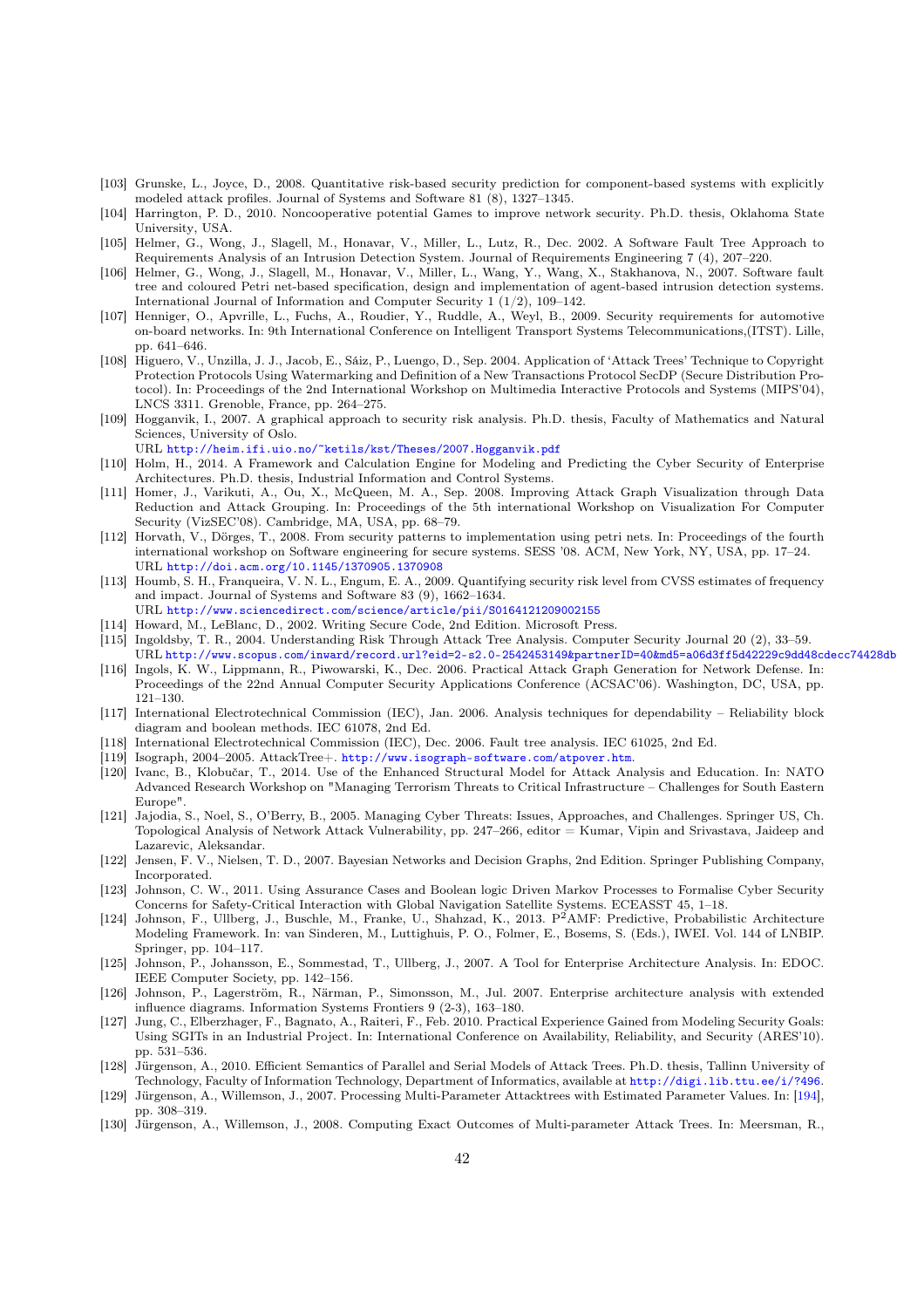Tari, Z. (Eds.), OTM Conferences (2). Vol. 5332 of LNCS. Springer, pp. 1036–1051.

<span id="page-42-8"></span>[131] Jürgenson, A., Willemson, J., 2010. On Fast and Approximate Attack Tree Computations. In: Proceedings of the 6th international conference on Information Security Practice and Experience. ISPEC'10. Springer-Verlag, Berlin, Heidelberg, pp. 56–66.

URL [http://dx.doi.org/10.1007/978-3-642-12827-1\\_5](http://dx.doi.org/10.1007/978-3-642-12827-1_5)

- <span id="page-42-26"></span>[132] Kárpáti, P., Sindre, G., Matulevicius, R., 2012. Comparing Misuse Case and Mal-Activity Diagrams for Modelling Social Engineering Attacks. IJSSE 3 (2), 54–73.
- <span id="page-42-24"></span>[133] Kárpáti, P., Sindre, G., Opdahl, A. L., Jun. 2010. Visualizing cyber attacks with misuse case maps. In: Proceedings of the 16th International Working Conference on Requirements Engineering: Foundation for Software Quality (REFSQ 2010). Essen, Germany, pp. 262–275.
- <span id="page-42-6"></span>[134] Karppinen, K., 2005. Security Measurement Based on Attack Trees in a Mobile Ad Hoc Network Environment. Master's thesis, VTT and University of Oulu, available at <http://www.vtt.fi/inf/pdf/publications/2005/P580.pdf>.
- <span id="page-42-25"></span>[135] Katta, V., Kárpáti, P., Opdahl, A. L., Raspotnig, C., Sindre, G., 2010. Comparing Two Techniques for Intrusion Visualization. In: van Bommel, P., Hoppenbrouwers, S., Overbeek, S., Proper, E., Barjis, J. (Eds.), PoEM. Vol. 68 of Lecture Notes in Business Information Processing. Springer, pp. 1–15.
- <span id="page-42-9"></span>[136] Khand, P. A., Feb. 2009. System level security modeling using attack trees. In: Proceedings of the 2nd International Conference on Computer, Control and Communication (IC4). Karachi, Pakistan, pp. 1–6.
- <span id="page-42-4"></span>[137] Khand, P. A., Seong, P. H., Oct. 2007. An Attack model development process for the Cyber Security of Safety Related Nuclear Digital I&C Systems. In: Proceedings of the Korean Nucleary Society (KNS) Fall meeting. Korea.
- <span id="page-42-5"></span>[138] Kienzle, D. M., 1998. Practical Computer Security Analysis. Ph.D. thesis, School of Engineering and Applied Science, University of Virginia, USA.
- <span id="page-42-2"></span>[139] Kienzle, D. M., Wulf, W. A., 1997. A Practical Approach to Security Assessment. In: Proceedings of the 1997 New Security Paradigms Workshop. NSPW '97. ACM, New York, NY, USA, pp. 5–16. URL <http://doi.acm.org/10.1145/283699.283731>
- <span id="page-42-19"></span>[140] Kloos, J., Elberzhager, F., Eschbach, R., Sep. 2010. Systematic Construction of Goal Indicator Trees for Indicator-Based Dependability Inspections. In: 36th EUROMICRO Conference on Software Engineering and Advanced Applications (SEAA'10). pp. 279–282.
- <span id="page-42-7"></span>[141] Koot, L., 2012. Security of mobile TAN on smartphones. Ph.D. thesis, Radboud University Nijmegen, Faculty of Science, The Netherlands.
- <span id="page-42-18"></span>[142] Kordy, B., Kordy, P., Mauw, S., Schweitzer, P., 2013. ADTool: Security Analysis with Attack–Defense Trees. In: Joshi, K. R., Siegle, M., Stoelinga, M., D'Argenio, P. R. (Eds.), QEST. Vol. 8054 of LNCS. Springer, pp. 173–176.
- <span id="page-42-13"></span>[143] Kordy, B., Mauw, S., Melissen, M., Schweitzer, P., 2010. Attack–Defense Trees and Two-Player Binary Zero-Sum Extensive Form Games Are Equivalent. In: Alpcan, T., Buttyán, L., Baras, J. S. (Eds.), GameSec. Vol. 6442 of LNCS. Springer, pp. 245–256.
- <span id="page-42-0"></span>[144] Kordy, B., Mauw, S., Pieters, W. (Eds.), 2014. Proceedings First International Workshop on Graphical Models for Security, GraMSec 2014, Grenoble, France, 12th April, 2014. Vol. 148 of EPTCS.
- <span id="page-42-10"></span>[145] Kordy, B., Mauw, S., Radomirović, S., Schweitzer, P., 2010. Foundations of Attack–Defense Trees. In: Degano, P., Etalle, S., Guttman, J. D. (Eds.), FAST. Vol. 6561 of LNCS. Springer, pp. 80–95.
- <span id="page-42-11"></span>[146] Kordy, B., Mauw, S., Radomirović, S., Schweitzer, P., 2014. Attack–Defense Trees. Journal of Logic and Computation 24 (1), 55–87.

URL <http://logcom.oxfordjournals.org/content/24/1/55>

- <span id="page-42-14"></span>[147] Kordy, B., Mauw, S., Schweitzer, P., 2012. Quantitative Questions on Attack–Defense Trees. In: ICISC. Vol. 7839 of LNCS. Springer, pp. 49–64.
- <span id="page-42-12"></span>[148] Kordy, B., Pouly, M., Schweitzer, P., 2011. Computational Aspects of Attack–Defense Trees. In: Security & Intelligent Information Systems. Vol. 7053 of LNCS. Springer, pp. 103–116.
- <span id="page-42-15"></span>[149] Kordy, B., Pouly, M., Schweitzer, P., 2014. A Probabilistic Framework for Security Scenarios with Dependent Actions. In: Albert, E., Sekerinski, E. (Eds.), iFM'14. Vol. 8739 of LNCS. Springer International Publishing Switzerland, pp. 256–271.
- <span id="page-42-16"></span>[150] Kordy, P., Schweitzer, P., 2012. ADTool. <http://satoss.uni.lu/projects/atrees/adtool>.
- <span id="page-42-17"></span>[151] Kordy, P., Schweitzer, P., 2012. The ADTool Manual. <http://satoss.uni.lu/software/adtool/manual.pdf>.
- <span id="page-42-23"></span>[152] Kotenko, I., Stepashkin, M., 2006. Analyzing Network Security using Malefactor Action Graphs. International Journal of Computer Science and Network Security 6 (6), 226–235.
- <span id="page-42-20"></span>[153] Kriaa, S., Bouissou, M., Colin, F., Halgand, Y., Piètre-Cambacédès, L., 2014. Safety and security interactions modeling using the BDMP formalism: case study of a pipeline. In: Bondavalli, A., Giandomenico, F. D. (Eds.), Safecomp 2014. Vol. 8666 of LNCS. Springer International Publishing Switzerland, pp. 326–341.
- <span id="page-42-21"></span>[154] Kriaa, S., Bouissou, M., Piètre-Cambacédès, L., Oct. 2012. Modeling the Stuxnet Attack with BDMP: Towards More Formal Risk Assessments. In: Martinelli, F., Lanet, J.-L., Fitzgerald, W. M., Foley, S. N. (Eds.), Proceedings of the 7th International Conference on Risks and Security of Internet and Systems (CRiSIS 2012). Cork, Ireland, pp. 1–8.
- <span id="page-42-22"></span>[155] Kumar, S., Spafford, E. H., Oct. 1994. A Pattern-Matching Model for Misuse Intrusion Detection. In: Proceedings of the 17th National Computer Security Conference (NCSC'94). Baltimore, USA, pp. 11–21.
- <span id="page-42-27"></span>[156] Lagerström, R., Johnson, P., Närman, P., 2007. Extended Influence Diagram Generation. In: Jardim-Gonçalves, R., Müller, J. P., Mertins, K., Zelm, M. (Eds.), IESA. Springer, pp. 599–602.
- <span id="page-42-3"></span>[157] Lazarus, E. L., 2010–2011. AttackDog. <https://decisionsmith.com/doc/adog>.
- <span id="page-42-1"></span>[158] Lazarus, E. L., Dill, D. L., Epstein, J., Hall, J. L., Aug. 2011. Applying a Reusable Election Threat Model at the County Level. In: Proceedings of the 2011 Conference on Electronic voting Technology/Workshop on Trustworthy Elections. EVT/WOTE'11. USENIX Association, Berkeley, CA, USA, pp. 1–14.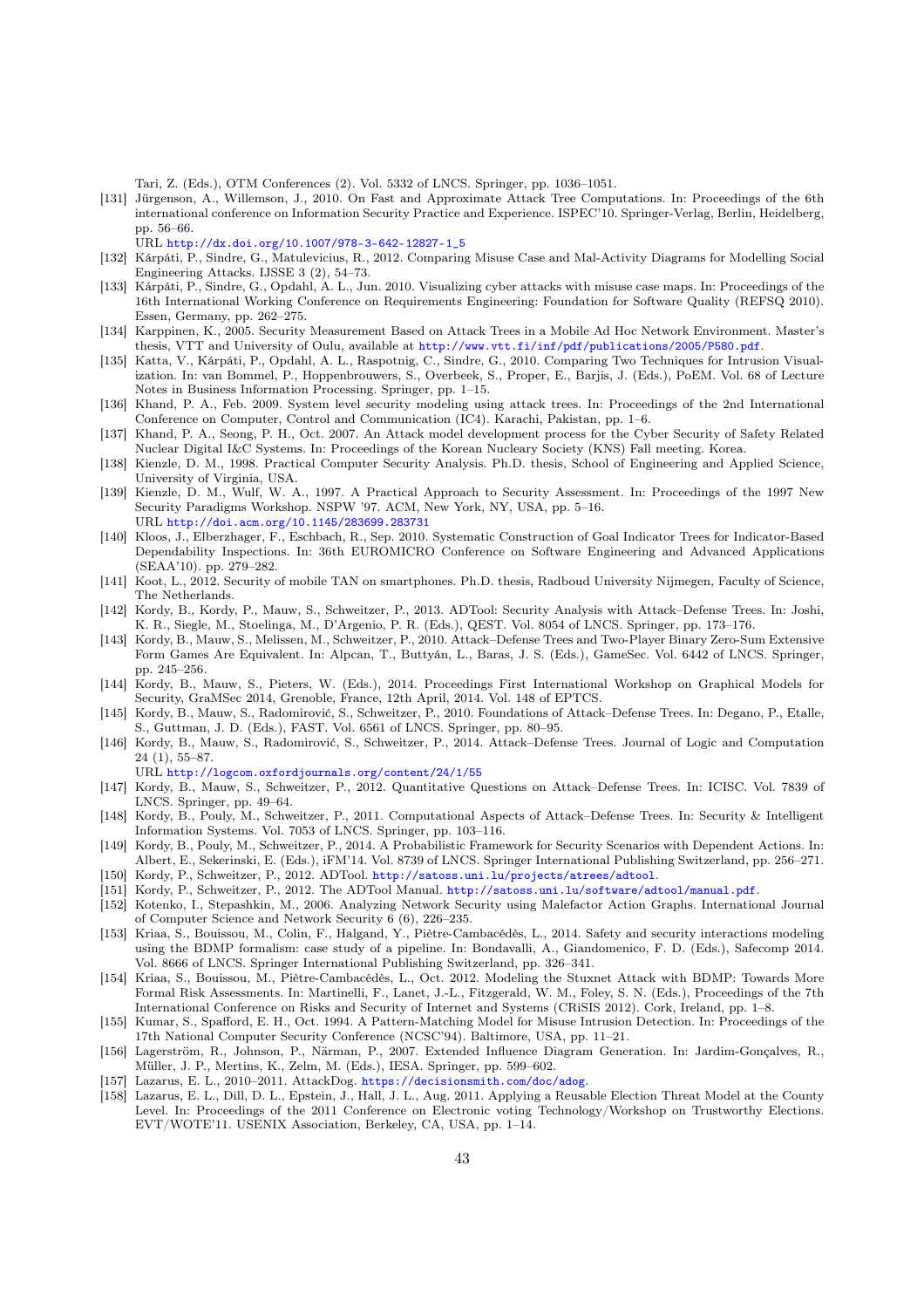- <span id="page-43-18"></span>[159] Leversage, D. J., Byres, E. J., Sep. 2007. Comparing Electronic Battlefields: Using Mean Time-To-Compromise as a Comparative Security Metric. In: Proceedings of the 4th International Conference on Methods, Models, and Architectures for Network Security (MMM-ACNS'07), CCIS 1. St Petersburg, Russia, pp. 213–227.
- <span id="page-43-17"></span>[160] Leversage, D. J., Byres, E. J., Jan. 2008. Estimating a System's Mean Time-to-Compromise. IEEE Security and Privacy 6, 52–60.
	- URL <http://dl.acm.org/citation.cfm?id=1344235.1344300>
- <span id="page-43-13"></span>[161] Leveson, N. G., Apr. 1995. Safeware: System Safety and Computers. Addison-Wesley Professional. URL <http://www.worldcat.org/isbn/0201119722>
- <span id="page-43-12"></span>[162] Leveson, N. G., Harvey, P. R., 1983. Software fault tree analysis. Journal of Systems and Software 3 (2), 173–181. URL <http://www.sciencedirect.com/science/article/pii/0164121283900304>
- <span id="page-43-4"></span>[163] Li, X., Liu, R., Feng, Z., He, K., 2009. Threat modeling-oriented attack path evaluating algorithm. Transactions of Tianjin University 15 (3), 162–167. URL <http://www.springerlink.com/content/v76g872558787214/>
- <span id="page-43-0"></span>[164] Lin, X., Zavarsky, P., Ruhl, R., Lindskog, D., Aug. 2009. Threat Modeling for CSRF Attacks. In: International Conference on Computational Science and Engineering (CSE'09). Vol. 3. pp. 486–491.
- <span id="page-43-3"></span>[165] Linger, R. C., Moore, A. P., October 2001. Foundations for Survivable System Development: Service Traces, Intrusion Traces, and Evaluation Models. Tech. Rep. CMU/SEI-2001-TR-029, Software Engineering Institute.
- <span id="page-43-21"></span>[166] Lippmann, R., Ingols, K. W., Mar. 2005. An annotated review of past papers on attack graphs. Project Report ESC-TR-2005-054, Massachusetts Institute of Technology (MIT), Lincoln Laboratory.
- <span id="page-43-14"></span>[167] Liu, Y., Man, H., Mar. 2005. Network vulnerability assessment using Bayesian networks. In: Proceedings of SPIE Data Mining, Intrusion Detection, Information Assurance, and Data Networks Security 2005. Vol. 5812. Orlando, FL, USA, pp. 61–71.
- <span id="page-43-24"></span>[168] Louthan IV, G. R., 2011. Hybrid Attack Graphs for Modeling Cyber-physical Systems. Master's thesis, University of Tulsa, USA.
- <span id="page-43-10"></span>[169] Mägi, T., 2007. Practical Security Analysis of E-voting Systems. Master's thesis, Tallin University of Technology, Faculty of Information Technology, Department of Informatics, Estonia, available at <http://triinu.net/e-voting/>.
- <span id="page-43-22"></span>[170] Malhotra, S., Bhattacharya, S., Ghosh, S. K., Jul. 2008. A Vulnerability and Exploit Independent Approach for Attack Path Prediction. In: Proceedings of the IEEE 8th International Conference on Computer and Information Technology Workshops. Sydney, Australia, pp. 282–287.
- <span id="page-43-19"></span>[171] Mammar, A., Cavalli, A., Montes de Oca, E., Ardi, S., Byers, D., Shahmehri, N., Jun. 2009. Modélisation et détection formelles de vulnérabilités logicielles par le test passif. In: 4ème Conférence sur la Sécurité des Architectures Réseaux et des Systèmes d'Information (SAR-SSI). p. 12pp.
- <span id="page-43-23"></span>[172] Manadhata, P. K., Dec. 2008. An Attack Surface Metric. Ph.D. thesis, Carnegie Mellon University.
- <span id="page-43-5"></span>[173] Manikas, T. W., Thornton, M. A., Feinstein, D. Y., 2011. Using Multiple-Valued Logic Decision Diagrams to Model System Threat Probabilities. IEEE International Symposium on Multiple-Valued Logic 0, 263–267.
- <span id="page-43-2"></span>[174] Marback, A., Hyunsook, D., He, K., Kondamarri, S., Xu, D., May 2009. Security test generation using threat trees. In: Automation of Software Test, 2009. AST '09. ICSE Workshop on. pp. 62–69.
- <span id="page-43-7"></span>[175] Marshall, C., 2008. Attack Trees and Their Uses in BGP and SMTP Analysis. <http://citeseerx.ist.psu.edu/viewdoc/summary?doi=10.1.1.122.3609>.
- <span id="page-43-11"></span>[176] Masera, M., Fovino, I. N., Cian, A. D., 2007. Integrating cyber attacks within fault trees. In: Aven, T., Vinnem, J. E. (Eds.), Risk, Reliability and Societal Safety (Proceedings of the 16th European Safety and Reliability Conference (ESREL'07). Taylor & Francis Group, London, pp. 1–8.
- <span id="page-43-26"></span>[177] Matheson, J. E., Howard, R. A., 1968. An Introduction to Decision Analysis. Strategic Decisions Group, Menlo Park, CA.
- <span id="page-43-1"></span>[178] Mauw, S., Oostdijk, M., 2005. Foundations of Attack Trees. In: Won, D., Kim, S. (Eds.), ICISC. Vol. 3935 of LNCS. Springer, pp. 186–198.
	- URL <http://citeseerx.ist.psu.edu/viewdoc/summary?doi=10.1.1.97.1056>
- <span id="page-43-20"></span>[179] McDermott, J. P., Sep. 2000. Attack net penetration testing. In: Proceedings of the 2000 Workshop on New Security Paradigms (NSPW'00). Cork, Ireland, pp. 15–21.
- <span id="page-43-25"></span>[180] McDermott, J. P., Fox, C., Dec. 1999. Using abuse case models for security requirements analysis. In: Proceedings of the 15th Annual Computer Security Applications Conference (ACSAC'99). Phoenix, USA, pp. 55–64.
- <span id="page-43-8"></span>[181] McLaughlin, S., Podkuiko, D., McDaniel, P., 2010. Energy theft in the advanced metering infrastructure. In: Proceedings of the 4th International Conference on Critical Information Infrastructures Security. CRITIS'09. Springer-Verlag, Berlin, Heidelberg, pp. 176–187.

URL <http://dl.acm.org/citation.cfm?id=1880551.1880566>

- <span id="page-43-9"></span>[182] McLaughlin, S., Podkuiko, D., Miadzvezhanka, S., Delozier, A., McDaniel, P., Dec. 2010. Multi-vendor penetration testing in the advanced metering infrastructure. In: Proceedings of the 26th Annual Computer Security Applications Conference (ACSAC'10). Austin, Texas, USA,, pp. 107-116.
- <span id="page-43-16"></span>[183] McQueen, M. A., Boyer, W. F., Flynn, M. A., Beitel, G. A., Sep. 2005. Time-to-compromise model for cyber risk reduction estimation. In: Proceedings of the 1st Workshop on Quality of Protection (QoP'05). Milan, Italy, pp. 49–64.
- <span id="page-43-15"></span>[184] McQueen, M. A., Boyer, W. F., Flynn, M. A., Beitel, G. A., Jan. 2006. Quantitative Cyber Risk Reduction Estimation Methodology for a Small SCADA Control System. In: Proceedings of the 39th Annual Hawaii International Conference on System Sciences (HICSS-39). Vol. 9. Hawaii, USA, pp. 226–237.
- <span id="page-43-6"></span>[185] Mead, N. R., Hough, E. D., Stehney II, T. R., 2005. Security Quality Requirements Engineering (SQUARE) Methodology. Tech. Rep. CMU/SEI-2005-TR-009, Carnegie Mellon University.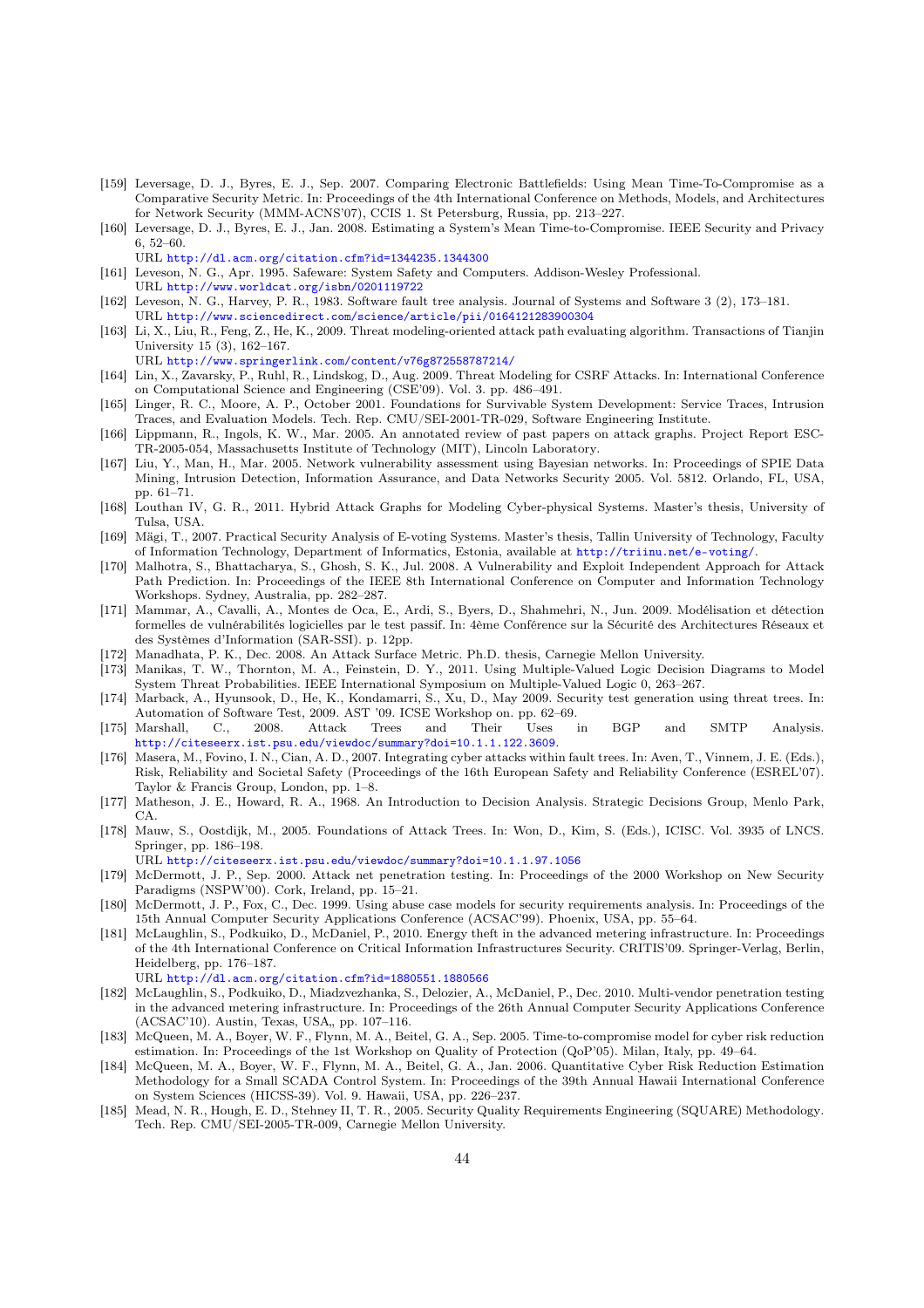- <span id="page-44-10"></span>[186] Meadows, C., Dec. 1996. A representation of Protocol Attacks for Risk Assessment. In: Proceedings of the DIMACS Workshop on Network Threats. New Brunswick, NJ, USA, pp. 1–10.
- <span id="page-44-21"></span>[187] Mehta, V., Bartzis, C., Zhu, H., Clarke, E., Wing, J., Sep. 2006. Ranking Attack Graphs. In: Proceedings of the 9th International Symposium on Recent Advances in Intrusion Detection (RAID'06), LNCS 4219. Hamburg, Germany, pp. 127–144.
- <span id="page-44-1"></span>[188] Meland, P. H., 2007–2010. SeaMonster. <https://sourceforge.net/projects/seamonster/>.
- <span id="page-44-18"></span>[189] Meland, P. H., Spampinato, D. G., Hagen, E., Baadshaug, E. T., Krister, K.-M., Velle, K. S., 2008. SeaMonster: Providing tool support for security modeling. In: Norsk Informasjonssikkerhetskonferanse (NISK'08).
- <span id="page-44-24"></span>[190] Meland, P. H., Tøndel, I. A., Jensen, J., Feb. 2010. Idea: Reusability of Threat Models - Two Approaches with an Experimental Evaluation. In: International Symposium on Engineering Secure Software and Systems(ESSoS). Pisa, Italy, pp. 114–122.
- <span id="page-44-16"></span>[191] Mell, P., Scarfone, K., Romanosky, S., 2006. Common Vulnerability Scoring System. IEEE Security & Privacy 4 (6), 85–89.
- <span id="page-44-8"></span>[192] Mirembe, D. P., Muyeba, M., 2008. Threat Modeling Revisited: Improving Expressiveness of Attack. In: EMS '08: Proceedings of the 2008 Second UKSIM European Symposium on Computer Modeling and Simulation. IEEE Computer Society, Washington, DC, USA, pp. 93–98.
- <span id="page-44-17"></span>[193] Mishra, S., Kant, K., Yadav, R. S., Jul. 2012. Multi tree view of complex attack – stuxnet. In: Proceedings of the ACITY 2012 Conference. Chennai, India, pp. 171–188.
- <span id="page-44-25"></span>[194] Miyaji, A., Kikuchi, H., Rannenberg, K. (Eds.), 2007. Advances in Information and Computer Security, Second International Workshop on Security, IWSEC 2007, Nara, Japan, October 29-31, 2007, Proceedings. Vol. 4752 of LNCS. Springer.
- <span id="page-44-5"></span>[195] Moberg, F., 2000. Security Analysis of an Information System Using an Attack Tree-based Methodology. Master's thesis, Chalmers University of Technology.
- <span id="page-44-0"></span>[196] Moore, A. P., Ellison, R. J., Linger, R. C., Mar. 2001. Attack Modeling for Information Security and Survivability. Technical Note CMU/SEI-2001-TN-001, Carnegie Mellon University.
- <span id="page-44-4"></span>[197] Morais, A., Cavalli, A., Martins, E., 2011. A Model-Based Attack Injection Approach for Security Validation. In: Proceedings of the 4th International Conference on Security of Information and Networks. SIN '11. ACM, New York, NY, USA, pp. 103–110. URL <http://doi.acm.org/10.1145/2070425.2070443>
- <span id="page-44-3"></span>[198] Morais, A. N. P., Martins, E., Cavalli, A. R., Jimenez, W., 2009. Security Protocol Testing Using Attack Trees. In: CSE (2). IEEE Computer Society, pp. 690–697.
- <span id="page-44-7"></span>[199] Morikawa, I., Yamaoka, Y., Sep. 2011. Threat Tree Templates to Ease Difficulties in Threat Modeling. In: 14th International Conference on Network-Based Information Systems (NBiS'11). pp. 673–678.
- <span id="page-44-19"></span>[200] Moskowitz, I. S., Kang, M. H., Sep. 1997. An insecurity flow model. In: Proceedings of the 1997 Workshop on New Security Paradigms (NSPW'97). Langdale, Cumbria, UK, pp. 61–74.
- <span id="page-44-12"></span>[201] Närman, P., Johnson, P., Lagerström, R., Franke, U., Ekstedt, M., Mar. 2009. Data Collection Prioritization for System Quality Analysis. Electron. Notes Theor. Comput. Sci. 233, 29–42.
- URL <http://dx.doi.org/10.1016/j.entcs.2009.02.059>
- <span id="page-44-11"></span>[202] Neapolitan, R. E., 2003. Learning Bayesian Networks. Prentice Hall.
- <span id="page-44-6"></span>[203] Nielsen, J. R., Mar. 2011. Evaluating Information Assurance Control Effectiveness on An Air Force Supervisory Control And Data Acquisition (SCADA) System. Master's thesis, US Air Force Institute of Technology, available at [http://oai.dtic.mil/oai/oai?verb=getRecord&metadataPrefix=html&identifier=ADA541615]( http://oai.dtic.mil/oai/oai?verb=getRecord&metadataPrefix=html&identifier=ADA541615).
- <span id="page-44-9"></span>[204] Niitsoo, M., 2010. Optimal adversary behavior for the serial model of financial attack trees. In: Proceedings of the 5th International Conference on Advances in Information and Computer Security. IWSEC'10. Springer-Verlag, Berlin, Heidelberg, pp. 354–370. URL <http://dl.acm.org/citation.cfm?id=1927197.1927228>
- <span id="page-44-2"></span>[205] Ning, Z., Xin-yuan, C., Yong-fu, Z., Si-yuan, X., Dec. 2008. Design and Application of Penetration Attack Tree Model Oriented to Attack Resistance Test. In: International Conference on Computer Science and Software Engineering. Vol. 3. pp. 622–626.
- <span id="page-44-14"></span>[206] Noel, S., Elder, M., Jajodia, S., Kalapa, P., O'Hare, S., Prole, K., 2009. Advances in Topological Vulnerability Analysis. In: Proceedings of the 2009 Cybersecurity Applications & Technology Conference for Homeland Security. CATCH '09. IEEE Computer Society, Washington, DC, USA, pp. 124–129.
- <span id="page-44-23"></span>[207] Noel, S., Jacobs, M., Kalapa, P., Jajodia, S., Oct. 2005. Multiple coordinated views for network attack graphs. In: Proceedings of the 2005 IEEE Workshop on Visualization for Computer Security (VizSEC 05). Minneapolis, USA, pp. 99–106.
- <span id="page-44-22"></span>[208] Noel, S., Jajodia, S., Oct. 2004. Managing attack graph complexity through visual hierarchical aggregation. In: Proceedings of the 2004 ACM workshop on Visualization and data mining for computer security (VizSEC'04). George Mason University, Fairfax, VA, USA, pp. 109–118.
- <span id="page-44-20"></span>[209] Noel, S., Jajodia, S., O'Berry, B., Jacobs, M., Dec. 2003. Efficient Minimum-cost Network Hardening via Exploit Dependency Graphs. In: Proceedings of the 19th Annual Computer Security Applications Conference (ACSAC'03). Las Vegas, NV, USA, pp. 86–95.
- <span id="page-44-13"></span>[210] Noel, S., Jajodia, S., Wang, L., Singhal, A., 2010. Measuring Security Risk of Networks Using Attack Graphs. IJNGC 1 (1), 135–147.
- <span id="page-44-15"></span>[211] Nzoukou, W., Wang, L., Jajodia, S., Singhal, A., 2013. A Unified Framework for Measuring a Network's Mean Time-to-Compromise. In: SRDS. IEEE, pp. 215–224.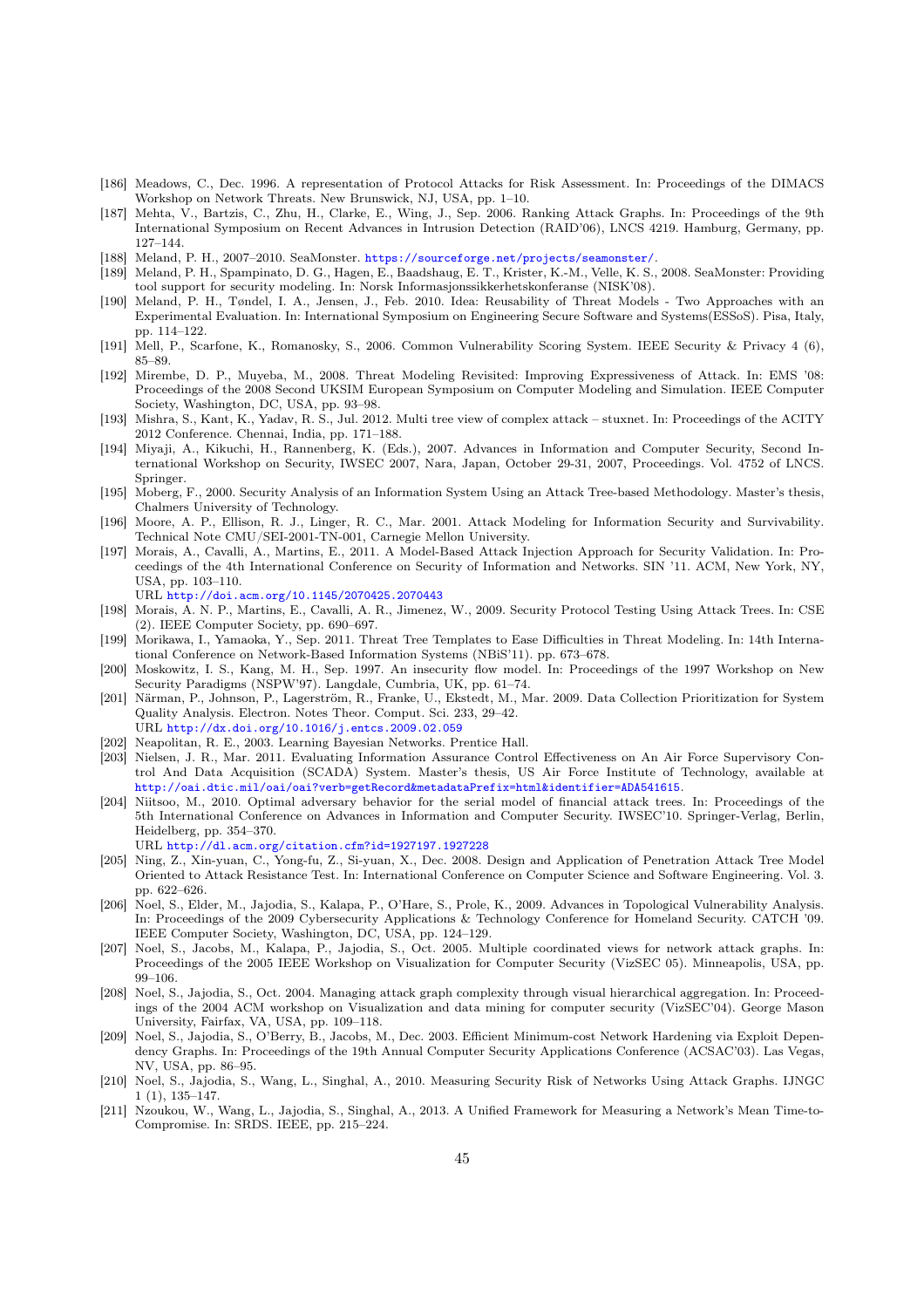- <span id="page-45-1"></span>[212] Ongsakorn, P., Turney, K., Thornton, M. A., Nair, S., Szygenda, S. A., Manikas, T., Apr. 2010. Cyber threat trees for large system threat cataloging and analysis. In: 4th Annual IEEE Systems Conference. pp. 610–615.
- <span id="page-45-28"></span>[213] Opdahl, A. L., Sindre, G., 2009. Experimental comparison of attack trees and misuse cases for security threat identification. Information & Software Technology 51 (5), 916–932.
- <span id="page-45-5"></span>[214] Opel, A., Mar. 2005. Design and Implementation of a Support Tool for Attack Trees. Master's thesis, Technische Universiteit Eindhoven, Otto-von-Guericke University, Magdeburg, Germany.
- <span id="page-45-7"></span>[215] Ostler, R. T., 2011. Defensive Cyber Battle Damage Assessment through Attack Methodology Modeling. Master's thesis, Air Force Institute of Technology, Department of Electrical and Computer Engineering, USA.
- <span id="page-45-26"></span>[216] Ou, X., Boyer, W. F., McQueen, M. A., Nov. 2006. A scalable approach to attack graph generation. In: Proceedings of the 13th ACM conference on Computer and Communications Security (CCS'06). Alexandria, Virginia, USA, pp. 336–345.
- <span id="page-45-16"></span>[217] Ou, X., Govindavajhala, S., Appel, A. W., 2005. MulVAL: A logic-based network security analyzer. In: 14th USENIX Security Symposium. pp. 113–128.
- <span id="page-45-3"></span>[218] Park, G.-Y., Lee, C. K., Choi, J. G., Choi, D. H., Lee, Y. J., Kwon, K.-C., Oct. 2008. Cyber Security Analysis by Attack Trees for a Reactor Protection System. In: Proceedings of the Korean Nuclear Society (KNS) Fall Meeting. Pyeong Chang, Korea.
- <span id="page-45-10"></span>[219] Patel, S. C., Graham, J. H., Ralston, P. A. S., Dec. 2008. Quantitatively assessing the vulnerability of critical information systems: A new method for evaluating security enhancements. International Journal of Information Management 28 (6), 483–491.
- <span id="page-45-9"></span>[220] Patrick Schweitzer, 2013. Attack–Defense Trees. Ph.D. thesis, University of Luxembourg.
- <span id="page-45-13"></span>[221] Pearl, J., 1986. Fusion, propagation, and structuring in belief networks. Artificial Intelligence 29 (3), 241–288. URL <http://www.sciencedirect.com/science/article/pii/000437028690072X>
- <span id="page-45-14"></span>[222] Pearl, J., 1988. Probabilistic Reasoning in Intelligent Systems: Networks of Plausible Inference. Morgan Kaufmann.
- <span id="page-45-18"></span>[223] Peine, H., Jawurek, M., Mandel, S., 2008. Security Goal Indicator Trees: A Model of Software Features that Supports Efficient Security Inspection. In: HASE '08: Proceedings of the 2008 11th IEEE High Assurance Systems Engineering Symposium. IEEE Computer Society, Washington, DC, USA, pp. 9–18.
- <span id="page-45-29"></span>[224] Péter Kárpáti and Guttorm Sindre and Andreas L. Opdahl, 2010. Towards a Hacker Attack Representation Method. In: Proceedings of the 5th ICSOFT Conference. pp. 92–101.
- <span id="page-45-25"></span>[225] Phillips, C., Swiler, L. P., Sep. 1998. A graph-based system for network-vulnerability analysis. In: Proceedings of the 1998 Workshop on New Security Paradigms (NSPW'98). Charlottesville, Virginia, USA, pp. 71–79.
- <span id="page-45-6"></span>[226] Piètre-Cambacédès, L., 2010. Des relations entre sûreté et sécurité. Ph.D. thesis, Télécom ParisTech.
- <span id="page-45-23"></span>[227] Piètre-Cambacédès, L., Bouissou, M., Jun. 2009. The promising potential of the BDMP formalism for security modeling. In: Proceedings of the 39th Annual IEEE/IFIP International Conference on Dependable Systems and Networks (DSN 2009), Supplemental Volume. Estoril, Portugal, fast Abstract track.
- <span id="page-45-20"></span>[228] Piètre-Cambacédès, L., Bouissou, M., 2010. Attack and Defense Modeling with BDMP. In: Kotenko, I., Skormin, V. (Eds.), Computer Network Security. Vol. 6258 of LNCS. Springer, pp. 86–101. URL <http://www.springerlink.com/content/47gl0v2158m85340/>
- <span id="page-45-19"></span>[229] Piètre-Cambacédès, L., Bouissou, M., Apr. 2010. Beyond attack trees: dynamic security modeling with Boolean logic Driven Markov Processes (BDMP). In: Proceedings of the 8th European Dependable Computing Conference (EDCC-8). Valencia, Spain, pp. 199–208.
- <span id="page-45-22"></span>[230] Piètre-Cambacédès, L., Bouissou, M., Oct. 2010. Modeling safety and security interdepedencies with BDMP (Boolean logic Driven Markov Processes). In: IEEE International Conference on Systems, Man, and Cybernetics (SMC 2010). Istanbul, Turkey, pp. 2852–2861.
- <span id="page-45-21"></span>[231] Piètre-Cambacédès, L., Deflesselle, Y., Bouissou, M., May 2011. Security modeling with BDMP: from theory to implementation. In: 6th IEEE International Conference on Network and Information Systems Security (SAR-SSI 2011). La Rochelle, France, pp. 1–8.
- <span id="page-45-27"></span>[232] Pinto, J. A., 1994. Temporal reasoning in the situation calculus. Ph.D. thesis, University of Toronto, Ontario, Canada, AAINN92616.
- <span id="page-45-12"></span>[233] Poolsapassit, N., Ray, I., 2007. Investigating Computer Attacks Using Attack Trees. In: Craiger, P., Shenoi, S. (Eds.), Advances in Digital Forensics III. Vol. 242 of IFIP International Federation for Information Processing. Springer Boston, pp. 331–343.

URL [http://dx.doi.org/10.1007/978-0-387-73742-3\\_23](http://dx.doi.org/10.1007/978-0-387-73742-3_23)

- <span id="page-45-0"></span>[234] Poolsappasit, N., Dewri, R., Ray, I., Jan-Feb 2012. Dynamic Security Risk Management Using Bayesian Attack Graphs. IEEE Transactions on Dependable and Secure Computing 9 (1), 61–74.
- <span id="page-45-8"></span>[235] Posea, S., Aug. 2012. Renewal Periods for Cryptographic Keys. Master's thesis, Eindhoven University of Technology, Department of Mathematics and Computer Science, Eindhoven, The Netherlands.
- <span id="page-45-15"></span>[236] Pouly, M., Kohlas, J., 2011. Generic Inference: A Unifying Theory for Automated Reasoning. John Wiley & Sons, Inc.
- <span id="page-45-24"></span>[237] Pudar, S., Manimaran, G., Liu, C.-C., May 2010. PENET: a practical method and tool for integrated modeling of security attacks and countermeasures. Computers & Security 28 (8), 754–771.
- <span id="page-45-17"></span>[238] Pulungan, R., Hermanns, H., 2013. APHzip. <http://depend.cs.uni-saarland.de/tools/aphzip/>.
- <span id="page-45-4"></span>[239] Pumfrey, D., Sep. 1999. The Principled Design of Computer System Safety Analyses. Ph.D. thesis, Department of Computer Science, University of York, York, UK.
- <span id="page-45-2"></span>URL <http://www.cs.york.ac.uk/~djp/publications/Thesis16.pdf> [240] Qin, X., Lee, W., Dec. 2004. Attack plan recognition and prediction using causal networks. In: 20th Annual Computer Security Applications Conference. pp. 370–379.
- <span id="page-45-11"></span>[241] Ray, I., Poolsapassit, N., 2005. Using Attack Trees to Identify Malicious Attacks from Authorized Insiders. In: di Vimer-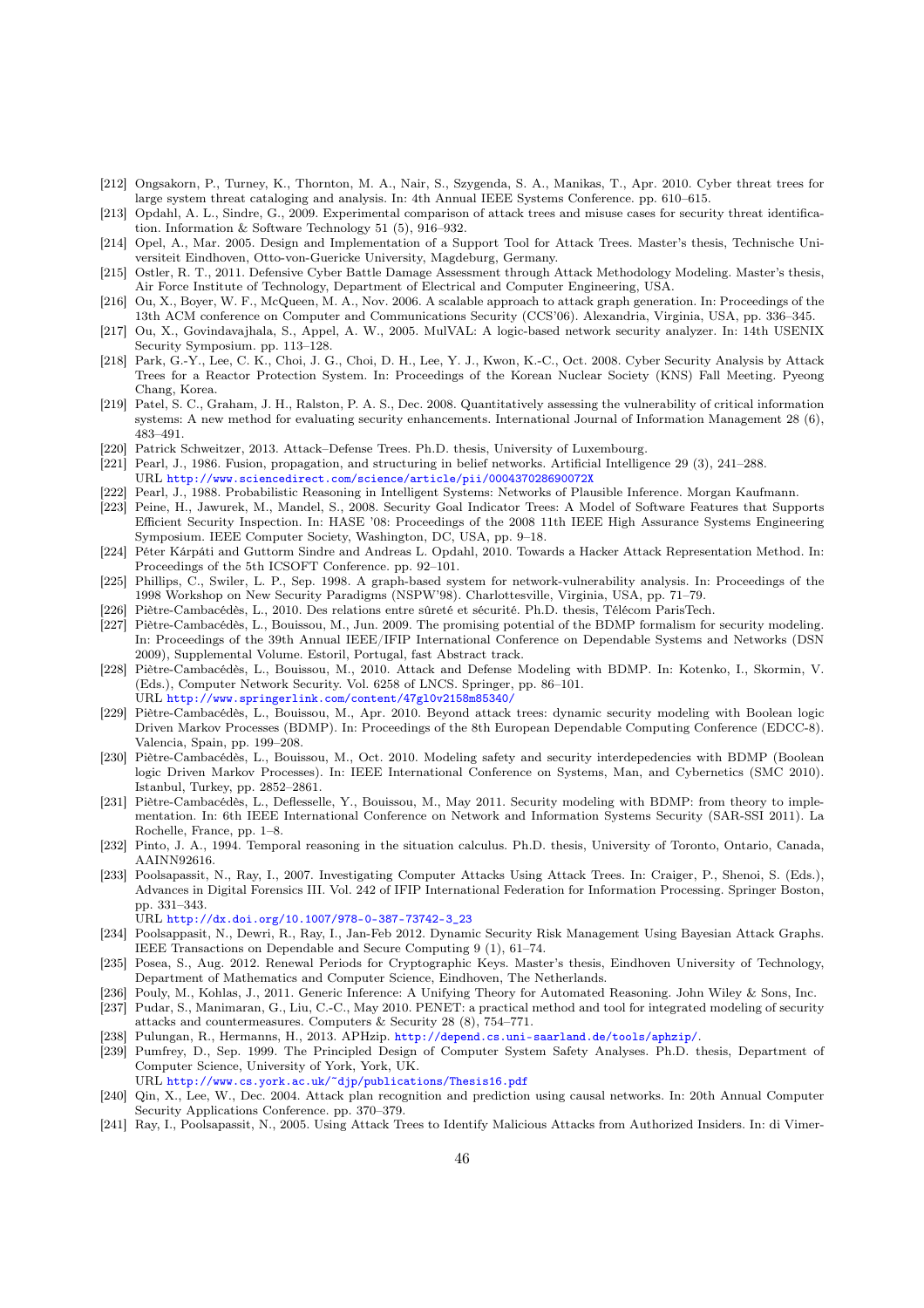cati, S., Syverson, P., Gollmann, D. (Eds.), ESORICS'2005. Vol. 3679 of LNCS. Springer Berlin / Heidelberg, pp. 231–246. URL [http://dx.doi.org/10.1007/11555827\\_14](http://dx.doi.org/10.1007/11555827_14)

- <span id="page-46-2"></span>[242] Reddy, K., Venter, H. S., Olivier, M., Currie, I., Oct. 2008. Towards Privacy Taxonomy-Based Attack Tree Analysis for the Protection of Consumer Information Privacy. In: Proceedings of the 6th Annual Conference on Privacy, Security and Trust (PST '08). New Brunswick, Canada, pp. 56–64.
- <span id="page-46-7"></span>[243] Reinhardt, A., Seither, D., König, A., Steinmetz, R., Hollick, M., 2012. Protecting IEEE 802.11s Wireless Mesh Networks Against Insider Attacks. In: LCN. IEEE, pp. 224–227.
- <span id="page-46-24"></span>[244] Røstad, L., Jun. 2006. An extended misuse case notation: Including vulnerabilities and the insider threat. In: Proceedings of the 12th International Working Conference on Requirements Engineering: Foundation for Software Quality (REFSQ 2006). Luxembourg, Grand-Duchy of Luxembourg, pp. 33–43.
- <span id="page-46-11"></span>[245] Roy, A., 2010. Attack Countermeasure Trees: A Non-state-space Approach Towards Analyzing Security and Finding Optimal Countermeasure Sets. Master's thesis, Duke University, Department of Electrical and Computer Engineering, USA.
- <span id="page-46-16"></span>[246] Roy, A., Kim, D. S., Trivedi, K. S., Mar. 2010. ACT: Attack Countermeasure Trees for Information Assurance Analysis. In: Proceedings of INFOCOM IEEE Conference on Computer Communications Workshops. San Diego, CA, USA, pp.  $1-2.$
- <span id="page-46-17"></span>[247] Roy, A., Kim, D. S., Trivedi, K. S., 2010. Cyber security analysis using attack countermeasure trees. In: Proceedings of the Sixth Annual Workshop on Cyber Security and Information Intelligence Research. CSIIRW '10. ACM, New York, NY, USA, pp. 28:1–28:4.
- URL <http://doi.acm.org.proxy.bnl.lu/10.1145/1852666.1852698>
- <span id="page-46-8"></span>[248] Roy, A., Kim, D. S., Trivedi, K. S., 2012. Attack Countermeasure Trees (ACT): towards unifying the constructs of attack and defense trees. Security and Communication Networks 5 (8), 929–943.
- <span id="page-46-18"></span>[249] Roy, A., Kim, D. S., Trivedi, K. S., 2012. Scalable optimal countermeasure selection using implicit enumeration on attack countermeasure trees. In: Swarz, R. S., Koopman, P., Cukier, M. (Eds.), DSN. IEEE Computer Society, pp. 1–12.
- <span id="page-46-15"></span>[250] Ruiz, G., Heymann, E., César, E., Miller, B. P., Sep. 2012. Automating Threat Modeling through the Software Development Life-Cycle.
- <span id="page-46-6"></span>[251] Saini, V., Duan, Q., Paruchuri, V., 2008. Threat Modeling Using Attack Trees. Journal of Computing Small Colleges 23 (4), 124–131.
- URL <http://portal.acm.org/citation.cfm?id=1352100>
- <span id="page-46-3"></span>[252] Salter, C., Saydjari, O. S., Schneier, B., Wallner, J., Sep. 1998. Toward a secure system engineering methodology. In: Proceedings of the 1998 Workshop on New Security Paradigms (NSPW '98). Charlottesville, Virginia, United States, pp. 2–10.
- <span id="page-46-22"></span>[253] Samarji, L., Cuppens, F., Cuppens-Boulahia, N., Kanoun, W., Dubus, S., 2013. Situation Calculus and Graph Based Defensive Modeling of Simultaneous Attacks. In: Wang, G., Ray, I., Feng, D., Rajarajan, M. (Eds.), CSS. Vol. 8300 of LNCS. Springer, pp. 132–150.
- <span id="page-46-12"></span>[254] Sameer, K. C., 2011. Attack Generation From System Models. Master's thesis, Technical University of Denmark, Denmark.
- <span id="page-46-9"></span>[255] Sanford, M., Woodraska, D., Xu, D., 2011. Security Analysis of FileZilla Server Using Threat Models. In: SEKE. Knowledge Systems Institute Graduate School, pp. 678–682.
- <span id="page-46-10"></span>[256] Schechter, S. E., May 2004. Computer Security Strength and Risk - A Quantitative Approach. Ph.D. thesis, Harvard University, Cambridge, Massachusetts.
- <span id="page-46-4"></span>[257] Schneier, B., 1999. Attack Trees: Modeling Security Threats. Dr. Dobb's Journal of Software Tools 24 (12), 21–29. URL <http://www.ddj.com/security/184414879>
- <span id="page-46-5"></span>[258] Schneier, B., 2004. Secrets & Lies: Digital Security in a Networked World. Wiley, Indianapolis, Ind.
- <span id="page-46-13"></span>[259] Scutari, M., Jul. 2010. Learning Bayesian Networks with the bnlearn R Package. Journal of Statistical Software 35 (3),  $1 - 22$
- <span id="page-46-1"></span>[260] SESAMO, 2012–2015. Security and Safety Modelling, ARTEMIS JU Project N. 295354. URL <http://sesamo-project.eu/>
- <span id="page-46-19"></span>[261] Shahmehri, N., Mammar, A., de Oca, E. M., Byers, D., Cavalli, A., Ardi, S., Jimenez, W., 2012. An advanced approach for modeling and detecting software vulnerabilities. Information and Software Technology 54 (9), 997–1013. URL <http://www.sciencedirect.com/science/article/pii/S0950584912000535>
- <span id="page-46-21"></span>[262] Sheyner, O., 2004. Scenario Graphs and Attack Graphs. Ph.D. thesis, Carnegie Mellon University (CMU), Pittsburgh, PA.
- <span id="page-46-20"></span>[263] Sheyner, O., Haines, J., Jha, S., Lippmann, R., Wing, J. M., May 2002. Automated generation and analysis of attack graphs. In: Proceedings of the IEEE Symposium on Security and Privacy (S&P'02). Oakland, California, USA, pp. 273–284.
- <span id="page-46-14"></span>[264] SHIELDS, 2008–2010. GOAT. <https://www.ida.liu.se/divisions/adit/security/goat/>.
- <span id="page-46-0"></span>[265] SHIELDS, 2008–2010. SHIELDS: Detecting known security vulnerabilities from within design and development tools, FP7 project, grant agreement 215995.
- URL <http://www.shields-project.eu/> [266] SHIELDS, 2010. Final SHIELDS approach guide - Deliverable D1.4.
- <span id="page-46-26"></span>URL <http://www.shields-project.eu/files/docs/D1.4%20Final%20SHIELDS%20Approach%20Guide.pdf>
- <span id="page-46-25"></span>[267] Sindre, G., Jun. 2007. Mal-Activity Diagrams for Capturing Attacks on Business Processes. In: Proceedings of the 13th International Working Conference on Requirements Engineering: Foundation for Software Quality (REFSQ 2007), LNCS 4542. Trondheim, Norway, pp. 355–366.
- <span id="page-46-23"></span>[268] Sindre, G., Opdahl, A. L., Nov. 2000. Eliciting Security Requirements by Misuse Cases. In: Proceedings of 37th In-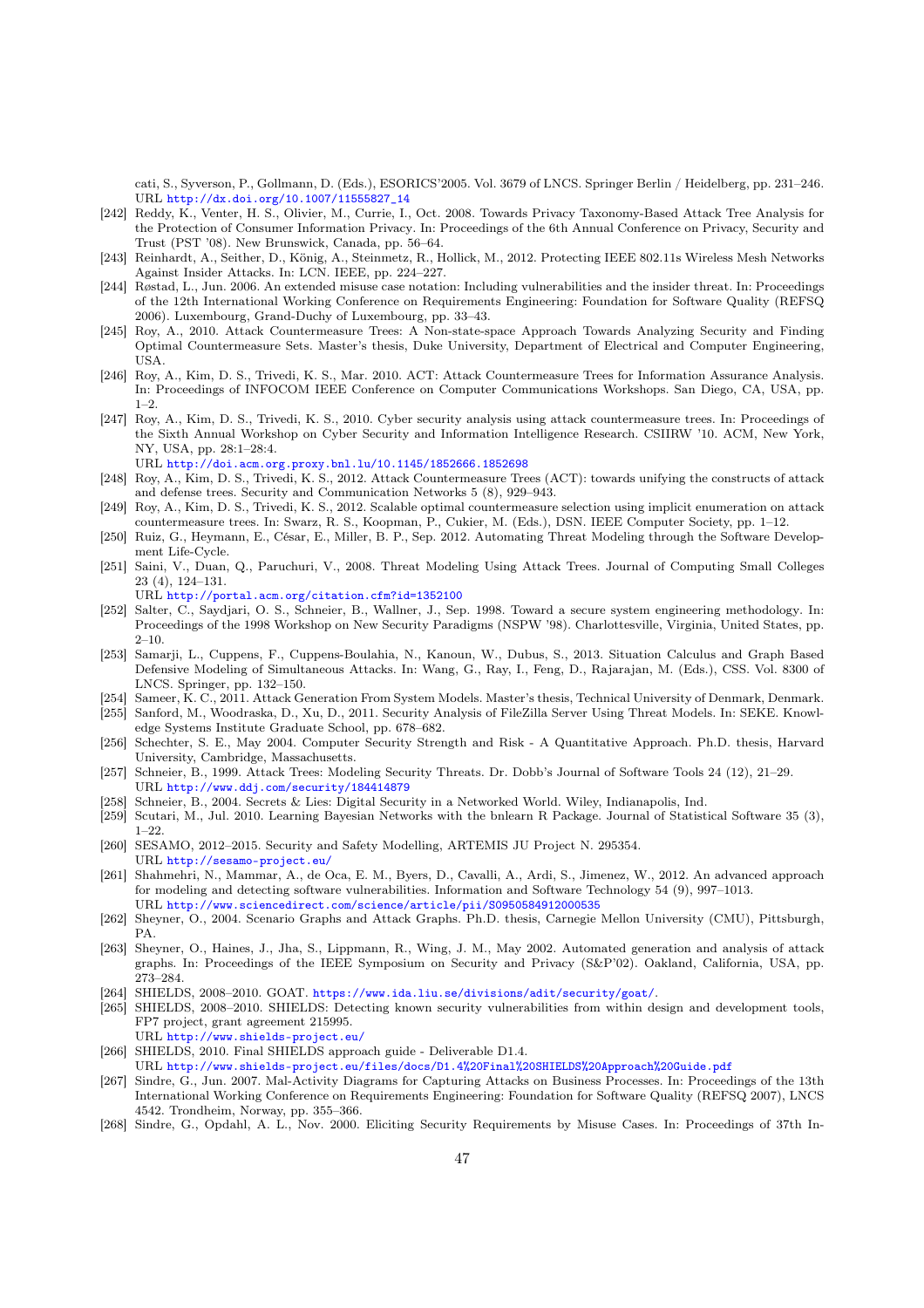ternational Conference on Technology of Object-Oriented Languages and Systems (TOOLS-PACIFIC 2000). Sydney, Australia, pp. 120–131.

- <span id="page-47-21"></span>[269] Sindre, G., Opdahl, A. L., Jun. 2001. Templates for misuse case description. In: Proceedings of the 7th International Working Conference on Requirements Engineering: Foundation for Software Quality (REFSQ 2001). Interlaken, Switzerland, pp. 125–136.
- <span id="page-47-23"></span>[270] Sindre, G., Opdahl, A. L., 2005. Eliciting security requirements with misuse cases. Journal of Requirements Engineering 10, 34–44, 10.1007/s00766-004-0194-4.

URL <http://dx.doi.org/10.1007/s00766-004-0194-4>

- <span id="page-47-22"></span>[271] Sindre, G., Opdahl, A. L., Brevik, G. F., Oct. 2002. Generalization/specialization as a structuring mechanism for misuse cases. In: Proceedings of the 2nd Symposium on Requirements Engineering for Information Security (SREIS'02). Raleigh, NC, USA.
- <span id="page-47-19"></span>[272] Sommestad, T., 2012. A framework and theory for cyber security assessments. Ph.D. thesis, Industrial Information and Control Systems, QC 20121018.
- <span id="page-47-18"></span>[273] Sommestad, T., Ekstedt, M., Holm, H., 2013. The Cyber Security Modeling Language: A Tool for Assessing the Vulnerability of Enterprise System Architectures. IEEE Systems Journal 7 (3), 363–373.
- <span id="page-47-15"></span>[274] Sommestad, T., Ekstedt, M., Johnson, P., Sep. 2008. Combining defense graphs and enterprise architecture models for security analysis. In: Proceedings of the 12th IEEE International Conference on Enterprise Distributed Object Computing (EDOC'08). München, Germany, pp. 349–355.
- <span id="page-47-16"></span>[275] Sommestad, T., Ekstedt, M., Johnson, P., Jan. 2009. Cyber Security Risks Assessment with Bayesian Defense Graphs and Architectural Models. In: Proceedings of the 42nd Annual Hawaii International Conference on System Sciences (HICSS-42). Hawaii, USA, pp. 1–10.
- <span id="page-47-17"></span>[276] Sommestad, T., Ekstedt, M., Johnson, P., 2010. A Probabilistic Relational Model for Security Risk Analysis. Computers & Security 29 (6), 659–679.
- <span id="page-47-12"></span>[277] Sommestad, T., Ekstedt, M., Nordström, L., Oct. 2009. Modeling security of power communication systems using defense graphs and influence diagrams. IEEE Transactions on Power Delivery 24 (4), 1801–1808.
- <span id="page-47-13"></span>[278] Stamatelatos, M., Vesely, W., Dugan, J., Fragola, J., Minarick III, J., Railsback, J., Aug. 2002. Fault Tree Handbook with Aerospace Applications. U.S. National Aeronautics and Space Administration (NASA) Handbook: <http://www.hq.nasa.gov/office/codeq/doctree/fthb.pdf>, version 1.1.
- <span id="page-47-6"></span>[279] Steffan, J., Schumacher, M., Mar. 2002. Collaborative attack modeling. In: Proceedings of the 2002 ACM Symposium on Applied Computing (SAC'02). Madrid, Spain, pp. 253–259.
- <span id="page-47-7"></span>[280] Stéphane Paul, 2014. Towards Automating the Construction & Maintenance of Attack Trees: a Feasibility Study. In: Kordy, B., Mauw, S., Pieters, W. (Eds.), GraMSec. Vol. 148 of EPTCS. pp. 31–46.
- <span id="page-47-9"></span>[281] Suleiman, H., Svetinovic, D., 2012. Evaluating the effectiveness of the security quality requirements engineering (SQUARE) method: a case study using smart grid advanced metering infrastructure. Requirements Engineering , 1– 29, 10.1007/s00766-012-0153-4.
	- URL <http://dx.doi.org/10.1007/s00766-012-0153-4>
- <span id="page-47-4"></span>[282] Swiderski, F., Snyder, W., 2004. Threat modeling. Microsoft Press, Redmond. URL <http://books.google.lu/books?id=xawLAAAACAAJ>
- <span id="page-47-20"></span>[283] Swiler, L. P., Phillips, C., Ellis, D., Chakerian, S., 2001. Computer-attack graph generation tool. DARPA Information Survivability Conference and Exposition II (DISCEX'01) 2, 307–321.
- <span id="page-47-2"></span>[284] Tanu, E., Arreymbi, J., 2010. An examination of the security implications of the supervisory control and data acquisition (SCADA) system in a mobile networked environment: An augmented vulnerability tree approach. In: Proceedings of Advances in Computing and Technology, (AC&T) The School of Computing and Technology 5th Annual Conference. University of East London, School of Computing, Information Technology and Engineering, pp. 228–242. URL <http://hdl.handle.net/10552/994>
- <span id="page-47-1"></span>[285] Ten, C.-W., Liu, C.-C., Manimaran, G., Jun. 2007. Vulnerability Assessment of Cybersecurity for SCADA Systems Using Attack Trees. In: Proceedings of the IEEE Power Engineering Society General Meeting. Tampa, USA, pp. 1–8.
- <span id="page-47-8"></span>[286] Ten, C.-W., Manimaran, G., Liu, C.-C., Jul. 2010. Cybersecurity for Critical Infrastructures: Attack and Defense Modeling. IEEE Transactions on Systems, Man and Cybernetics, Part A: Systems and Humans 40 (4), 853–865.
- <span id="page-47-3"></span>[287] Tidwell, T., Larson, R., Fitch, K., Hale, J., Jun. 2001. Modeling Internet Attacks. In: Proceedings of the 2nd IEEE Systems, Man and Cybernetics Information Assurance Workshop (IAW '01). West Point, USA, pp. 54–59.
- <span id="page-47-24"></span>[288] Tøndel, I. A., Jensen, J., Røstad, L., 2010. Combining Misuse Cases with Attack Trees and Security Activity Models. In: International Conference on Availability, Reliability and Security. IEEE Computer Society, Los Alamitos, CA, USA, pp. 438–445.
- <span id="page-47-0"></span>[289] TREsPASS, 2012–2016. Technology-supported Risk Estimation by Predictive Assessment of Socio-technical Security, FP7 project, grant agreement 318003. URL <http://www.trespass-project.eu/>
- <span id="page-47-14"></span>[290] Trivedi, K. S., Sahner, R., Mar. 2009. SHARPE at the age of twenty two. SIGMETRICS Perform. Eval. Rev. 36 (4), 52–57.

URL <http://doi.acm.org/10.1145/1530873.1530884>

- <span id="page-47-5"></span>[291] U.S. Department of Defense (DoD), Jun. 1988. Standard Practice For System Safety. MIL-STD-882D.
- <span id="page-47-10"></span>[292] U.S. Nuclear Regulatory Commission (NRC), Jan. 2010. Cyber Security Programs For Nuclear Facilities. Regulatory Guide 5.71.
- <span id="page-47-11"></span>[293] van Lamsweerde, A., May 2004. Elaborating security requirements by construction of intentional anti-models. In: 26th International Conference on Software Engineering (ICSE'04). pp. 148–157.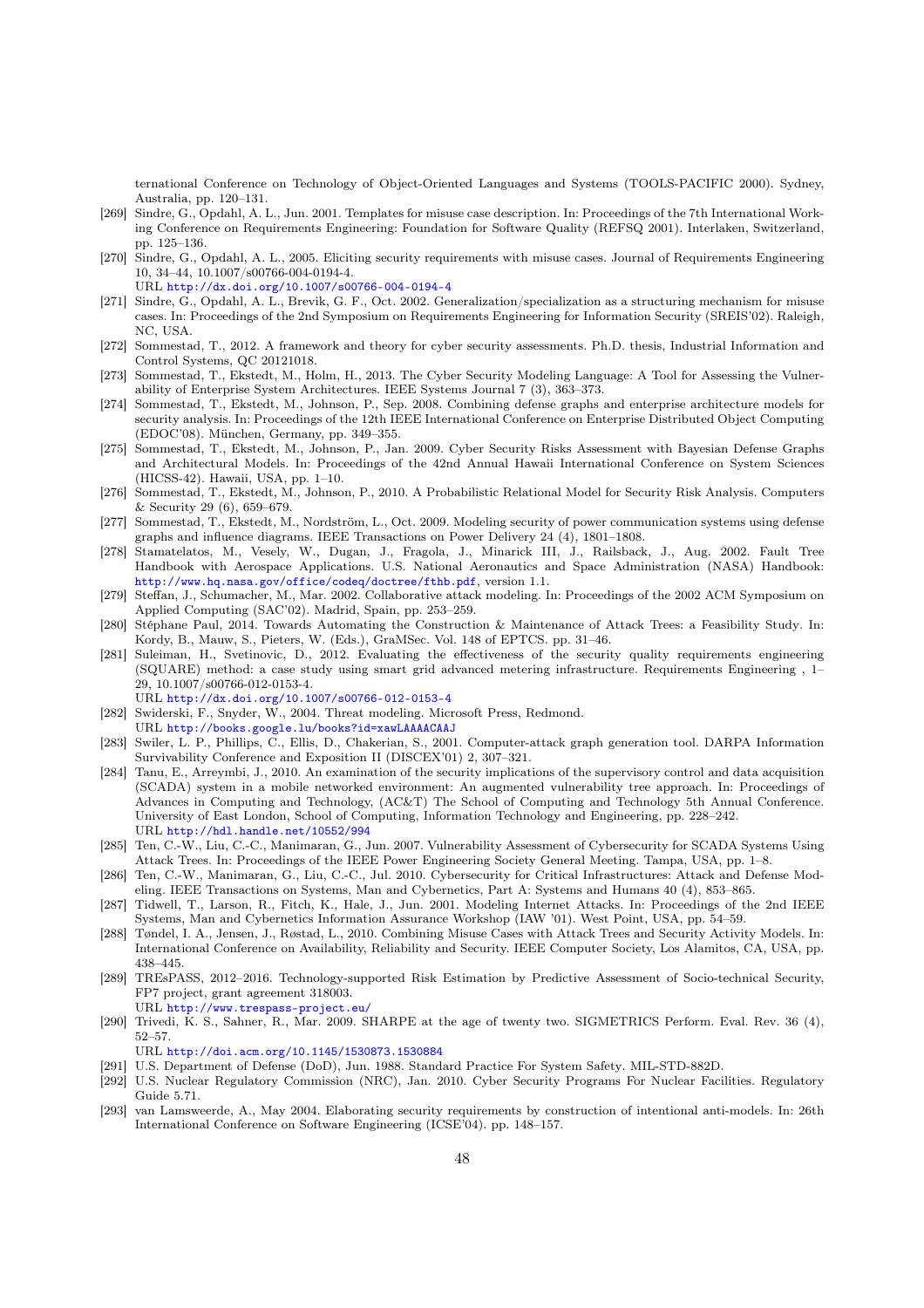- <span id="page-48-16"></span>[294] van Lamsweerde, A., Brohez, S., Landtsheer, R. D., Janssens, D., 2003. From System Goals to Intruder Anti-Goals: Attack Generation and Resolution for Security Requirements Engineering. In: Proceedings of RHAS'03. pp. 49–56.
- <span id="page-48-17"></span>[295] van Lamsweerde, A., Letier, E., Oct. 2000. Handling Obstacles in Goal-Oriented Requirements Engineering. IEEE Trans. Softw. Eng. 26, 978–1005. URL <http://dl.acm.org/citation.cfm?id=357525.357521>
- <span id="page-48-2"></span>[296] Vesely, W. E., Goldberg, F. F., Roberts, N. H., Haasl, D. F., 1981. Fault Tree Handbook. Tech. Rep. NUREG-0492, U.S. Regulatory Commission.

URL <http://www.nrc.gov/reading-rm/doc-collections/nuregs/staff/sr0492/sr0492.pdf>

- <span id="page-48-7"></span>[297] Vidalis, S., Jones, A., 2003. Using vulnerability trees for decision making in threat assessment. Tech. Rep. CS-03-02, School of Computing, University of Glamorgan, Pontypridd, Wales, UK.
- <span id="page-48-3"></span>[298] Vigo, R., Nielson, F., Nielson., H. R., 2014. Automated Generation of Attack Trees. In: CSF'14. IEEE, (to appear).
- <span id="page-48-19"></span>[299] VIKING, 2008–2011. FP7 project, grant agreement 225643. URL <http://www.vikingproject.eu>
- <span id="page-48-0"></span>[300] VISPER, 2007–2011. VISPER: The VIrtual Security PERimeter for digital, physical, and organisational security, project funded by the Sentinels programme. URL <http://www.sentinels.nl/en/content/visper>
- <span id="page-48-8"></span>[301] Wang, H., Liu, S., Zhang, X., 2006. An improved model of attack probability prediction system. Wuhan University Journal of Natural Sciences 11, 1498–1502. URL <http://dx.doi.org/10.1007/BF02831806>
- <span id="page-48-10"></span>[302] Wang, J., Phan, R. C.-W., Whitley, J. N., Parish, D. J., Jun. 2010. Augmented Attack Tree Modeling of Distributed Denial of Services and Tree Based Attack Detection Method. In: Proceedings of the 10th IEEE International Conference on Computer and Information Technology (CIT 2010). Bradford, UK, pp. 1009–1014.
- <span id="page-48-9"></span>[303] Wang, J., Phan, R. C.-W., Whitley, J. N., Parish, D. J., Apr. 2010. Augmented attack tree modeling of SQL injection attacks. In: Proceedings of the 2nd IEEE International Conference on Information Management and Engineering (ICIME). Chengdu, China, pp. 182–186.
- <span id="page-48-11"></span>[304] Wang, J., Phan, R. C.-W., Whitley, J. N., Parish, D. J., London, UK 2010. Quality of detectability (QoD) and QoD-aware AAT-based attack detection. In: Proceedings of the 2010 International Conference for Internet Technology and Secured Transactions (ICITST). Nov., pp. 1–6.
- <span id="page-48-5"></span>[305] Wang, J., Whitley, J. N., Phan, R. C.-W., Parish, D. J., 2011. Unified Parametrizable Attack Tree. International Journal for Information Security Research 1 (1), 20–26.
- <span id="page-48-14"></span>[306] Wang, L., Islam, T., Long, T., Singhal, A., Jajodia, S., Jul. 2008. An Attack Graph-Based Probabilistic Security Metric. In: Proceeedings of the 22nd Annual IFIP WG 11.3 Working Conference on Data and Applications Security (DAS'2008), LNCS 5094. London, UK, pp. 283–296.
- <span id="page-48-22"></span>[307] Wang, L., Noel, S., Jajodia, S., Nov. 2006. Minimum-cost network hardening using attack graphs. Comput. Commun. 29 (18), 3812–3824.

URL <http://dx.doi.org/10.1016/j.comcom.2006.06.018>

- <span id="page-48-23"></span>[308] Wang, L., Singhal, A., Jajodia, S., 2007. Measuring the Overall Security of Network Configurations Using Attack Graphs. In: Barker, S., Ahn, G.-J. (Eds.), Data and Applications Security XXI. Vol. 4602 of LNCS. Springer Berlin / Heidelberg, pp. 98–112, [10.1007/978-3-540-73538-0\\_9](10.1007/978-3-540-73538-0_9). URL [http://dx.doi.org/10.1007/978-3-540-73538-0\\_9](http://dx.doi.org/10.1007/978-3-540-73538-0_9)
- <span id="page-48-24"></span>[309] Wang, L., Singhal, A., Jajodia, S., 2007. Toward measuring network security using attack graphs. In: Proceedings of the 2007 ACM workshop on Quality of protection. QoP '07. ACM, New York, NY, USA, pp. 49–54. URL <http://doi.acm.org/10.1145/1314257.1314273>
- <span id="page-48-20"></span>[310] Wang, L., Yao, C., Singhal, A., Jajodia, S., 2006. Interactive Analysis of Attack Graphs Using Relational Queries. In: Damiani, E., Liu, P. (Eds.), Data and Applications Security XX. Vol. 4127 of LNCS. Springer Berlin Heidelberg, pp. 119–132. URL [http://dx.doi.org/10.1007/11805588\\_9](http://dx.doi.org/10.1007/11805588_9)
- <span id="page-48-6"></span>[311] Warren, M., Leitch, S., Rosewall, I., 2011. Attack vectors against social networking systems : the Facebook example . In: Proceedings of The 9th Australian Information Security Management Conference. SECAU - Security Research Centre. URL <http://hdl.handle.net/10536/DRO/DU:30041837>
- <span id="page-48-13"></span>[312] Watson, H. A., 1961. Launch Control Safety Study. Vol. 1. Bell Labs, Murray Hill, NJ.
- <span id="page-48-1"></span>[313] Weiss, J. D., 1991. A system security engineering process. In: 14th Annual NCSC/NIST National Computer Security Conference. pp. 572–581.
- <span id="page-48-15"></span>[314] Wen-ping, L., Wei-min, L., Nov. 2011. Space Based Information System Security Risk Evaluation Based on Improved Attack Trees. In: Third International Conference on Multimedia Information Networking and Security (MINES'11). pp. 480–483.
- <span id="page-48-4"></span>[315] Whitley, J. N., Phan, R. C.-W., Wang, J., Parish, D. J., 2011. Attribution of attack trees. Computers & Electrical Engineering 37 (4), 624–628.
- <span id="page-48-12"></span>[316] Willemson, J., Jürgenson, A., 2010. Serial Model for Attack Tree Computations. In: Lee, D., Hong, S. (Eds.), ICISC. Vol. 5984 of LNCS. Springer, pp. 118–128. URL <http://research.cyber.ee/~jan/publ/serialattack.pdf>
- <span id="page-48-21"></span>[317] Williams, L., Lippmann, R., Ingols, K. W., Oct. 2007. An interactive attack graph cascade and reachability display. In: Proceedings of the 2007 Workshop on Visualization for Computer Security (VizSEC'07). Sacramento, CA, USA, pp. 221–236.
- <span id="page-48-18"></span>[318] Wu, Y.-S., Foo, B., Mao, Y.-C., Bagchi, S., Spafford, E., 2005. Automated Aaptive Intrusion Containment in Systems